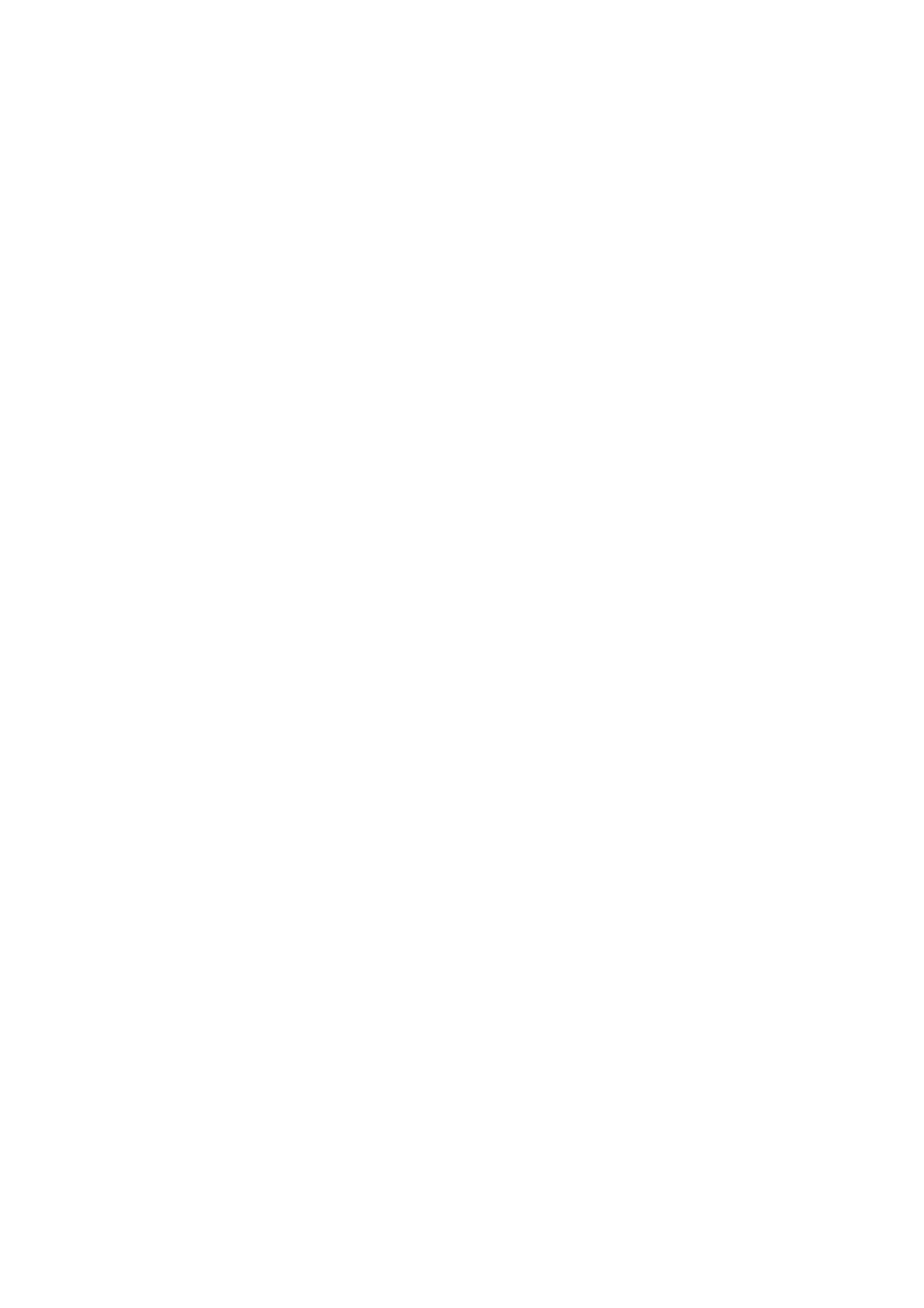*Eva Maria Vögtle Timm Fulge* 

*The Bologna Process' impact on cross-national student mobility A multi-method evaluation* 

TranState Working Papers

No. 179

*Sfb597 "Staatlichkeit im Wandel" − "Transformations of the State"*  Bremen, 2013 [ISSN 1861-1176]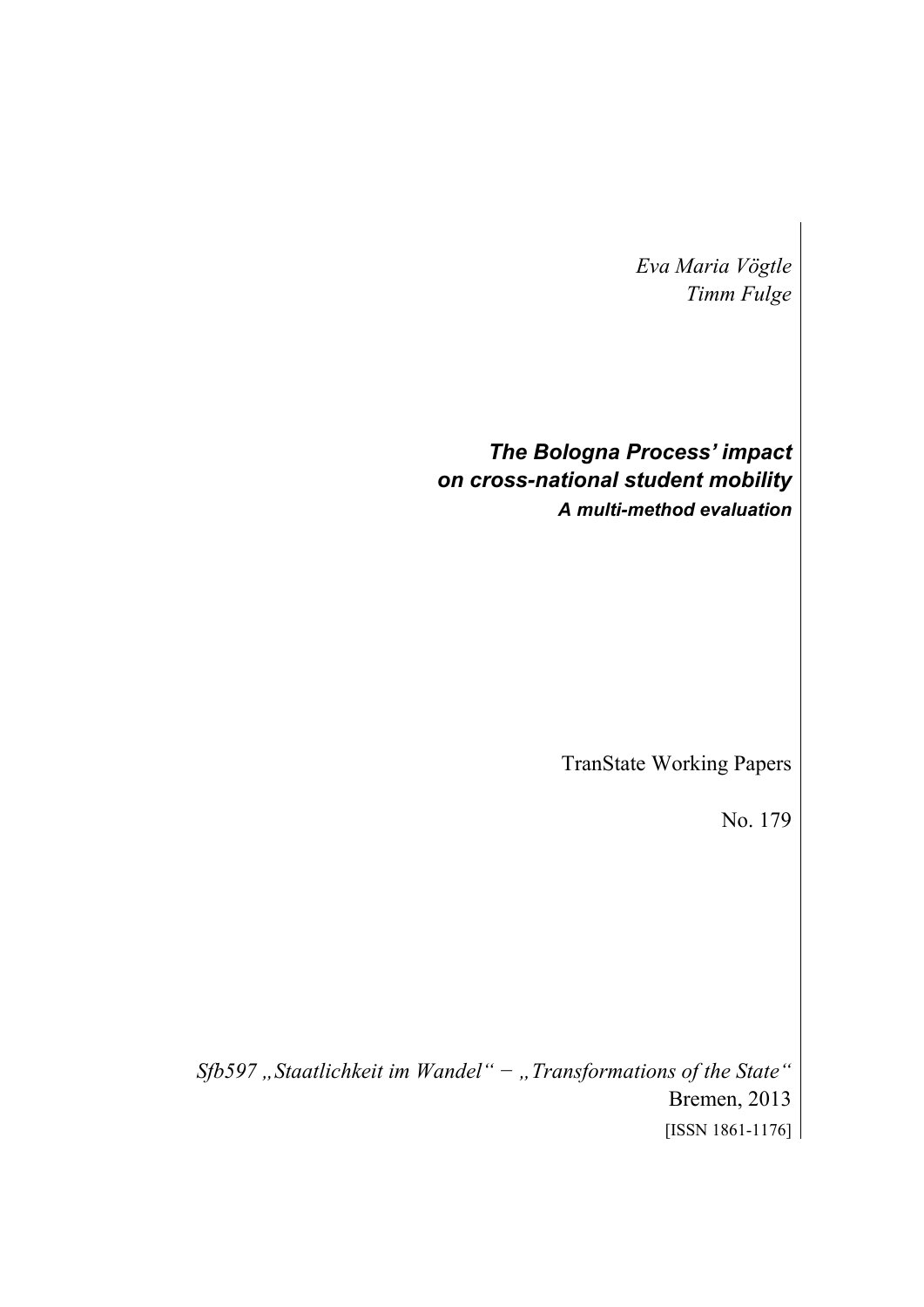### **Eva Maria Vögtle**, **Timm Fulge**

The Bologna Process' impact on cross-national student mobility. A multi-method evaluation.

(TranState Working Papers, 179)

Bremen: Sfb 597 "Staatlichkeit im Wandel", 2013

ISSN 1861-1176

Universität Bremen Sonderforschungsbereich 597 / Collaborative Research Center 597 Staatlichkeit im Wandel / Transformations of the State Postfach 33 04 40 D - 28334 Bremen Tel.:+ 49 421 218-56644 Fax:+ 49 421 218-56633 Homepage: http://www.staatlichkeit.uni-bremen.de

Diese Arbeit ist im Sonderforschungsbereich 597 "Staatlichkeit im Wandel", Bremen, entstanden und wurde auf dessen Veranlassung unter Verwendung der ihm von der Deutschen Forschungsgemeinschaft zur Verfügung gestellten Mittel veröffentlicht.

Deutsche Forschungsgemeinschaft

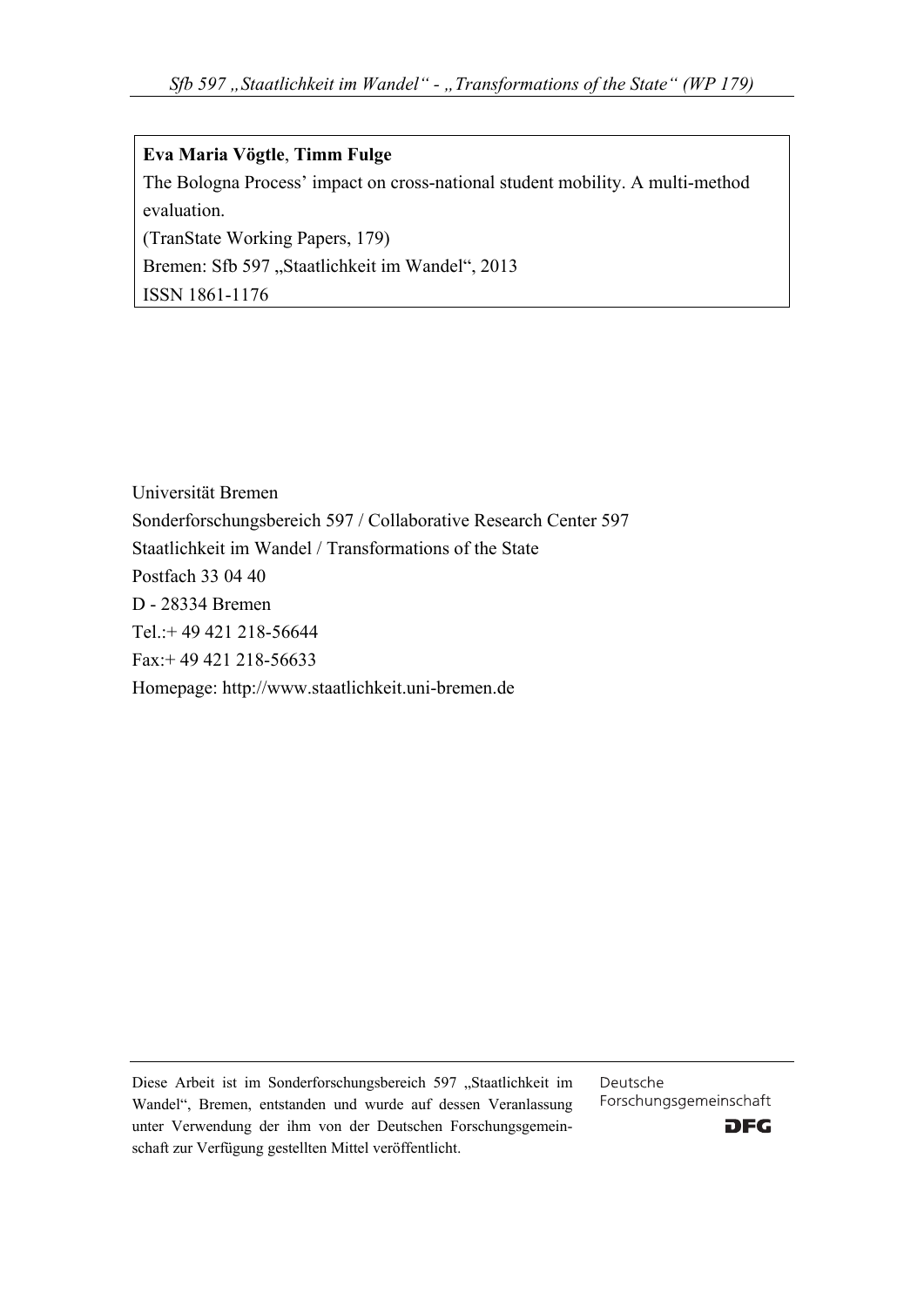# *The Bologna Process' impact on cross-national student mobility. A multi-method evaluation*

### **ABSTRACT**

The Bologna Process (BP) has induced a remarkable amount of structural higher education policy change in its participating countries. From a program-theoretical perspective, one of the main benefits associated with these changes is thought to be increased student mobility between participating countries. However, due to a lack of suitable data and the highly heterogeneous nature of the newly-formed European Higher Education Area (EHEA), it has thus far remained unclear whether student mobility has indeed increased and, if it has, whether countries benefit evenly. In this paper, we aim to evaluate (1) whether the Bologna Process has led to an increase in degree seeking student mobility within as well as beyond the EHEA and (2) whether the exchange relationships are balanced. Drawing from previous literature on student mobility, we isolate the impact of BP membership from other factors hypothesized to shape mobility flows. Methodologically, we employ a two-fold approach: First, we conduct time-series-crosssection (TSCS) analyses of both in- and outbound degree seeking student mobility ratios, establishing which factors account for the overall attractiveness of higher education systems. Secondly, we take a dyadic approach in order to analyze push and pull factors between pairs of countries. In short, we find that while membership in the Bologna Process does not have an impact on inbound mobility ratios, outbound mobility ratios have indeed increased within the group of BP members. However, although participation in the BP per se does not further inbound mobility or relevance of exchange relationships, cross-national student exchange patterns within this group are more balanced compared to those of non-participants. In conclusion, the BP has failed to establish the EHEA as a favorite destination for degree seeking student mobility.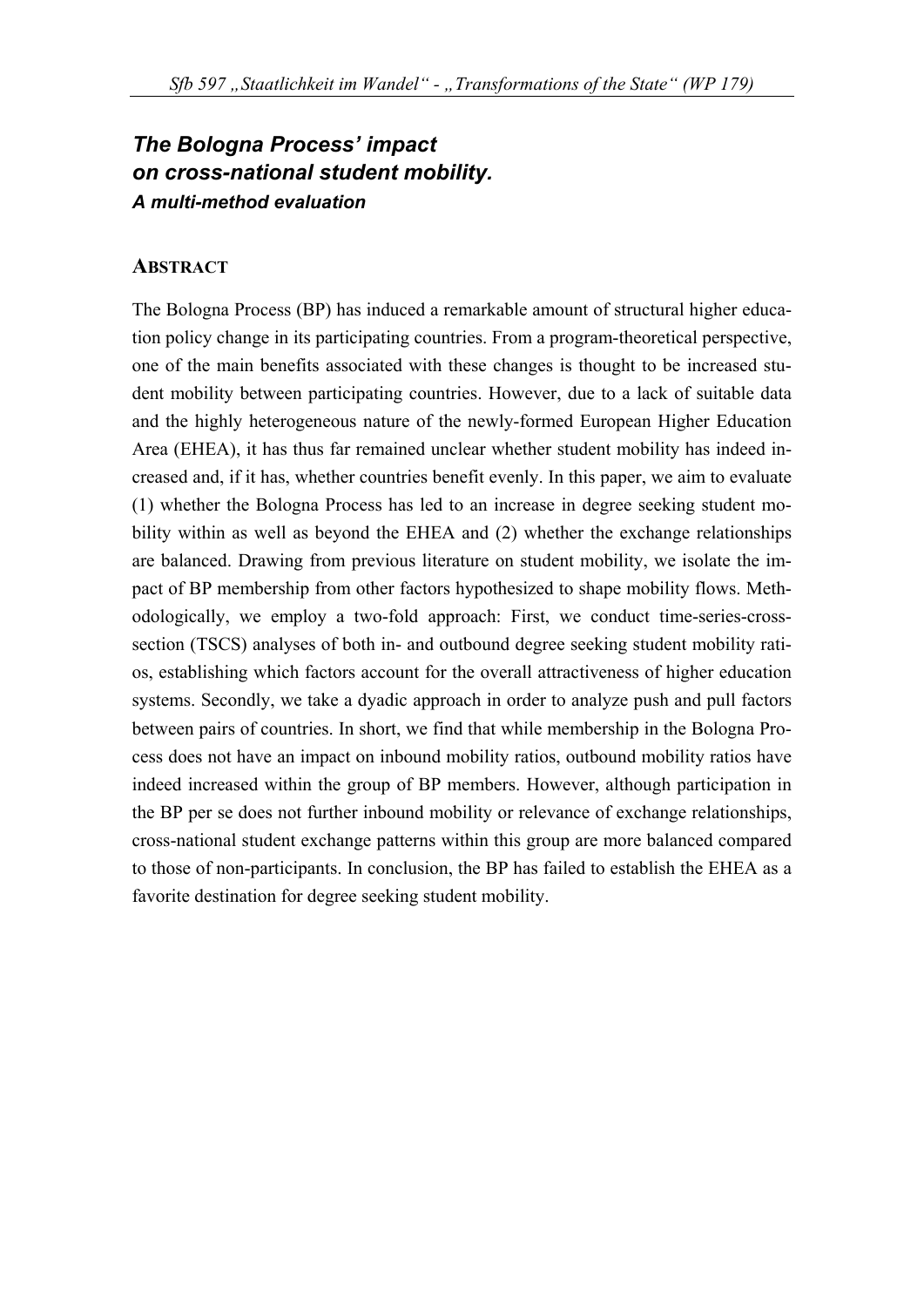# **CONTENT**

| $\mathcal{D}$ |                                                                     |  |
|---------------|---------------------------------------------------------------------|--|
| 3             |                                                                     |  |
| 4             |                                                                     |  |
| 5.            |                                                                     |  |
|               |                                                                     |  |
|               |                                                                     |  |
|               |                                                                     |  |
|               |                                                                     |  |
|               |                                                                     |  |
|               | 5.2.3 Multilevel analyses of determinants of cross-national student |  |
|               |                                                                     |  |
|               |                                                                     |  |
|               |                                                                     |  |
|               |                                                                     |  |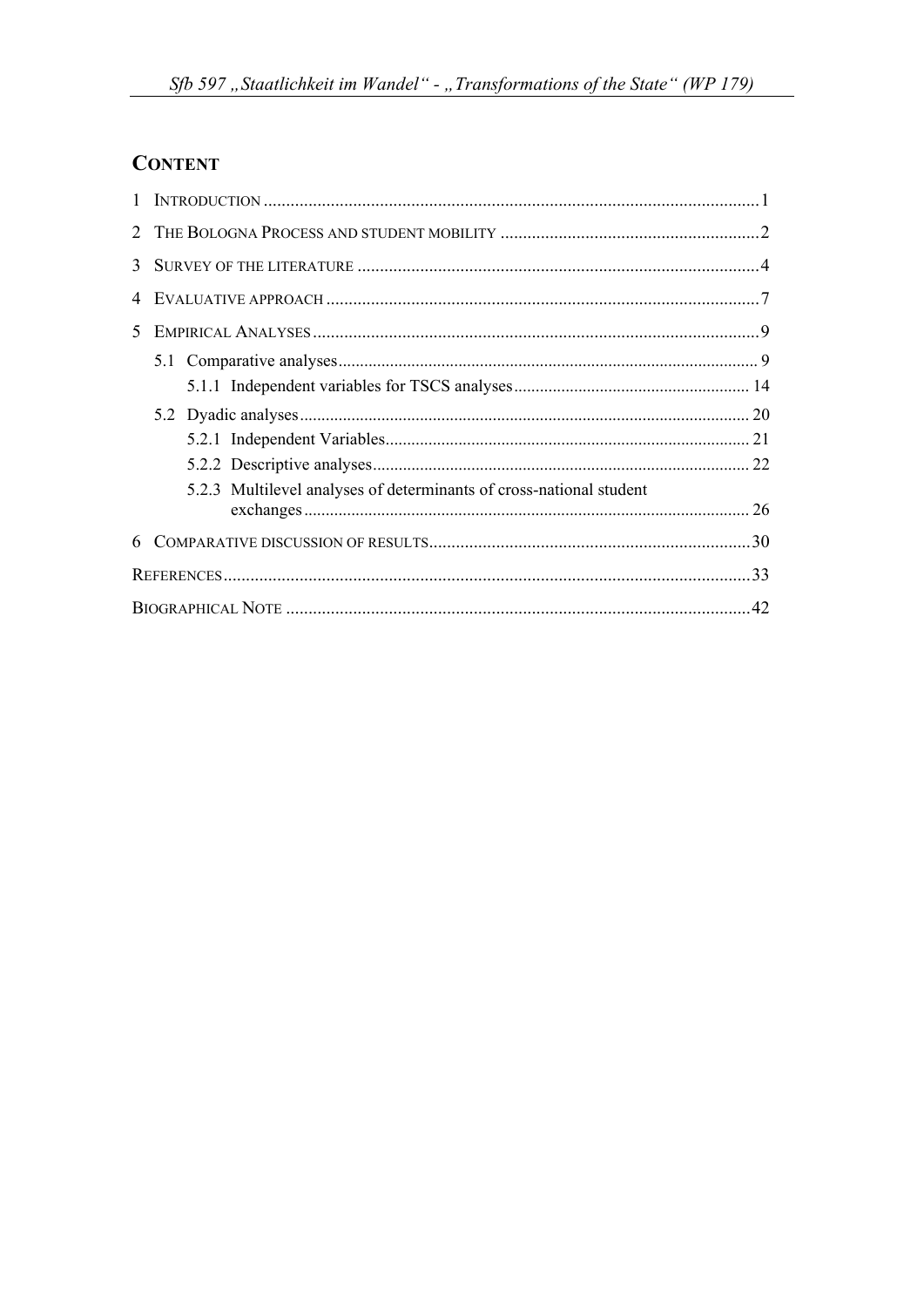# *The Bologna Process' impact on cross-national student mobility. A multi-method evaluation*

# **1 INTRODUCTION**

1

In recent decades, European universities and other institutions providing higher education have in parallel begun to reform their program structures and engaged in setting up quality assurance systems. Most recently, these developments can be connected to the so-called Bologna Process, whose name is derived from the Bologna Declaration drafted and adopted by European education ministers. The Bologna Process aims at generally enhancing international student mobility beyond Europe's borders (see Zgaga 2006), as student mobility "has always been at the heart of the Bologna Process. It has been conceived both as a transversal action to complement the original action lines of the process and as a key instrument to develop the European Higher Education Area" (Eurydice 2012:151). Traditionally, the only European country receiving an important share of non-European students has been the United Kingdom. The Bologna Declaration set the goal to challenge the attractiveness of non-European higher education destinations such as the USA and Australia, by stating that there is a "need to ensure that the European higher education system acquires a world-wide degree of attraction equal to our extraordinary cultural and scientific traditions" (ibid. 1999:2-3).Thus, the Bologna Process aims at harmonizing continental European higher education provision so that it is more compatible with the Anglo-Saxon model, thereby hoping to attract students from non-European countries.

As it is the first attempt to harmonize higher education policies on an international scale, the Bologna Process has aroused much attention in the research community. However, there is still a lack of research on the question of whether the Bologna Process has actually facilitated student mobility and whether student mobility did indeed increase in recent years due to Bologna-induced reform processes at the national level. Moreover, we still lack insights into the relational patterns of these exchanges (e.g. whether they are balanced).Therefore, in this paper we aim to evaluate if and to what extent the Bologna Process impacted student mobility patterns and also explore the characteristics of student exchange patterns between the countries of our sample. More expressly, we aim at answering 1) whether degree-seeking student mobility has actually increased over the last decade, 2) which factors account for different strength in ex-

<sup>1</sup> Depending on the context, the term Bologna Process sometimes also relates to a complex governance structure assuring its operation (Heinze and Knill 2008).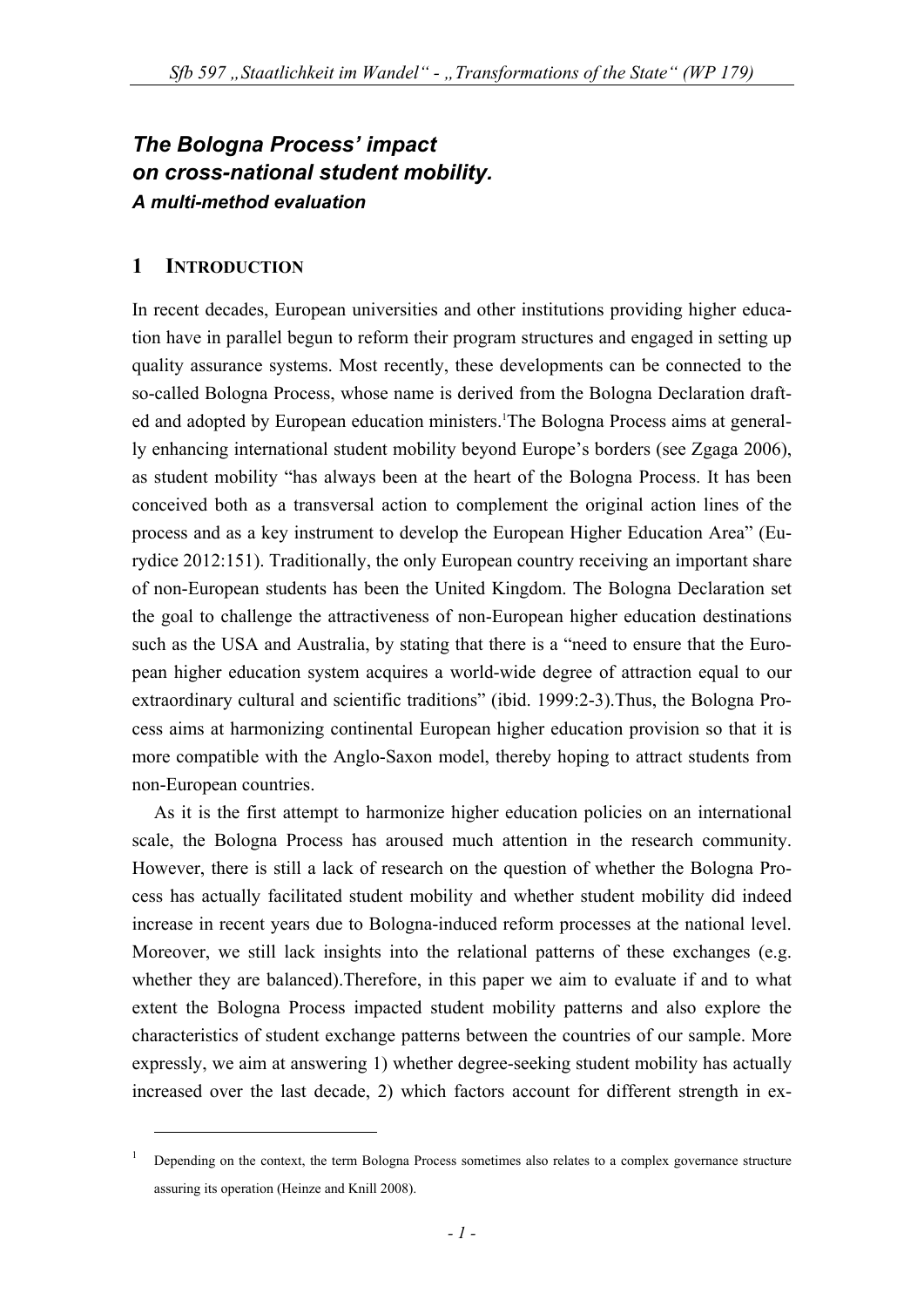change patterns and 3) whether these exchange relationships are balanced. Utilizing longitudinal data on overall mobility rates as well as student flows between pairs of countries, we employ a two-fold methodological approach in answering these questions. As a first step, we use in- and outbound mobility ratios for Bologna and OECD member countries to describe the trajectory of student mobility as Bologna reforms were implemented (2000-2010). Subsequently, we run TSCS models to investigate determinants of degree-seeking student mobility, including Bologna membership as the central independent variable. In a second step, we analyze relational patterns of degree-seeking student mobility between pairs of countries, by means of dyadic analysis. Again, we provide descriptive statistics followed by a multi-level Poisson regression model. As a result, we offer a comprehensive analytical framework of student mobility and the Bologna Process' impact on it. The remainder of this paper is structured as follows: first, we provide evidence that student mobility was the main goal of the Bologna Process. Then, we discuss factors identified in the literature as influencing transnational student mobility patterns before outlining our approach to evaluate the impact of the Bologna Process on student mobility. This section is followed by a presentation of our empirical analyses, divided into two parts. Before concluding the paper, the different results are discussed in light of the existing literature and theoretical lens applied.

### **2 THE BOLOGNA PROCESS AND STUDENT MOBILITY**

The Bologna Process aims to create a European Higher Education Area (EHEA), to harmonize education program structures as well as to institutionalize quality assurance mechanisms. The Bologna Process is widely regarded as a common attempt to solve problems related to demographic changes, sluggish economic growth, and the impact of globalization: "Countries adhered to the Bologna process to solve long-term problems that they had failed to resolve because of internal resistance" (Charlier 2008:107). Thus, the Bologna Process has "acted as a catalyst for European-wide action to address [these] new international paradigms regarding higher education" (Hoareau 2012:539).

While leaving enough leeway for signatory states to reform their higher education policies according to national contexts and national political preferences, the Bologna framework enables program structures to work in a transparent and harmonious manner across Europe. For this purpose, a number of tools have been developed or adapted for use at institutional and country levels. Foremost among them at the institutional level are the European Credit Transfer and Accumulation System (ECTS) and the Diploma Supplement. Originally introduced as part of the European (Community) Action Scheme for the Mobility of University Students (ERASMUS) framework in 1989, ECTS was solely a credit transfer system at first, but has more recently developed into a credit accumulation system as well. Established by the Lisbon Recognition Convention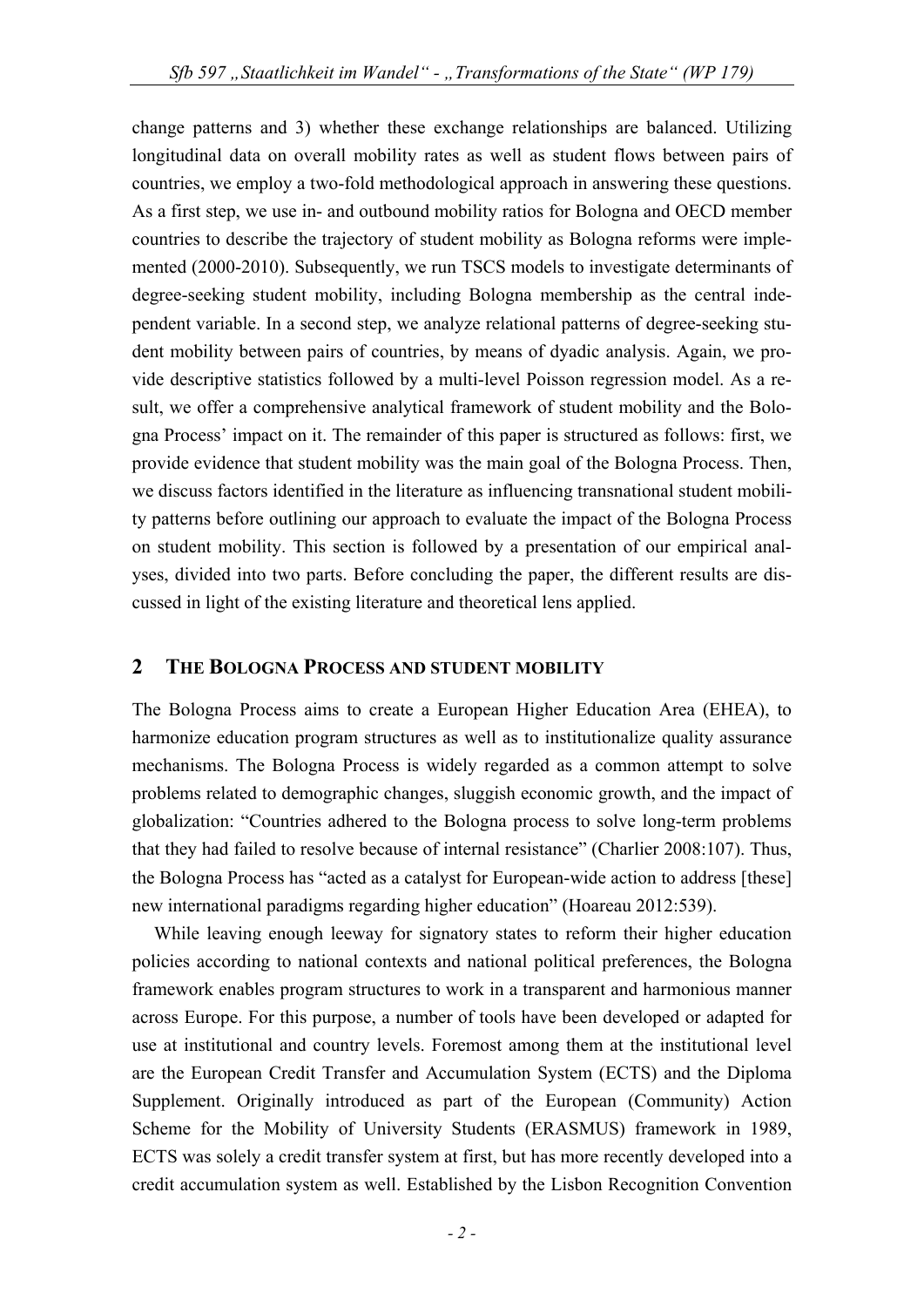(UNESCO 1997), the Diploma Supplement is a transcript of credits from courses undertaken and grades achieved. It has a standard format designed to allow the comparison of qualifications throughout countries participating in the Bologna Process. The diploma supplements are supposed to promote the employability of European citizens as well as to improve international competitiveness of European higher education systems (Bologna Declaration 1999:3). The Bologna Process embraces the definition of Europe developed by the Council of Europe. Thus, it is not limited to European Union (EU) member countries, and the "prospect of inclusion in an immense transnational integrated higher education system attracted many countries on the periphery of the academic system and even at and over the frontiers of Europe, to apply for membership" (Van Damme 2009:43). It has even been argued that for some non-EU member countries, the Bologna Process poses a strategy to pursue European integration starting from higher education, "in an expectation to move in due time to other areas, achieving a free movement of labor being one of the most attractive ones" (Tomusk 2007a:15).

Taking the Sorbonne Declaration as the first substantial policy document for the following reform process, student mobility was stated as *the* main goal of the harmonization process and every successive declaration or communiqué reiterated the commitment of the Minister of Education to further student mobility. Internationally mobile students are defined as "students who have crossed borders expressly with the intention to study" (EUROSTAT 2009:98). The London Communique (2007:2) states that "mobility of staff, students and graduates is one of the core elements of the Bologna Process, creating opportunities for personal growth, developing international cooperation between individuals and institutions, enhancing the quality of higher education and research, and giving substance to the European dimension". In their 2009 meeting in Leuven/Louvain-la-Neuve, the ministers "gave a new boost to mobility in the form of a target to be reached by the EHEA countries: In 2020, at least 20% of those graduating in the European Higher Education Area should have had a study or training period abroad" (Eurydice 2012:151). However, the mobility target was set before statistical data was available to quantity short-term student mobility in Europe and in the world.

*Table A* in *Annex A* summarizes the explicit commitments in the official Bologna documents with reference to student mobility as well as targets for student mobility that could potentially be measured.<sup>2</sup> Some of these targets cannot yet be assessed since they refer to future time points and some cannot be assessed in a cross-national perspective. The most important distinction for student mobility is between degree and credit or short-term mobility. Whereas "degree mobility is a long-term form of mobility which aims at the acquisition of a whole degree or certificate in the country of destination",

 $\overline{2}$ Targets highlighted with bold letters are those that we will analyze in this paper.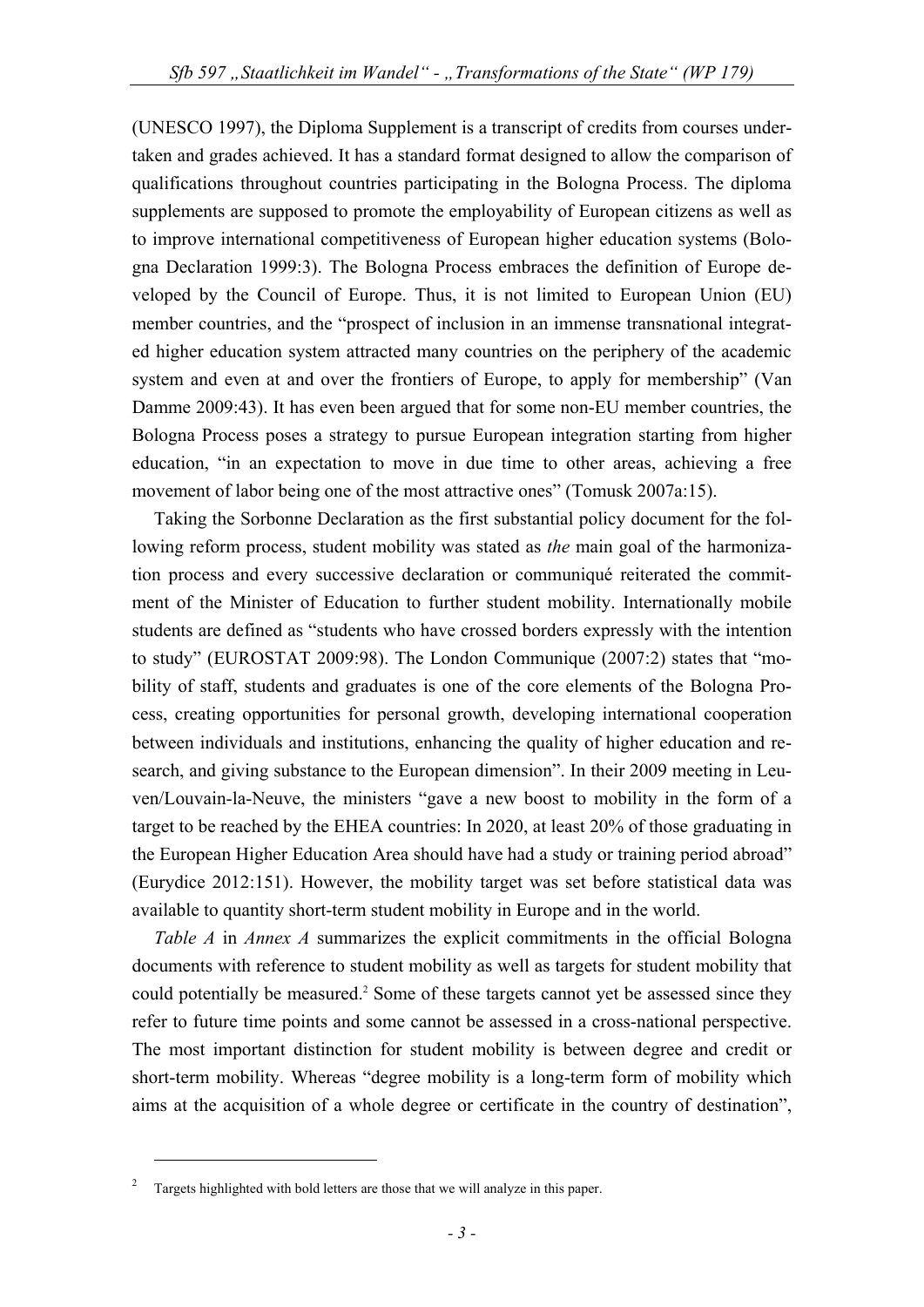short term or credit mobility is defined as "aiming at the acquisition of credits in a foreign institution in the framework of on-going studies at the home institution" (Eurydice 2012:153). One drawback of the data we use for our analyses is that it only includes degree-seeking international mobile students, disregarding short-term study stays abroad, for which such data is not yet available. Hence, our evaluation of the Bologna Process can only make statements about the impact of the Bologna Process on *degreeseeking mobility.*

In a first step, we assess if *degree-seeking* mobility has actually increased during the course of the Bologna Process before investigating factors impacting on degree seeking mobility figures. In a next step, we analyze if the student exchange patterns vary between the sub-samples and which factors account for the strength and degree of balance in cross-national student exchanges. This latter point is especially relevant in the context of the Bologna Process as the Bologna members stated in the 2009 Leuven/Louvain-la-Neuve Communiqué and in the Bucharest Declaration of 2012 that they strive for better balanced mobility in the EHEA.

#### **3 SURVEY OF THE LITERATURE**

1

In the literature, student mobility is approached from a variety of analytical perspectives. For instance, one might find studies that investigate macroeconomic outcomes of student mobility (e.g. *brain drain*<sup>3</sup> vs. *brain gain*, see Rosenzweig 2007), the effect of having studied abroad on professional careers (Dwyer and Peters 2004) or even the role of foreign-educated individuals in developing democracies (Spilimbergo 2007). Most scholarly work on the subject matter, however, is concerned with student mobility flows in and by itself. Here, the central question is what factors drive and impede student mobility to and from different countries.

This strand of literature can further be differentiated along two dimensions. The first distinguishes between different rationales (on the individual-level) for studying abroad. On the one hand, what can be called the human capital approach conceptualizes students as rational actors investing in their education with the goal of maximizing their lifetime earnings (Rosenzweig 2006; Beine et al. 2011). In this framework, students pursue their education outside of the country of their origin when the benefits (increased future earnings) outweigh the cost of studying abroad (e.g. tuition fees or housing costs). The second rationale, on the other hand, rejects the notion of students as pure utility maximizers and brings non-pecuniary (or cultural) explanatory factors to the fore (Bessey 2010; Dreher and Poutvaara 2005; Tremblay 2001). For instance, according to this literature,

<sup>3</sup> Brain drain is the loss of highly skilled professionals from a source country to a recipient country (Sako 2002: 25).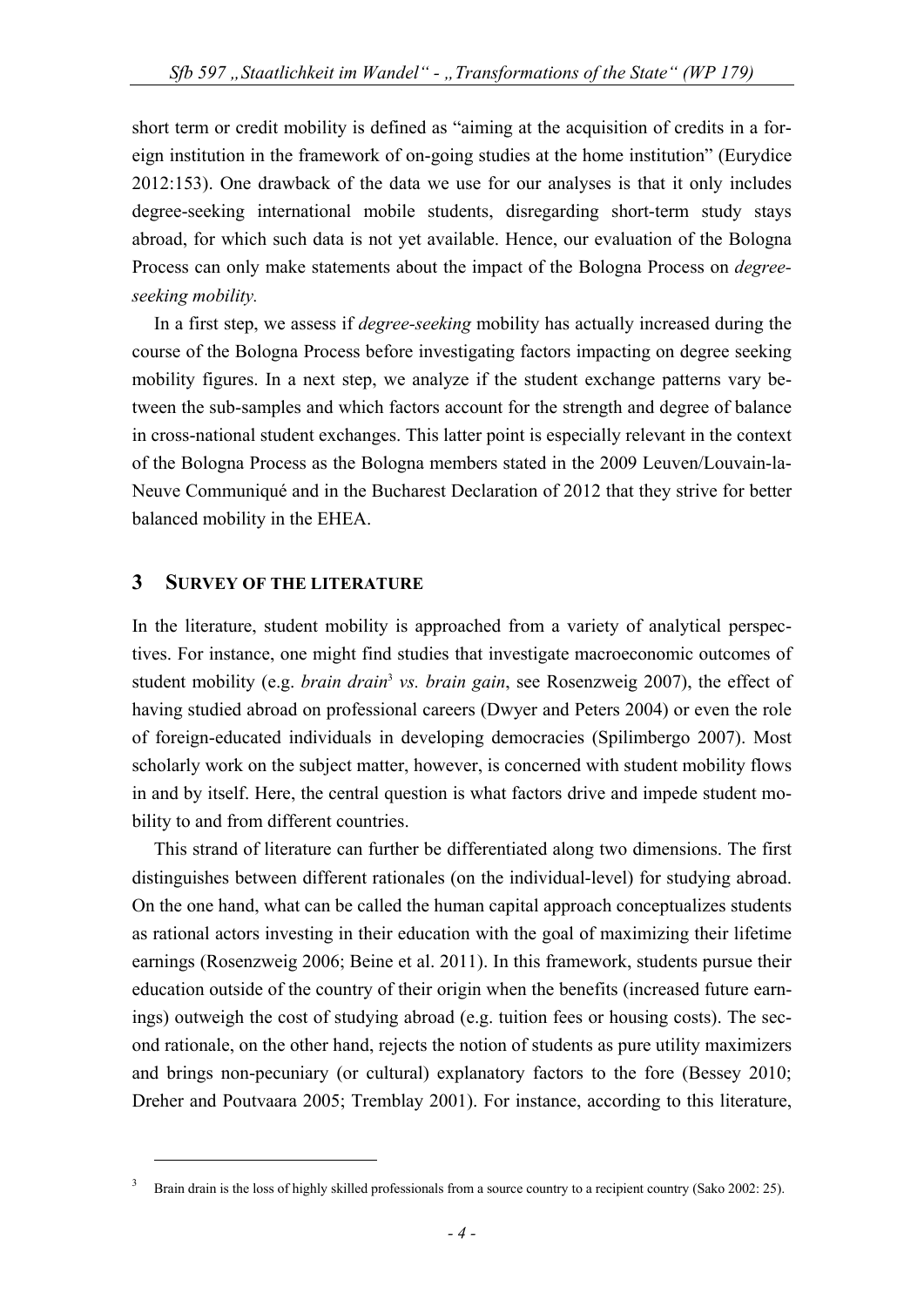the existence of migration networks or a colonial link may increase student mobility from one country to the other while language barriers may hamper it.

The second dimension of the literature on the determinants of student mobility is a methodological one: one group of studies looks at student inflows either in individual countries or from a comparative perspective. For instance, Dreher and Poutvaara (2005) examine a set of factors explaining student migration to the U.S. from 78 foreign countries and over time.<sup>4</sup> Rosenzweig (2006), on the other hand, assesses differences in student inflows in 157 host countries. Naturally, these approaches have different benefits. Focusing on inflows into one country only makes it possible to analyze in detail characteristics of sending countries and model idiosyncratic country-to-country relationships in a sensible way. Assuming a comparative outlook, on the other hand, shifts the perspective to the host countries and provides a broader and perhaps more representative picture of student flows. The second group of studies takes a dyadic approach in which *pairs* of countries are the observational units. This approach allows for a detailed investigation of student flows between countries. For instance, scholars can take into account variables as complex as the distance between countries, the existence of common language, and the stock of non-student migrant networks as predictors for the numbers of students going from one country to another (Beine et al. 2011). Therefore, dyadic approaches are well-suited when the research objective is to determine relations between countries rather than to identify general determinants of student mobility. In the present paper, we will take advantage of both methods in order to establish the overall trajectory of student mobility over time and country-to-country relations with regard to the number international students as well as the balance of mobility flows.

Irrespective of the method employed, the literature has suggested a plethora of factors driving student mobility – with varying success. Perhaps the most utilized variable is GDP per-capita, albeit with differing theoretical reasoning. Bessey (2010), for example, argues that students from countries with a high GDP should study abroad in high numbers because – stated simply – they are more likely to be able to afford it. Dreher and Poutvaara (2005), on the other hand, assume that it is more attractive for students from a low-GDP country to study abroad because of exorbitantly increased private returns. Thus, the direction of the GDP's impact on student mobility flows is unclear. The empirical evidence, however, points towards the latter interpretation to be correct. Geographical location is also used as a variable in virtually all analyses concerned with student mobility. This can, depending on the method, either be done with regard to the distance between two countries<sup>5</sup> (Beine et al. 2011; Bessey 2010) or by separating coun-

<sup>4</sup> Bessey (2010) has a similar approach, but focuses on student migration to Germany.

<sup>5</sup> Distance between two countries is measured by indicators such as the existence of a common border or geodesic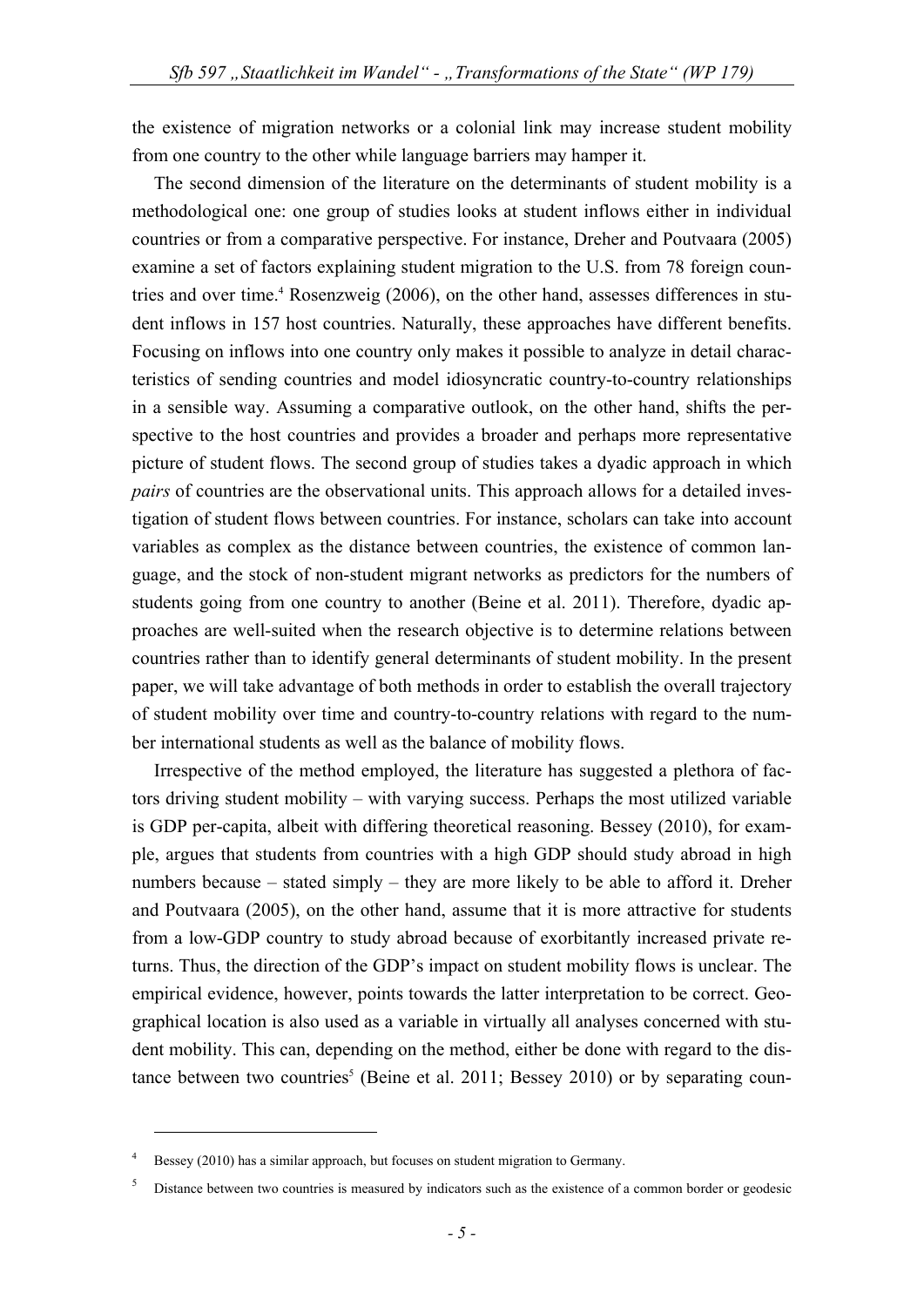tries by continent or region (Dreher and Poutvaara 2005; Tremblay 2001). Whichever approach is used, geographic location empirically seems to play an influential role: bordering countries exchange students to a larger extent compared to distant countries; moreover, countries in remote regions are less likely to attract (or lose) students. A dynamic that may offset some of the explanatory power possessed by geographical location is language. In dyadic analyses, if two countries have the same primary language, they naturally have increased exchange flows (Beine et al. 2011). In comparative studies, it is often assumed that English – as the world's lingua franca– improves the attractiveness of HE systems to internationally mobile students while countries without widely used primary languages have an in-built disadvantage (Tremblay 2001). Perhaps hardest to measure are variables concerned with the perceived quality of HE systems. As mentioned before, complicated procedures of estimating private returns to studying abroad have been devised (Rosenzweig 2006 and 2008). Alternatively, international rankings such as the Shanghai Ranking or even the existence of tuition fees as a signaling device for high-quality education (Beine et al. 2011) have been proposed to serve as proxies for the perceived quality of a HE system. Perhaps due to the imperfect nature of these indicators, their explanatory power remains opaque.

In conclusion, student mobility has been investigated by utilizing a variety of both methods and explanatory variables.<sup>6</sup> In this paper, we aim to offer a comprehensive account of mobility flows by employing a multi-destination multi-origin framework (investigating both inbound and outbound mobility) and taking advantage of comparative as well as dyadic methodological approaches. In doing so, we hope to make a contribution to the literature because, aside from the importance of geographical location, no clear-cut patterns as to which factors structure mobility flows have been established. In our view, part of the reason for this lack of consensus is that most existing studies suffer from a set of limitations. For example, there often is a lack of generalizability due to the focus on individual countries and – as most of the studies are written by scholars of economics – there is little attention paid to political variables such as increased institutional ties between countries (e.g. membership in the Bologna Process). The most serious shortcoming of the existing literature, however, is its questionable conceptualization of student mobility. As we will argue later, increasing absolute numbers of mobile students are largely are function of growing enrolment worldwide. Therefore, if the phe-

distance.

<sup>6</sup> Factors that have also been hypothesized to impact on student mobility but could not be discussed here due to space constraints include existing migrant stocks, living costs (Beine et al. 2011), colonial links (Tremblay 2001), being landlocked (Dreher and Poutvaara 2005), and the provision of personal freedom (Bessey 2010).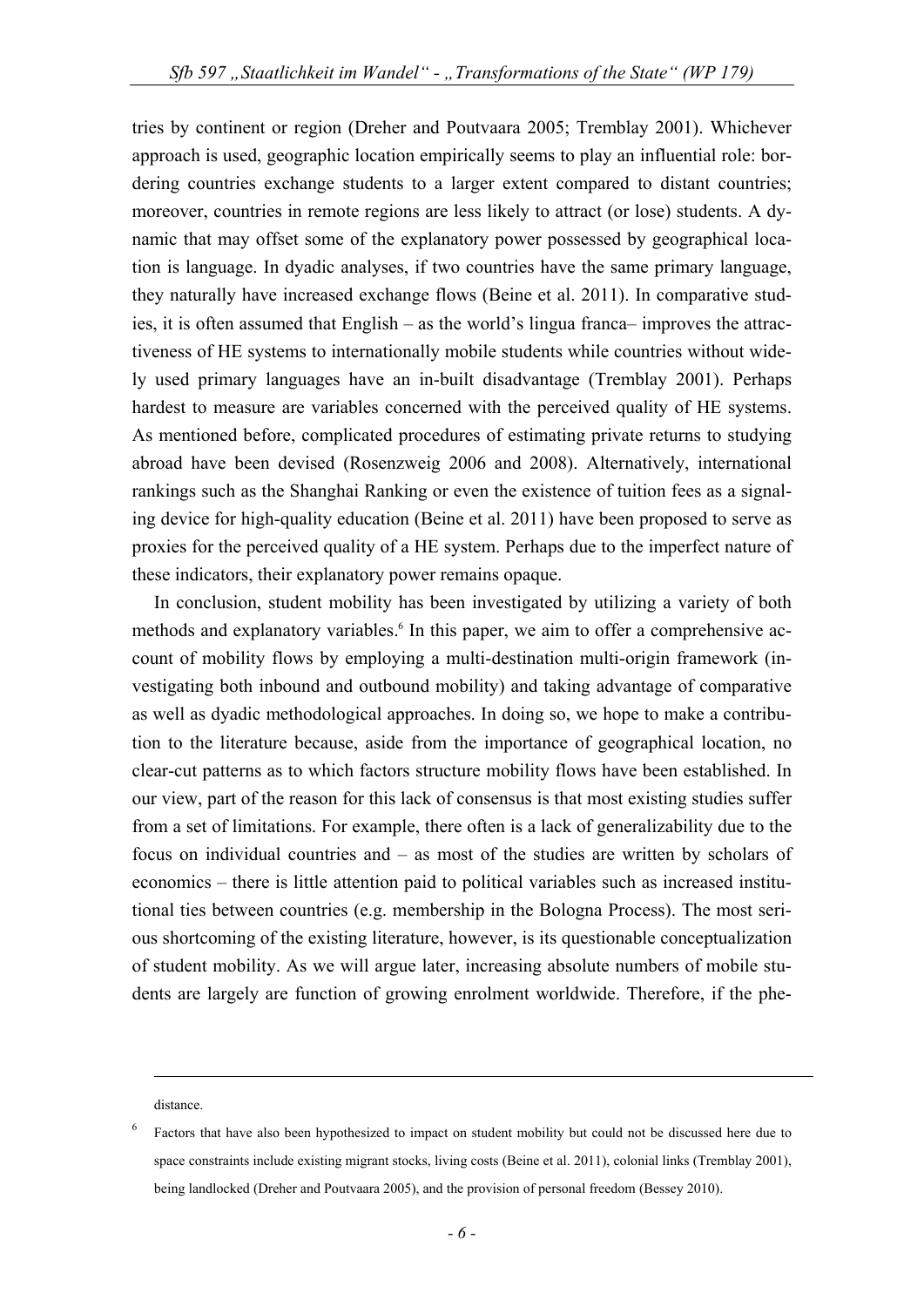nomenon under question is student mobility over time, one needs to isolate its informational content from the confounding influence of enrolment figures (see section 5.1.1).

#### **4 EVALUATIVE APPROACH**

This paper deals with policy evaluation in the sense that we investigate if the policies implemented in the course of the Bologna Process have impacted on student mobility patterns as foreseen in the Communiqués (see Annex A). Hence, we assume a programtheoretical perspective (see Knill and Tosun 2012 for an overview).

Policy programs make statements about how and why program activities and resources will bring about change for the better (Tilley 2004). In relation to the Bologna Process, Bologna participants believe that the introduction of certain structural measures (e.g. ECTS, Diploma Supplement, and modularized program structures) enhances student mobility; thus, upon widespread transnational implementation of these policies, cross-national student mobility should increase.

Claims that a particular policy has been a 'success' are commonplace in political life (Marsh and McConnell 2010: 564). Marsh and McConnell seek to remedy the omission of justified claims of policy success by offering a heuristic, which practitioners and academics can utilize to explore the question of whether a policy is, or was, successful (ibid 564). They emphasize the importance of a spatial dimension in the assessment procedure, particularly if policy success is to be assessed comparatively across different countries. Thereby, they define space in terms of polities and what is regarded as success in one political system might not be regarded as success in another; however, there are different degrees of policy success, since a policy may achieve some of its objectives and not others (ibid 577).

To assess the goals that the ministers of education agreed upon in the course of the Bologna Process, we use the heuristic of Marsh and McConnell (2010) (see *Table 1*). Our analyses focus on programmatic policy success, since we take the goals stated in the official documents as reference points for our analysis and disregard to assess the process itself or political goals in connection to the Bologna Process. Within the elevenyear period (2000-2010), we use a medium-term timeframe; the reasoning for choosing this period is that it begins with the onset of the Bologna Process and ends with the launch of the EHEA. We evaluate policy success in relation to the interests of the target group – internationally mobile degree-seeking students – and leave other relevant actors and stakeholders aside. To assess if the Bologna Process actually had an impact on degree-seeking student mobility, we control for membership in the Bologna Process. By including countries not participating in the Bologna Process, it will be feasible to account for effects not triggered by membership to the Bologna Process and to comparatively assess the relevance of changes in student mobility patterns.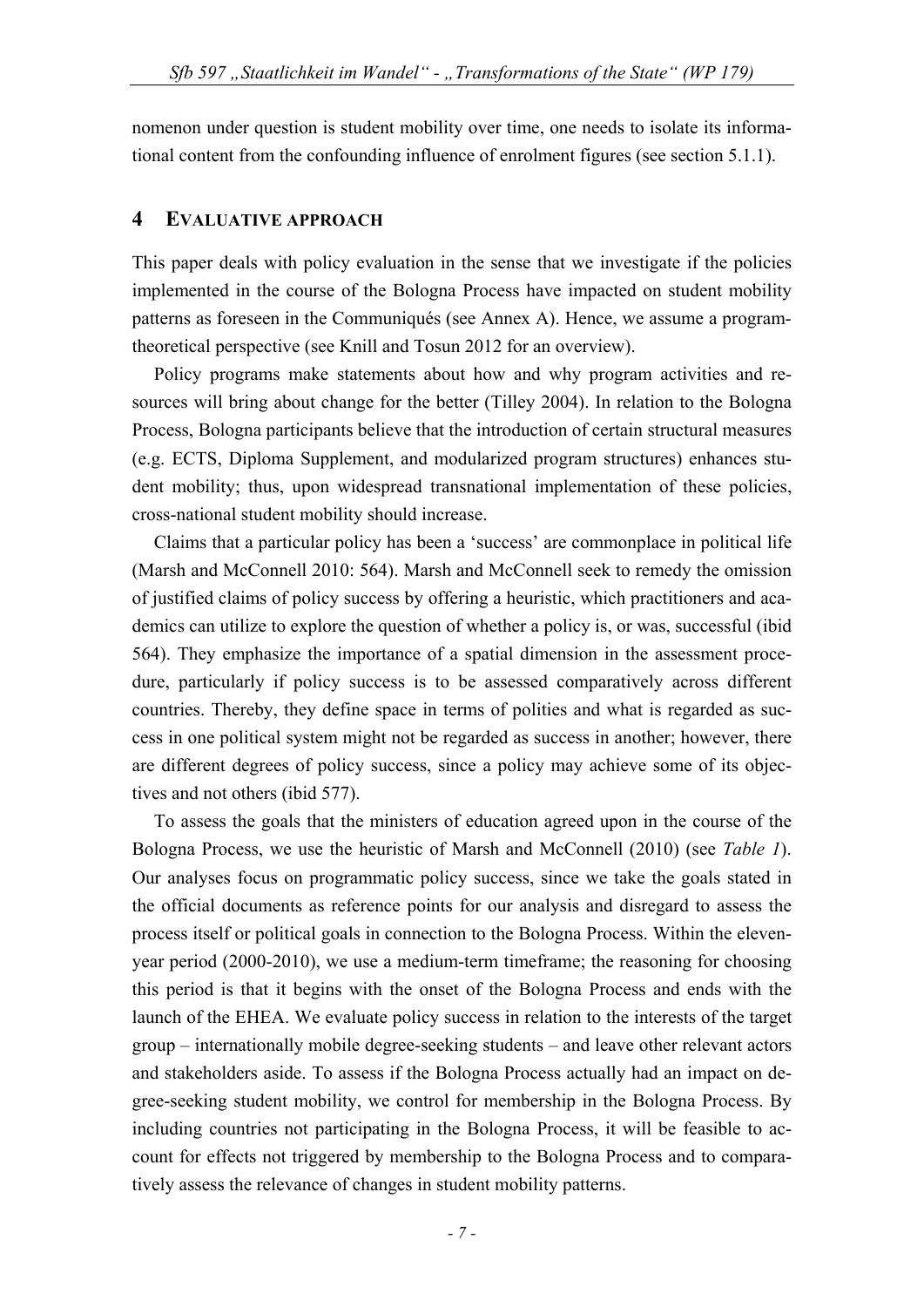|                              |                                                                                                                                                                                                                                                                                                                                                                                                                                                                                                                                                                                                                                                                                                                                                                                                       | Our choices                                                                                                                                                                                                                                         |
|------------------------------|-------------------------------------------------------------------------------------------------------------------------------------------------------------------------------------------------------------------------------------------------------------------------------------------------------------------------------------------------------------------------------------------------------------------------------------------------------------------------------------------------------------------------------------------------------------------------------------------------------------------------------------------------------------------------------------------------------------------------------------------------------------------------------------------------------|-----------------------------------------------------------------------------------------------------------------------------------------------------------------------------------------------------------------------------------------------------|
| policy success<br>1. Form of | g assessed? Process? Programmatic? Political?<br>Which forms of success is/are bein                                                                                                                                                                                                                                                                                                                                                                                                                                                                                                                                                                                                                                                                                                                   | Programmatic, since we take targets stated in official<br>documents as starting point for our analyses.                                                                                                                                             |
| 2. Timeframe                 | What time period(s) are being assessed? Short-term? Medium-term? Long-term?                                                                                                                                                                                                                                                                                                                                                                                                                                                                                                                                                                                                                                                                                                                           | Medium-term, from the onset of the Bologna Process<br>until the launching of the EHEA (eleven years).                                                                                                                                               |
| 3. Interests                 | In relation to whose interests is success being assessed, for example, target group?<br>stakeholder? institution? interest group? individual? collective?                                                                                                                                                                                                                                                                                                                                                                                                                                                                                                                                                                                                                                             | Target group, since we focus on internationally mobile<br>students                                                                                                                                                                                  |
| 4.Reference<br>points        | What is the standard by which success is to be judged? Compared to intentions?<br>Compared to the past? Compared to ethical or moral principles? Compared to<br>Compared to policy domain criteria, for example, efficiency and effectiveness?<br>another jurisdiction?                                                                                                                                                                                                                                                                                                                                                                                                                                                                                                                               | documents as reference points; compared to the past and<br>Intentions, since we take the goals stated in the official<br>to another jurisdiction since we start our comparative<br>cross-national assessment at the onset of the Bologna<br>Process |
| 5. Information               | Is there sufficient and credible information to assess the extent of success?                                                                                                                                                                                                                                                                                                                                                                                                                                                                                                                                                                                                                                                                                                                         | Yes, UNESCO student mobility database.                                                                                                                                                                                                              |
| isolation<br>6.Policy        | With what degree of certainty and credibility it is possible to isolate and assess the<br>impact of a policy from other factors such as other policies or media influences?                                                                                                                                                                                                                                                                                                                                                                                                                                                                                                                                                                                                                           | Controlling for influences of factors non-related to the<br>Bologna Process.                                                                                                                                                                        |
| 7. Conflict and<br>ambiguity | to conflicts and ambiguities, and how should they<br>- one reference point vs. another, for example, moral principles vs. stated inten-<br>- certainty in isolating the 'policy effect' vs. uncertainty being able to do so<br>- unintended consequences vs. actual or indented consequences<br>be weighted in the overall judgment of success? For example:<br>- one informal objective vs. another informal objective<br>- one formal objective vs. another informal objective<br>availability of information vs. lack of information<br>- one formal objective vs. another formal objective<br>foreseeable shocks vs. unforeseeable shocks<br>- interests benefiting vs. interest losing<br>What significance should be given<br>- process vs. programmatic<br>- short-term vs. long-term<br>tions | and control for Bologna and European Union member-<br>We analyze if the exchange relationships are balanced,<br>ship.                                                                                                                               |
|                              | Source: Adapted from Marsh and McConnell (2010)                                                                                                                                                                                                                                                                                                                                                                                                                                                                                                                                                                                                                                                                                                                                                       |                                                                                                                                                                                                                                                     |

*Table 1: Critical choices to be made in assessing policy success* 

Table 1: Critical choices to be made in assessing policy success

*Sfb 597* "Staatlichkeit im Wandel" - "Transformations of the State" (WP 179)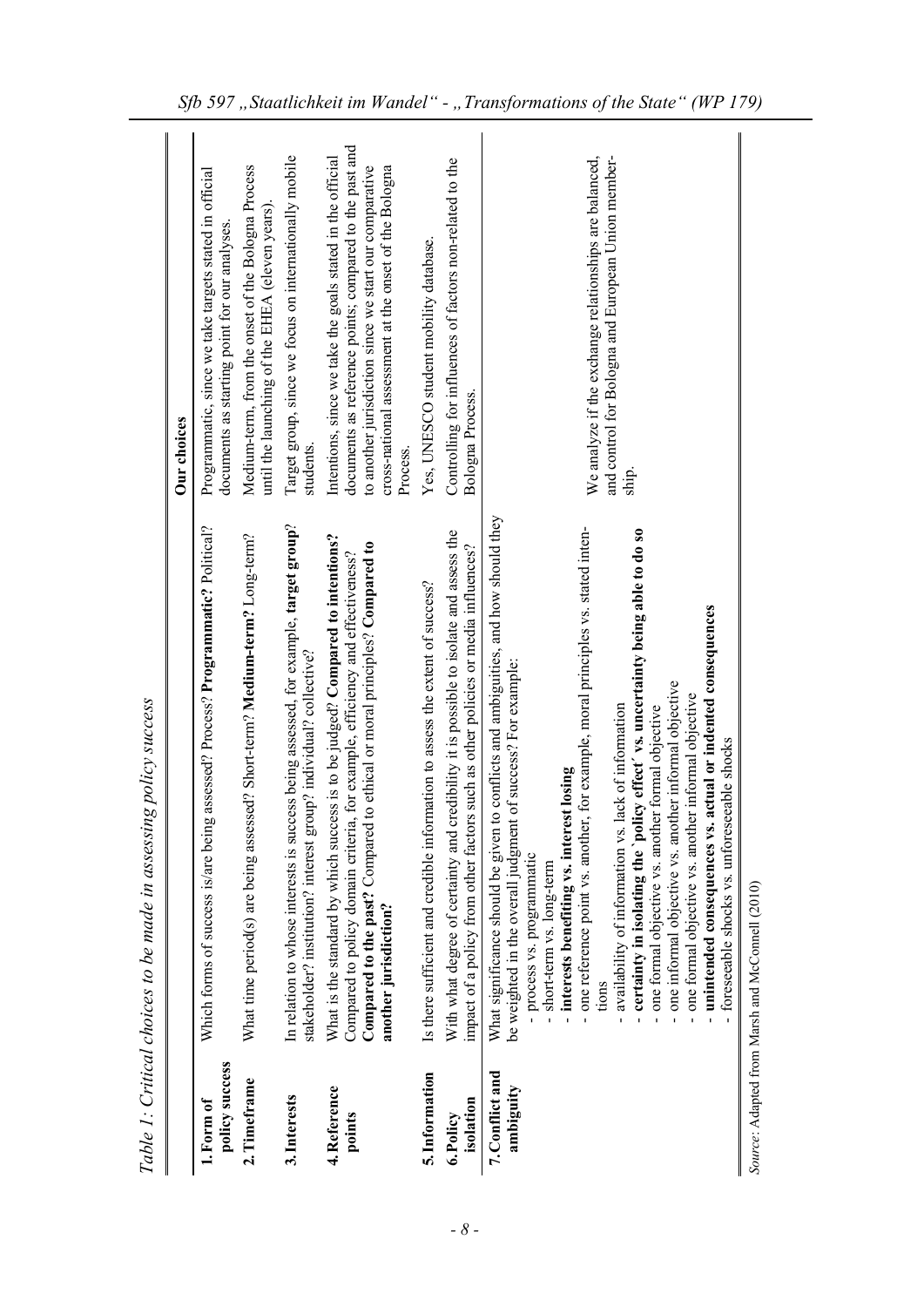## **5 EMPIRICAL ANALYSES**

In this section, we turn to our empirical analyses of student mobility. We proceed in three steps. First, descriptive data on in- and outbound mobility are presented. Here we argue that the common practice of conceptualizing (and estimating regressions with) student mobility in terms of absolute numbers is problematic and thus propose an alternative solution – the calculation of mobility ratios. The inspection of these ratios reveals substantial variance both between countries and over time, making an explanatory account a worthwhile undertaking. Therefore as a second step we conduct a set of TSCS regressions in order to assess possible determinants of both in- and outbound mobility ratios. Here we are informed both by previous literature as well as by our guiding research objective – evaluating the Bologna Process. Finally, we investigate by means of dyadic analysis which sub-sample contains the most (im)balanced as well as most relevant cross-national student exchanges one the one hand and which factors influence on the extent of exchange relationships as well as to which degree they are balanced on the other.

Before turning to the presentation of the results, we briefly describe data sources used, coding procedures applied and methods referred to in our country-based as well as dyadic analysis. What is common to both empirical investigations is that they investigate Bologna member countries as well as OECD countries not being members to the Bologna Process. However, we excluded those countries with less than one Million inhabitants, countries that did not possess a university sector at the onset of our investigation (e.g. Luxembourg) and countries that changed their statehood status during the period of investigation (e.g. Serbia and Montenegro). This leads to a sample of 48 countries. Additionally, we excluded some of the countries due to too many missing observations on the indicators for the dependent variables (these were Albania, Armenia, Bosnia and Herzegovina, Greece, Israel, Mexico and Ukraine). This leaves us with 41 countries respectively 1640 dyads (see below) as units of analysis for the dyadic analysis, and 384 or 387 country-years for our TSCS analysis (based on 38 and 39 countries, respectively).

We draw our data from the *UNESCO Institute for Statistics* (UIS) online resources. However, data on enrolment had to be supplemented by OECD resources, as data for time points were absent in the UNESCO database.

# **5.1 Comparative analyses**

As demonstrated above, virtually all analyses concerned with student mobility and its determinants start with the premise that in light of a globalizing world, more and more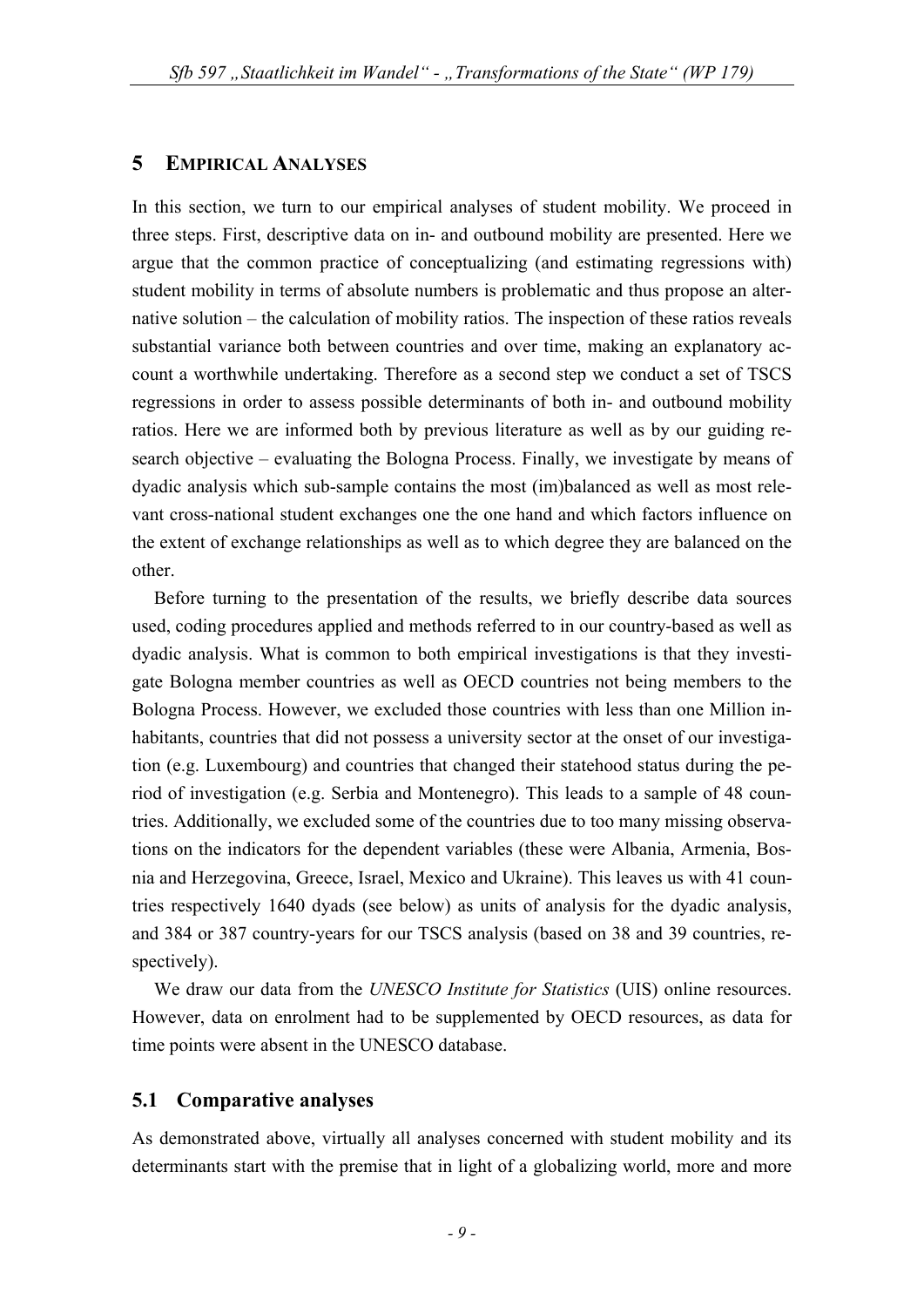students pursue their higher education outside of their home country. As we will show now, these matter-of-fact statements may indeed be reflected in absolute numbers of internationally mobile students. However, they also suffer from a severe underlying misconception. For illustrative purposes, we have aggregated absolute numbers of total enrolment (ISCED 5A+6) and international students studying in any of our sample countries for which comprehensive data were available in the UNESCO database.<sup>7</sup> In *Figure 1*, the trajectory of both domestic and international enrolment is plotted over time. As can be seen, the number of international students has clearly increased over the past decade. However, this increase in absolute numbers appears concurrently in domestic enrolment, suggesting that underlying factors (e.g. ongoing deindustrialization processes) may drive growth for both types of students. If that is the case, of course, the conventional wisdom about growing student mobility as an independent development would have to be called into question.



*Figure 1: Growth in enrolment by domestic and international students, 2000-2010* 

To add to the argument, *Table 2* displays student numbers more precisely. Again, it becomes apparent that the number of international students has risen sharply: While in the year 2000 a total of 1.61 million foreign students were studying in any of the included countries, by 2010 this number had grown to 2.62 million – corresponding to an in-

<sup>7</sup> Countries included in our sample were: Australia, Austria, Azerbaijan, Belgium, Bulgaria, Canada, Chile, Croatia, Cyprus, Czech Republic, Denmark, Estonia, Finland, France, Georgia, Germany, Hungary, Ireland, Italy, Japan, Kazakhstan, Korea, Latvia, Lithuania, Macedonia, Moldova, the Netherlands, New Zealand, Norway, Poland, Portugal, Romania, Russia, the Slovak Republic, Slovenia, Spain, Sweden, Switzerland, Turkey, the United Kingdom, and the United States.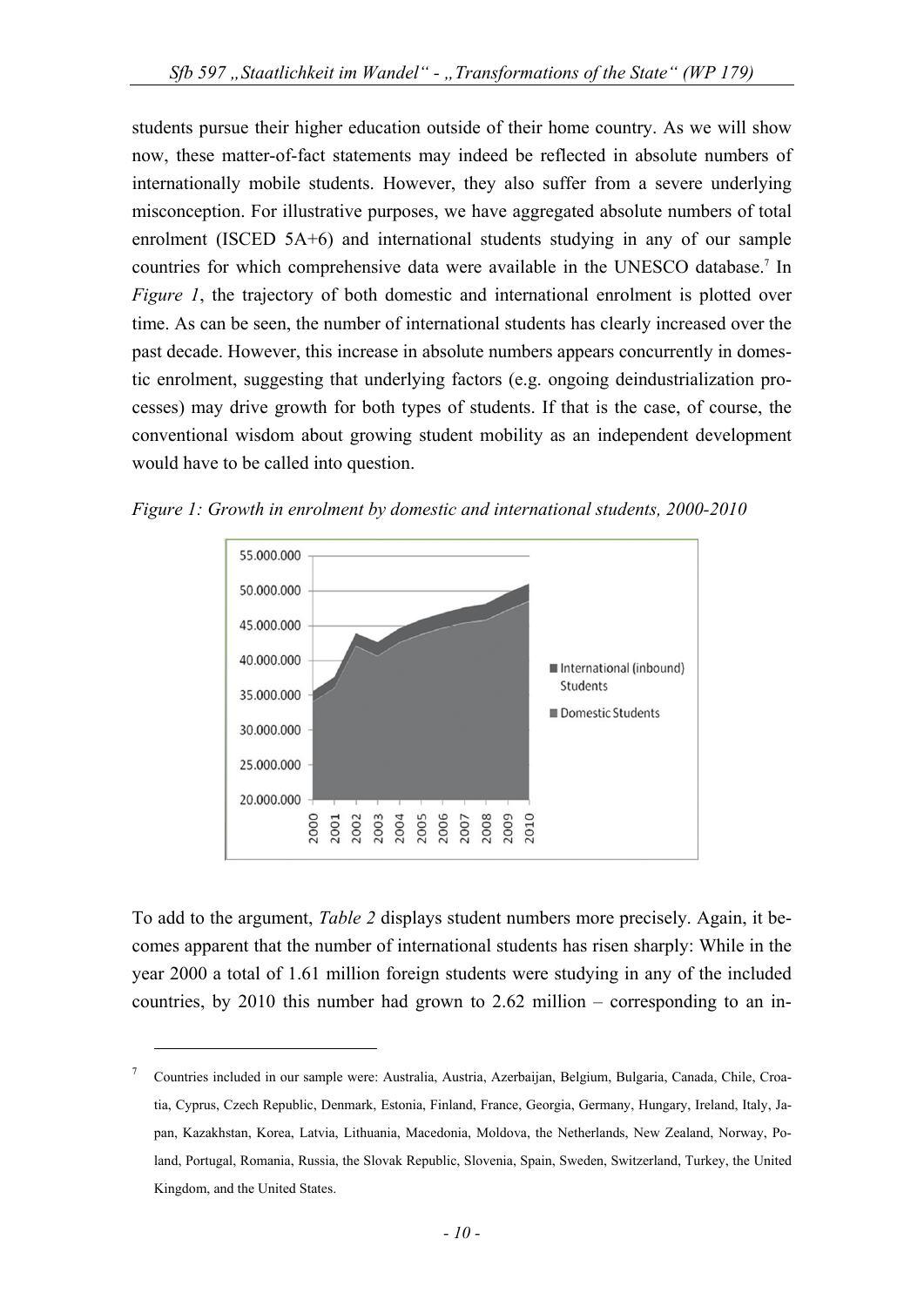crease of 39%. As *Figure 1* already suggested, total enrolment also grew substantially in the same period – from 36.48 million to 51.09 million, or 29%. The correlation between those variables  $(r = 0.78)$  is quite strong and again suggests that rising numbers of internationally mobile students cannot, as is done so often, be treated as exogenous to enrolment.

|                                                          | 2000  | 2001  | 2002  | 2003  | 2004  | 2005  | 2006  | 2007  | 2008  | 2009  | 2010  | Δ      |
|----------------------------------------------------------|-------|-------|-------|-------|-------|-------|-------|-------|-------|-------|-------|--------|
| Total<br>Enrolment                                       | 36.48 | 37.40 | 44.92 | 42.71 | 45.17 | 46.74 | 47.16 | 48.59 | 49.20 | 50.78 | 51.09 | 29%    |
| Internation-<br>al Students                              | 1.61  | 1.69  | 1.95  | 2.14  | 2.20  | 2.26  | 2.25  | 2.41  | 2.54  | 2.69  | 2.62  | 39%    |
| Share of<br>Internation-<br>al Students<br>$\frac{0}{0}$ | 4.44  | 4.52  | 4.34  | 5.02  | 4.86  | 4.84  | 4.77  | 4.96  | 5.17  | 5.29  | 5.13  | $14\%$ |

*Table 2: Total Enrolment & International Students in million and per year.* 

*Notes*: Δ refers to percentage change in between years 2000 and 2010. Included countries are those found in Footnote 11.

If one wants to analyze the trajectory of student mobility independently, it is therefore advisable to utilize ratios depicting the share of international students in total enrolment. As is also shown in *Table 2*, calculating such ratios reveals that student mobility has indeed increased over the past decade, but not nearly as profoundly as most of the related literature would lead to believe. In the year 2000, the share of international students in domestic enrolment was 4.44% and by 2010, this figure had gone up to 5.13%. This corresponds to a  $14\%$  increase in total.<sup>8</sup> In conclusion, it is fair to say growth in student mobility has only moderately outpaced growth in enrolment. Conceptualizing student mobility in terms of ratios, we would argue, provides a more precise picture of its extent and its trajectory in a descriptive sense. It also is a measure well-suited to serve as the dependent variable for analyses investigating determinants of student mobility comparatively – as is done in the next section – because it isolates the phenomenon under question (student mobility) from the confounding influence of enrolment.

As mentioned, the figures above contain aggregated data from most of our sampled countries. This has been done strictly for illustrative purposes. What they do not tell us, however, is how mobility ratios have developed in individual countries. Since the goal of this paper is to assess student mobility in both a comparative and longitudinal way, we proceed by providing country-level data. In accordance with the argument made above, we utilize mobility ratios rather than absolute numbers of mobile students. Fortunately, the UNESCO provides student mobility ratios for both inbound (referring to

<sup>8</sup> Compare this annual increase of 1.4% to the 9% annual increase Beine et al. (2011) found in between 2000-2008 utilizing absolute numbers only.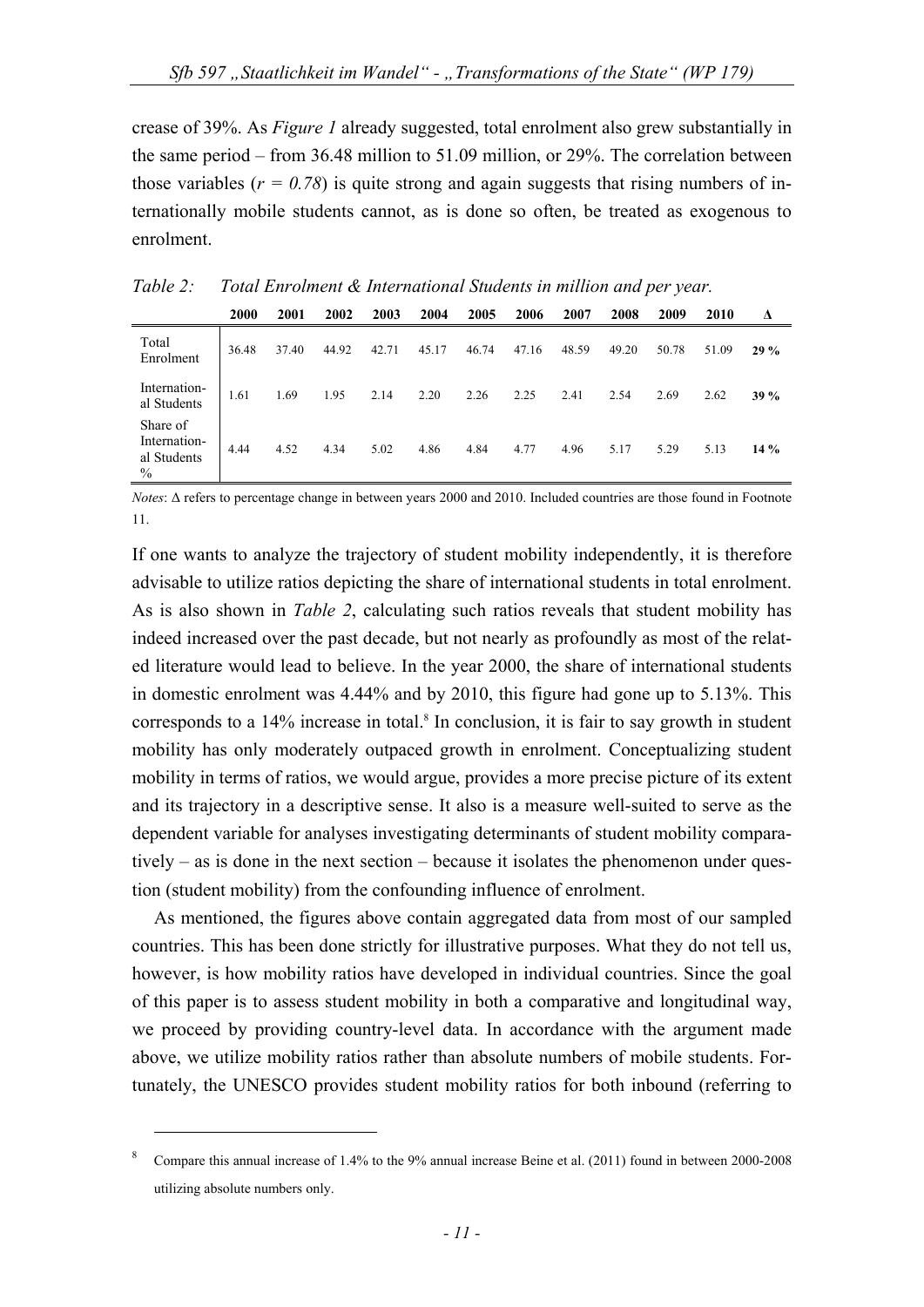foreign students coming in) and outbound mobility (referring to domestic students going out). In both cases, the denominator used to calculate the ratios is total domestic tertiary enrolment<sup>9</sup>

In *Figure 2*, both outbound and inbound mobility ratios are plotted for each country in the sample.<sup>10</sup> From inspecting these graphs, a few observations can be made. First, data on mobility ratios unfortunately is not available for all countries and all years under consideration, which is a shortcoming we have to cope with methodologically (see below). Substantively, a good bit of variance between countries is revealed. There are cases in which high inbound mobility ratios suggest HE systems are attractive to internationally mobile students (such as Australia, Austria, New Zealand, and the United Kingdom) and those which – as denoted by high outbound mobility ratios – are losing students to foreign institutions (such as Albania, Ireland, and the Slovak Republic). In most countries, however, inbound mobility figures are higher than for outbound mobility, which runs contrary to the figures reported in the latest Stocktaking Report, where the "majority of countries reporting on total mobility flows record more outward than incoming students" (Eurydice 2012:156). The higher inbound mobility figures we detect are most likely due to a sample selection bias in our data as many countries that figure to be at the other end of the spectrum (such as China or India) are not included. In accordance with the aggregated data presented above, there is no clear-cut pattern of trajectories over time.

As indicated by the summary statistics in *Table 3*, both mobility ratios have – on average – increased over time (1.38% for inbound mobility, 1.09% for outbound mobility). However, there are stark differences between sample countries: for some, mobility rates have increased by 9 or 10 percentage points, whereas for others, we even observe a decrease over time. There also is considerable variance between sampled countries with standard deviations of 5.10 (inbound mobility) and 3.18 (outbound mobility). In conclusion, this observed variance begs the question: What accounts for differences both between countries and over time? In the following section, we will try to answer this question by testing the explanatory power of a variety of factors, including membership in the Bologna Process.

<sup>9</sup> Because students are always counted in the country in which they are enrolled in, there is an important difference between inbound and outbound mobility ratios. In the case of inbound mobility, the measure yields the share of international students in total enrolment. In the case of outbound mobility, it is the number of outgoing students compared to total enrolment.

<sup>10</sup> For this part of the analysis, the following countries are removed from the sample due to missing data: Azerbaijan, Bosnia, Bulgaria, Canada, Cyprus, Macedonia, and Moldova. Data for Germany are also missing in the UNESCO database, but have been provided by the German federal statistical office and are thus included.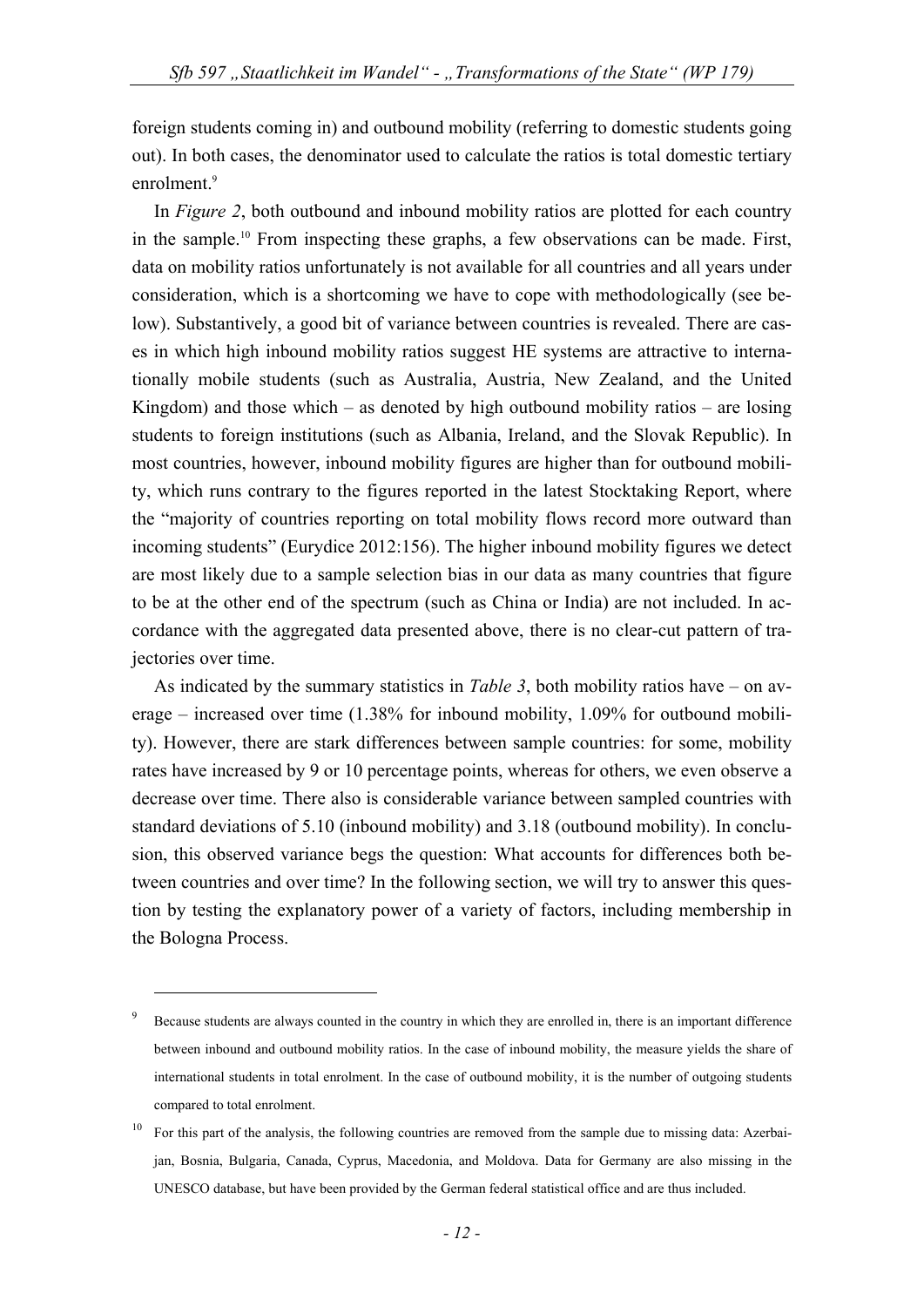

Figure 2: Outbound- and inbound mobility ratios for countries in sample, 2000-2010 *Figure 2: Outbound- and inbound mobility ratios for countries in sample, 2000-2010*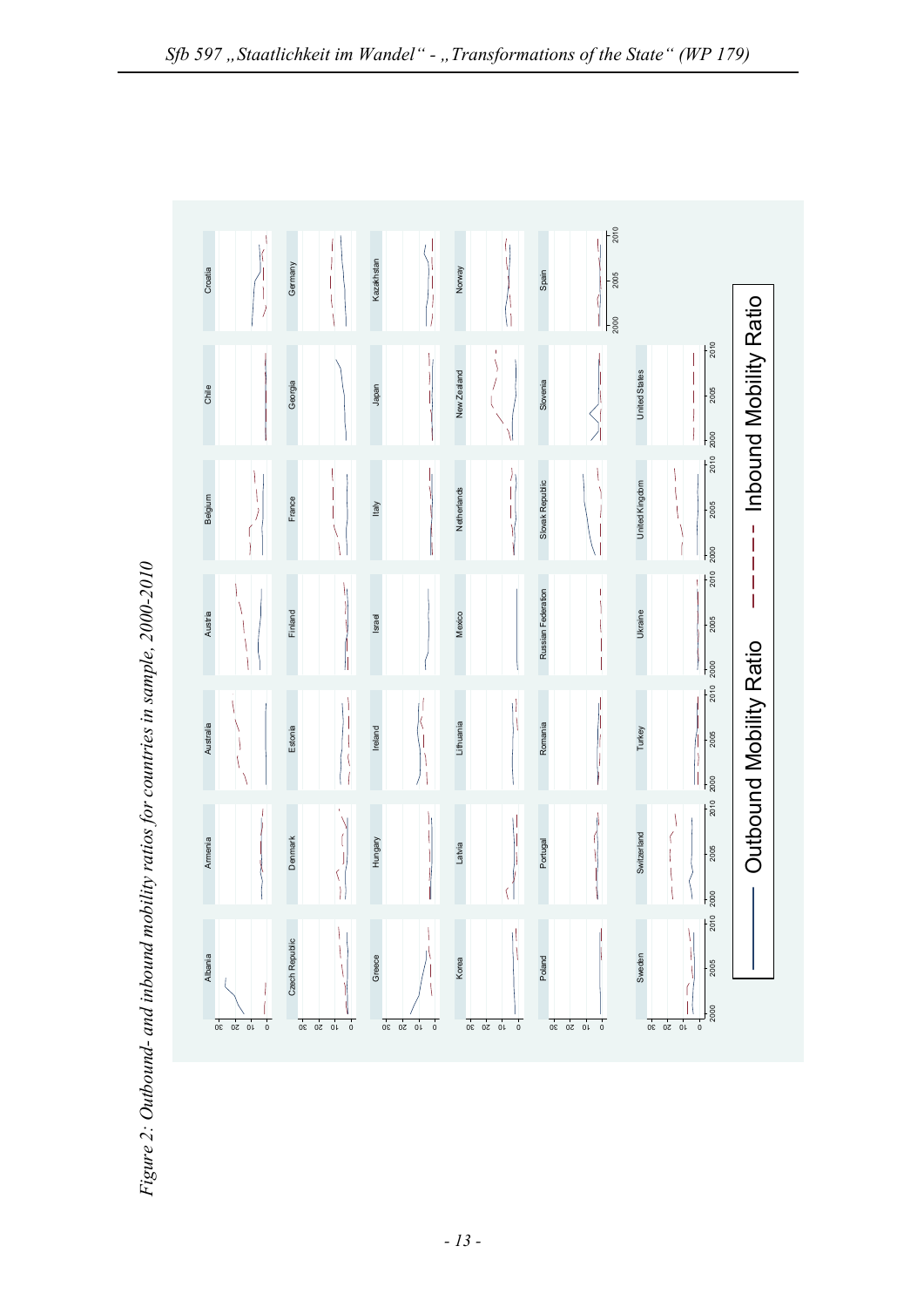| Variable                |         | Mean | Std. Dev. | Min.    | Max.  | Obs.                |
|-------------------------|---------|------|-----------|---------|-------|---------------------|
|                         | Overall | 5.26 | 5.10      | 0.50    | 21.47 | $N = 380$           |
| Inbound mobility ratio  | Between |      | 4.86      | 0.69    | 17.95 | $n = 38$            |
|                         | Within  |      | 1.38      | $-2.58$ | 10.43 | $\overline{T} = 10$ |
|                         | Overall | 3.70 | 3.18      | 0.56    | 26.19 | $N = 384$           |
| Outbound mobility ratio | Between |      | 3.60      | 0.77    | 20.89 | $n = 39$            |
|                         | Within  |      | 1.09      | $-2.80$ | 9 79  | $= 9.84$            |

*Table 3: Summary statistics for inbound and outbound mobility ratios* 

As outlined in the previous section, in the TSCS analyses, in- and outbound mobility ratios serve as dependent variables. As indicated by *Table 3*, our original sample of 48 countries shrinks to 38 (inbound mobility) and 39 (outbound mobility), respectively, due to missing data.<sup>11</sup>

## *5.1.1 Independent variables for TSCS analyses*

1

Our main research objective is to assess the impact of membership in the Bologna Process on student mobility. Given its goal to increase student mobility per se, we would expect a positive relationship between membership and both our dependent variables, *ceteris paribus*. Since member countries are highly heterogeneous with regard to many variables thought to shape student mobility flows, however, we need to include a plethora of additional variables to isolate its impact. In choosing these, we rely on prior literature on student mobility. As outlined in the survey of the literature, both time-variant (GDP per-capita, enrolment, and perceived quality of higher education) and timeinvariant (location of country and primary language) variables have been hypothesized to possess explanatory power.

*Bologna member* consequently is a dummy variable indicating whether a country was a participant in the Bologna Process in a given year. For founding countries, this variable is set to '1' for all years under consideration and for countries joining later in the decade, the indicator varies accordingly. We also include a variable dubbed *Length* 

We have included all countries for which five or more observations were available. Inbound mobility ratios were available for years 2000-2010 (T = 11) while outbound mobility ratios were only available through 2009 (T = 10). The total number of observations is close to equal because sample attrition is much higher for inbound rather than for outbound mobility due to missing observations. More specifically, 130 country-years could not be included in inbound mobility models (attrition of 24.6%) and 79 country-years had to be left out of outbound models (attrition of 16.4%).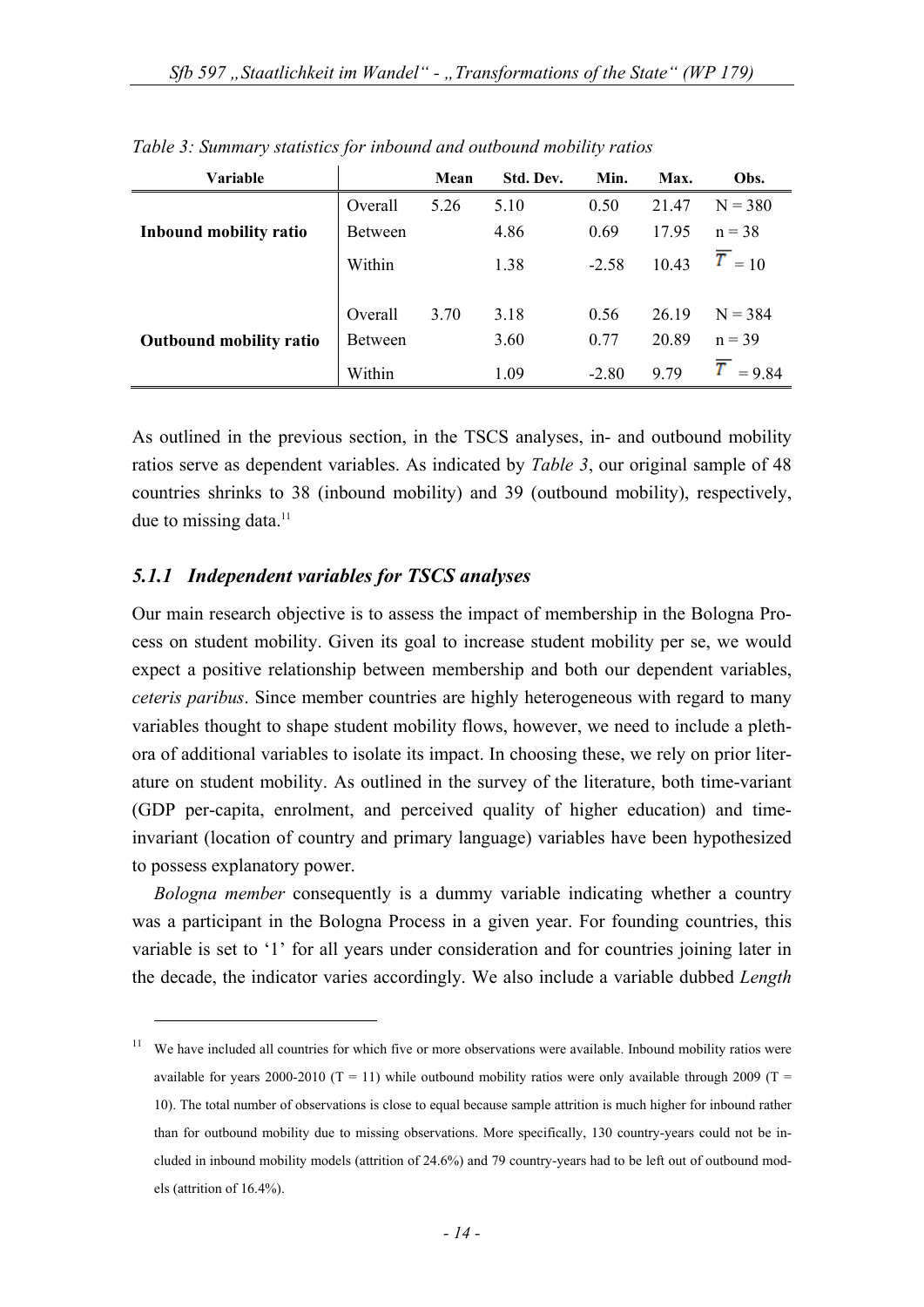*of Bologna membership* in the country-based analyses, which specifies the number of years a country has been participating in the Bologna Process. The rationale of including such a variable is that BP membership may generate increasing returns over time. As new study-programs in accordance with the two-cycle degree system in ECTS are implemented, the volume of student flows both in- and outbound may increase.

While total tertiary *Enrolment* is already included in the values of the mobility ratios, there is a substantive reason to include it as an independent variable in the countrybased analyses as well. The number of students in tertiary enrolment (ISCED  $5A + 6$ ), we would argue, indicates the level of opportunity to study in a given country. HE systems in countries with high enrolment (and thus a high number of universities) may supply aspiring international students with more options than those with low enrolment. Likewise, students may be more likely to study in a foreign country when domestic opportunities are constrained due to an underdeveloped HE system.

In order to measure the perceived quality of different HE systems, we rely on the *Shanghai Ranking*. This ranking aims to identify the top 500 universities worldwide and ranks them according to criteria such as number of Nobel laureates and faculty citation counts. The Shanghai Ranking may be an imperfect indicator for the perceived quality of HE systems, as it does not, for example, address teaching quality. Moreover, it assesses individual institutions rather than the quality of national HE systems. However, we would argue that it does provide at least some substantive information about the relative attractiveness of different HE systems. Therefore, rather than aggregating the number of top universities and creating a continuous variable (as, for example, Beine et al.  $(2011)$  have done), we divide countries into three groups.<sup>12</sup> We do so in order to mitigate the influence of an extreme outlier, the United States, and because we assume the relationship between the number of ranked universities and mobility ratios is not of a linear nature. The reference category consists of countries in which no university appears in the Shanghai Ranking ( $n = 10$ ), the second group comprises countries with less than six  $(n = 13)$  and the final group countries with more than six  $(n = 14)$  ranked universities. At least, this should allow us to judge differences between the countries without ranked universities and the top group. Unfortunately, however, the Shanghai Ranking only exists since 2003 so that we would lose a substantial amount of observations if we made the variable time-variant.<sup>13</sup> Thus, we have decided to base our grouping on the average of ranked universities in between the years 2003-2010.

 $12$  This also has the advantage that it mitigates the leverage of an extreme outlier, the United States.

 $13$  In addition, the variable is characterized by very little variance, making it unnecessary to conceptualize it as timevariant.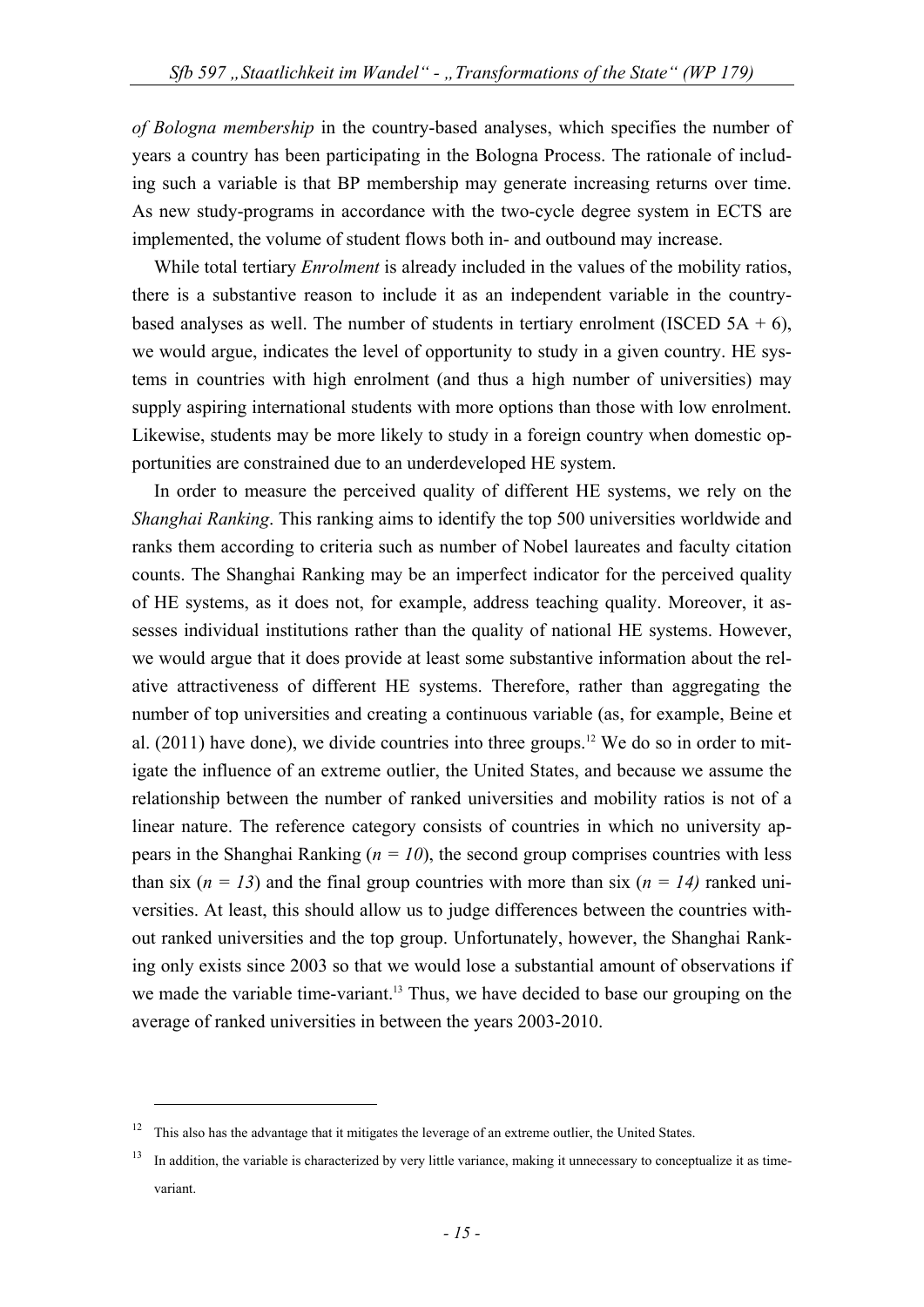The variable *English* is a dummy indicating whether the official language of a country is English  $(=1)$  or not  $(=0)$ . As it is the language spoken most widely around the globe, one would expect English-speaking countries have a built-in advantage in attracting international students. In terms of outbound mobility, the hypothetical relationship is less clear. One could assume, for instance, that the propensity to learn a foreign language is less pronounced in English-speaking countries and thus the cost of studying in a non-English country is heightened, leading to lower outbound mobility ratios.

Geographical location has also been hypothesized to impact on student migration. While we cannot take into account geographical distance in the comparative part of the analyses, we include a variable, *Region*, which simply indicates geographic location. Again, we rely on the groupings provided by the UIS and construct a set of dummies for each category. Accordingly, the reference category is *Central & Eastern Europe* (*n = 14*) and additional groupings are *Central Asia* (*n = 3*), *East Asia and the Pacific* (*n = 4*), *Western Europe* ( $n = 17$ ) and *Americas* (denoting South, Middle and North America, *n = 3*). As for hypotheses, one could construct an argument stating that mobility should be low in remote regions (such as East Asia and the Pacific) and that it should be higher in regions that are easily accessible to a bigger fraction of the overall student population (such as Western Europe). However, the purpose of the region variable in this context is rather to absorb regional idiosyncrasies. Since the Bologna Process spans three highly heterogeneous regions, it seems reasonable to evaluate its impact under statistical control of these imbalances.

*GDP per-capita* is available on a year-to-year basis from the UIS. As a proxy for the economic prosperity in a given country, it is assumed to exert a positive influence on inbound mobility and a negative one on outbound mobility. With regard to similarity in overall economic performance, two effects might be present. On the one hand, students from countries with a relatively high GDP per capita might prefer study destinations in countries with comparable economic performance. On the other hand, students from countries with low GDP per capita might choose study destinations in high GDP percapita countries. The reasoning behind both mechanisms might be that students predominantly seek quality education and expect this to be provided by universities situated in high GDP per capita countries.

As has become clear, the structure of our data is longitudinal in that we have multiple observations for each country at different points in time. Within the dataset, we have observed considerable variance both between countries and over time. Since we have a substantial interest in both of these variance types and also want to test for the impact of time-invariant variables (such as *English*), we have chosen to run hybrid regressions that combine the advantages of fixed-effects (absorbing unit-specific heterogeneity) and random-effects models (inclusion of time-invariant predictors). Formally, the estimation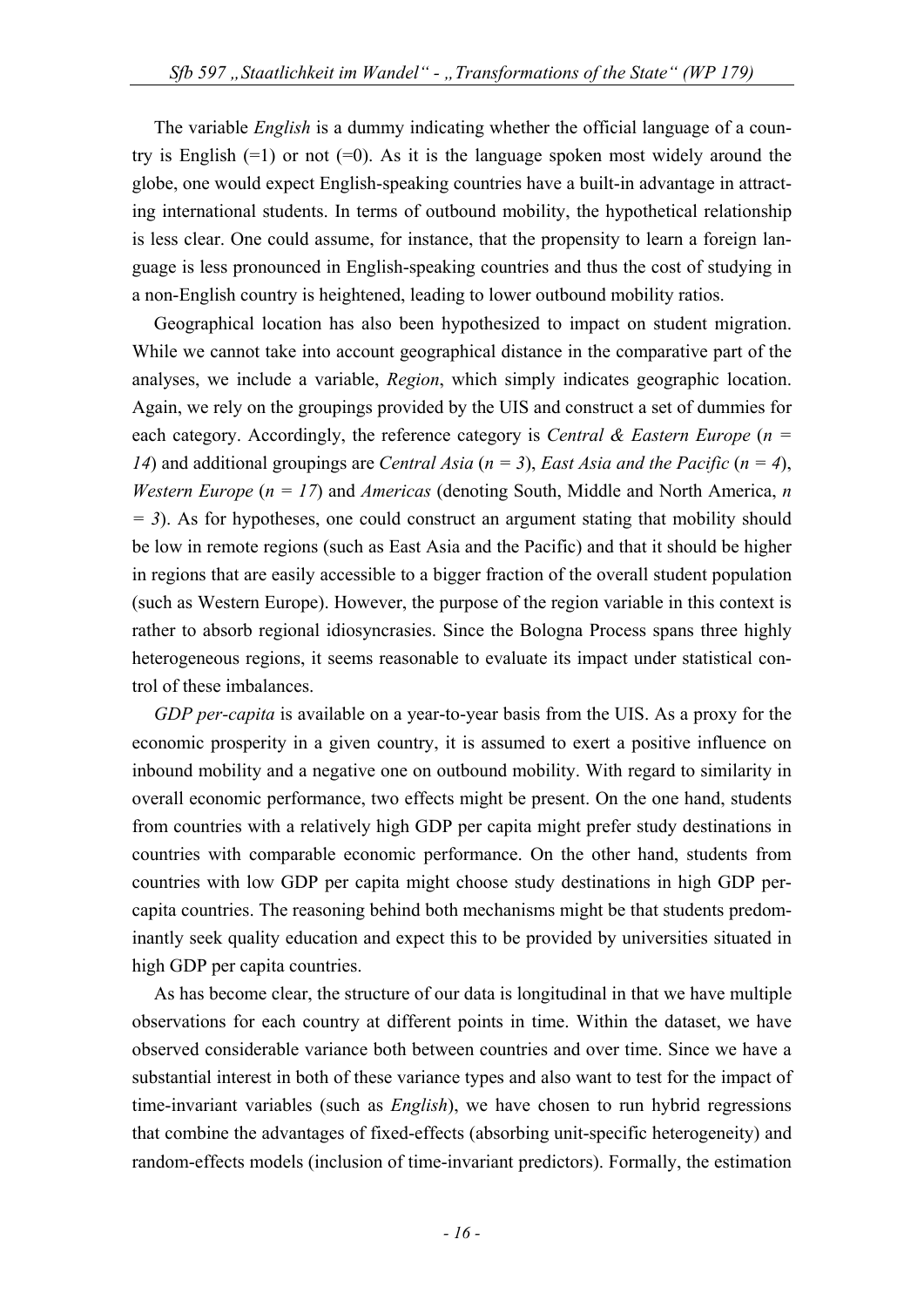| <b>VARIABLES</b>       | Model 1    | <b>Model 2</b> | Model 3       | Model 4       |
|------------------------|------------|----------------|---------------|---------------|
|                        | 0.551      | 0.342          | 0.410         | 0.353         |
| Bologna member         | $(-0.516)$ | $(-0.516)$     | $(-0.524)$    | $(-0.527)$    |
| Length of              |            | $0.129***$     |               | 0.047         |
| membership             |            | $(-0.041)$     |               | $(-0.0556)$   |
|                        |            |                | $0.000116***$ | 9.23e-05**    |
| GDP per capita         |            |                | $(-3.09E-05)$ | $(-4.18E-05)$ |
| <b>Enrolment</b>       |            |                | $-1.22E-07$   | $-1.03E-07$   |
|                        |            |                | $(-3.26E-07)$ | $(-3.29E-07)$ |
| <b>English</b>         |            |                | 5.245**       | 5.199**       |
|                        |            |                | $(-2.593)$    | $(-2.579)$    |
| Central Asia++         |            |                | $-1.315$      | $-0.260$      |
|                        |            |                | $-4.714$      | $-4.944$      |
| East Asia&             |            |                | 1.972         | 3.784         |
| Pacific                |            |                | $(-7.008)$    | $(-7.457)$    |
| <b>Western Europe</b>  |            |                | 4.620         | 4.275         |
|                        |            |                | $(-2.970)$    | $(-2.997)$    |
| Americas               |            |                | $-0.504$      | 1.820         |
|                        |            |                | $(-6.687)$    | $(-7.480)$    |
| Shanghai Middle        |            |                | $-4.020*$     | $-4.020*$     |
| Group                  |            |                | $(-2.219)$    | $(-2.206)$    |
| Shanghai Top           |            |                | $-2.161$      | $-1.926$      |
| Group                  |            |                | $(-3.082)$    | $(-3.082)$    |
| Constant               | $4.860**$  | $5.727***$     | 3.398         | 0.705         |
|                        | $(-2.066)$ | $(-2.128)$     | $(-5.068)$    | $(-6.411)$    |
|                        |            |                |               |               |
| <b>Observations</b>    | 387        | 387            | 387           | 387           |
| Number of<br>countries | 39         | 39             | 39            | 39            |
| $\mathbb{R}^2$ Within  | 0.008      | 0.059          | 0.109         | 0.010         |
| R <sup>2</sup> Between | 0.001      | 0.038          | 0.470         | 0.478         |
| R <sup>2</sup> Overall | 0.000      | 0.036          | 0.441         | 0.450         |
| Chi <sup>2</sup>       | 1.24       | 13.04**        | 49.12***      | 50.37***      |

*Table 4: Hybrid regression estimates for inbound mobility ratios+* 

*Notes*: Standard errors in parentheses; \*\*\* p<0.01, \*\* p<0.05, \* p<0.1; + Demeaned variables are included in all models, but not reported; ++ Reference category is *Eastern Europe.*

method is a random-effects GLS regression. In order to reproduce fixed-effects coefficient estimates of the time-variant variables (and thus controlling for the fraction of the unobserved heterogeneity that is correlated with those variables), demeaned versions of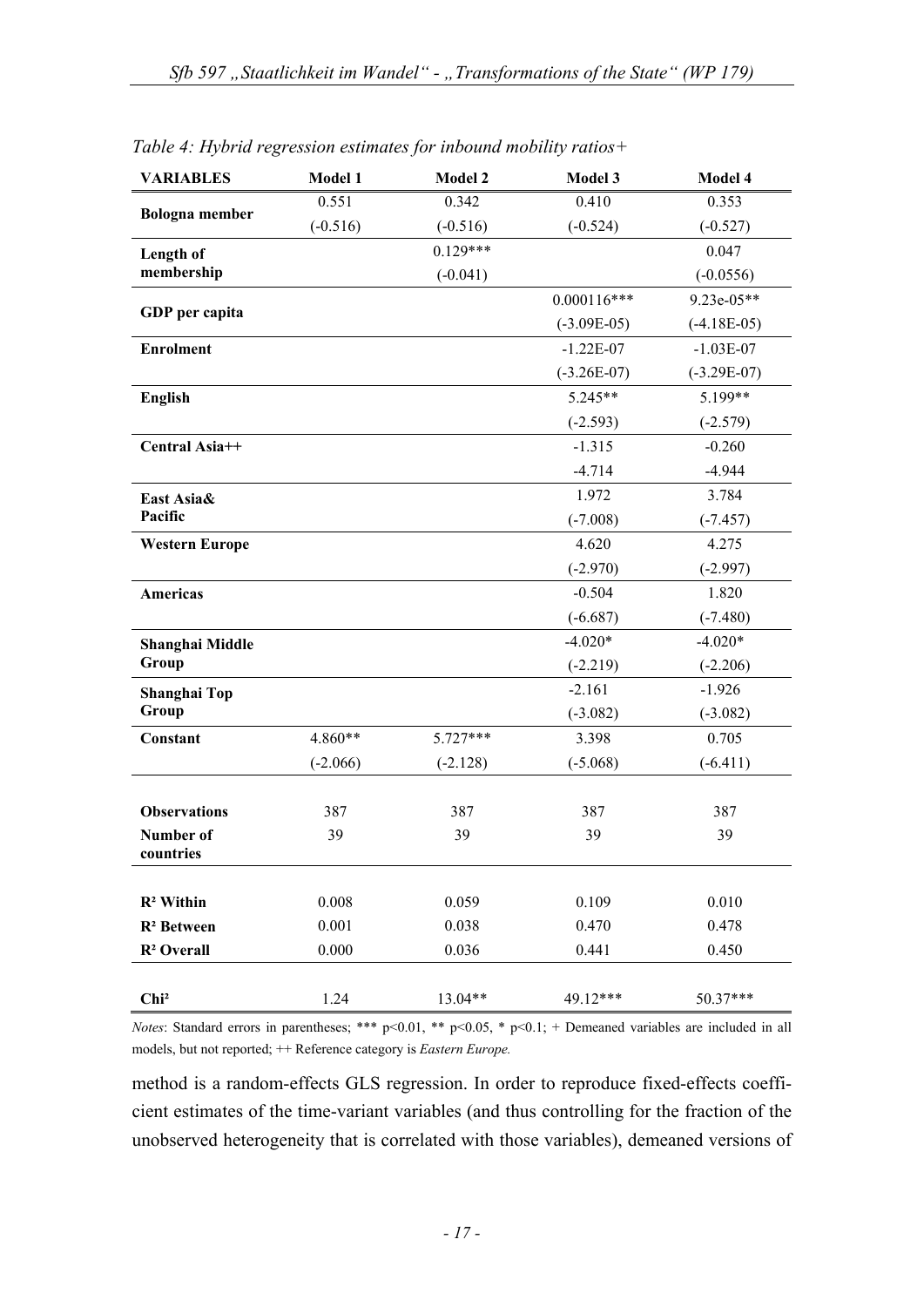the variables are included in the random-effects model (for detailed discussions, see Allison 2009 or Gießelmann and Windzio 2012).

Formally, the regression equation can thus be described as:

$$
y_{it} = \beta_1 * x_{it} + \beta_2 * x + \beta_2 * z_i + w_{it}
$$

In addition to unobserved heterogeneity, TSCS models are also often plagued by serial correlation of their residuals. This is true for our data as well. More specifically, we find autocorrelation of the first order (AR1) in all of our models. We correct for these disturbances following Baltagi and Wu (1999).<sup>14</sup>

In *Table 4*, our hybrid regression estimates for inbound mobility ratios are reported. In Model 1, the only predictor is the dummy variable indicating Bologna membership. It fails to exert a significant relationship, suggesting that participating in the BP does not attract international students.

When including length of membership, the number of years a country has been a member of the Bologna Process is significantly correlated with higher inbound mobility ratios. This effect, however, vanishes as soon as we estimate our full model. Taking into account variables previously identified to shape student mobility flows reveals membership in the Bologna Process does not impact on inbound mobility whatsoever. Rather, our models yield that the driving factors of inbound mobility ratios are GDP per-capita and whether the official language in a country is English. As hypothesized, both of these factors exert a positive influence on the dependent variable. These findings are robust in light of regional dummies, all of which fail to reach significance. Similarly, the size of the higher education sector – as measured by *Enrolment* – is not a significant predictor of inbound mobility ratios. Paradoxically, countries that on average have at least one but not more than six universities ranked in the top 500 of the Shanghai Ranking display significantly (at the  $p < 0.1$  level).

While in terms of inbound mobility the Bologna Process did not have an impact, the story is quite different for outbound mobility ratios. As shown in *Table 5*, the coefficient for membership in the BP is consistently significant and positive across all models. In other words, once a country joins the Bologna Process, it sees its outbound mobility ratio increase by more than 1.3 points, ceteris paribus. This effect is quite substantial since the dependent variable has a mean of only 3.7.

In sum, we find no evidence for an impact of the Bologna Process on inbound mobility ratios, but a robustly positive relationship with membership and outbound mobility. While official BP documents are vague in specifying what type of mobility should increase, the notion of a highly competitive Europe of knowledge would suggest that pol-

<sup>&</sup>lt;sup>14</sup> This method is also robust for estimating regression coefficients with unbalanced and unevenly spaced underlying data, as it is the case with ours.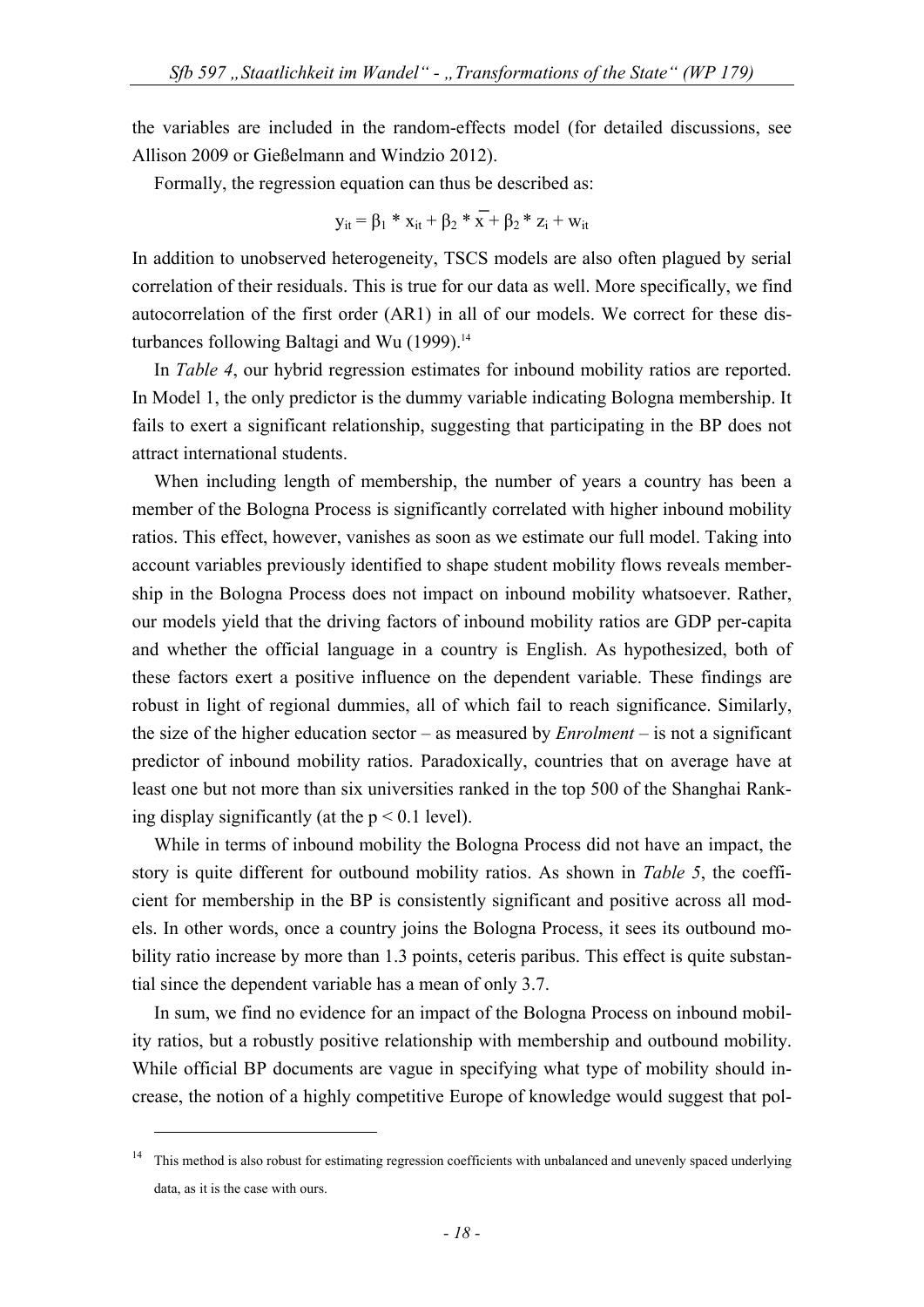| <b>VARIABLES</b>              | Model 5   | Model 6    | Model 7       | Model 8        |
|-------------------------------|-----------|------------|---------------|----------------|
|                               |           |            |               |                |
| <b>Bologna</b> member         | 1.302***  | $1.341***$ | $1.411***$    | 1.345***       |
|                               | (0.383)   | (0.386)    | (0.388)       | (0.389)        |
| Length of                     |           | $-0.0140$  |               | $0.0766*$      |
| membership                    |           | (0.0326)   |               | (0.0445)       |
|                               |           |            | $-5.06e-05**$ | $-8.58e-05***$ |
| GDP per capita                |           |            | $(2.53e-05)$  | $(3.25e-05)$   |
| <b>Enrolment</b>              |           |            | $-5.21e-07$   | $-7.09e-07$    |
|                               |           |            | $(7.62e-07)$  | $(7.68e-07)$   |
|                               |           |            | $-0.0439$     | $-0.130$       |
| <b>English</b>                |           |            | (1.637)       | (1.468)        |
|                               |           |            | $-4.181**$    | $-4.528**$     |
| Central Asia ++               |           |            | (2.073)       | (1.863)        |
|                               |           |            | $-3.005$      | $-3.021$       |
| <b>East Asia&amp; Pacific</b> |           |            | (3.466)       | (3.109)        |
| Western                       |           |            | 2.358         | 1.104          |
| <b>Europe</b>                 |           |            | (2.046)       | (1.869)        |
|                               |           |            | $-5.456*$     | $-3491$        |
| Americas                      |           |            | (3.103)       | (2.836)        |
| Shanghai                      |           |            | $-3.122*$     | $-2.642*$      |
| <b>Middle Group</b>           |           |            | (1.634)       | (1.471)        |
|                               |           |            | $-5.002**$    | $-4.138**$     |
| <b>Shanghai Top Group</b>     |           |            | (2.266)       | (2.045)        |
|                               | 3.558***  | 2.379**    | 10.780***     | $6.827***$     |
| Constant                      | (1.074)   | (1.001)    | (2.126)       | (2.201)        |
|                               |           |            |               |                |
| <b>Observations</b>           | 382       | 382        | 382           | 382            |
| <b>Number of countries</b>    | 39        | 39         | 39            | 39             |
|                               |           |            |               |                |
| $\mathbb{R}^2$ Within         | 0.045     | 0.055      | 0.082         | 0.077          |
| R <sup>2</sup> Between        | 0.004     | 0.262      | 0.376         | 0.525          |
| R <sup>2</sup> Overall        | 0.019     | 0.145      | 0.303         | 0.391          |
|                               |           |            |               |                |
| Chi <sup>2</sup>              | $11.77**$ | 27.3***    | 44.12***      | 66.08***       |

### *Table 5: Hybrid regression estimates for outbound mobility ratios+*

*Notes*: Standard errors in parentheses; \*\*\* p<0.01, \*\* p<0.05, \* p<0.1; + Demeaned variables are included in all models, but not reported; ++ Reference category is *Eastern Europe.*

icy-makers were primarily interested in growing inbound mobility. Rather, the propensity to study in a HE system outside of the country of origin seems to have been fostered by the Bologna Process. It is unclear whether this could be qualified as a programmatic policy success. On the one hand, the BP is explicit in stating that increasing outbound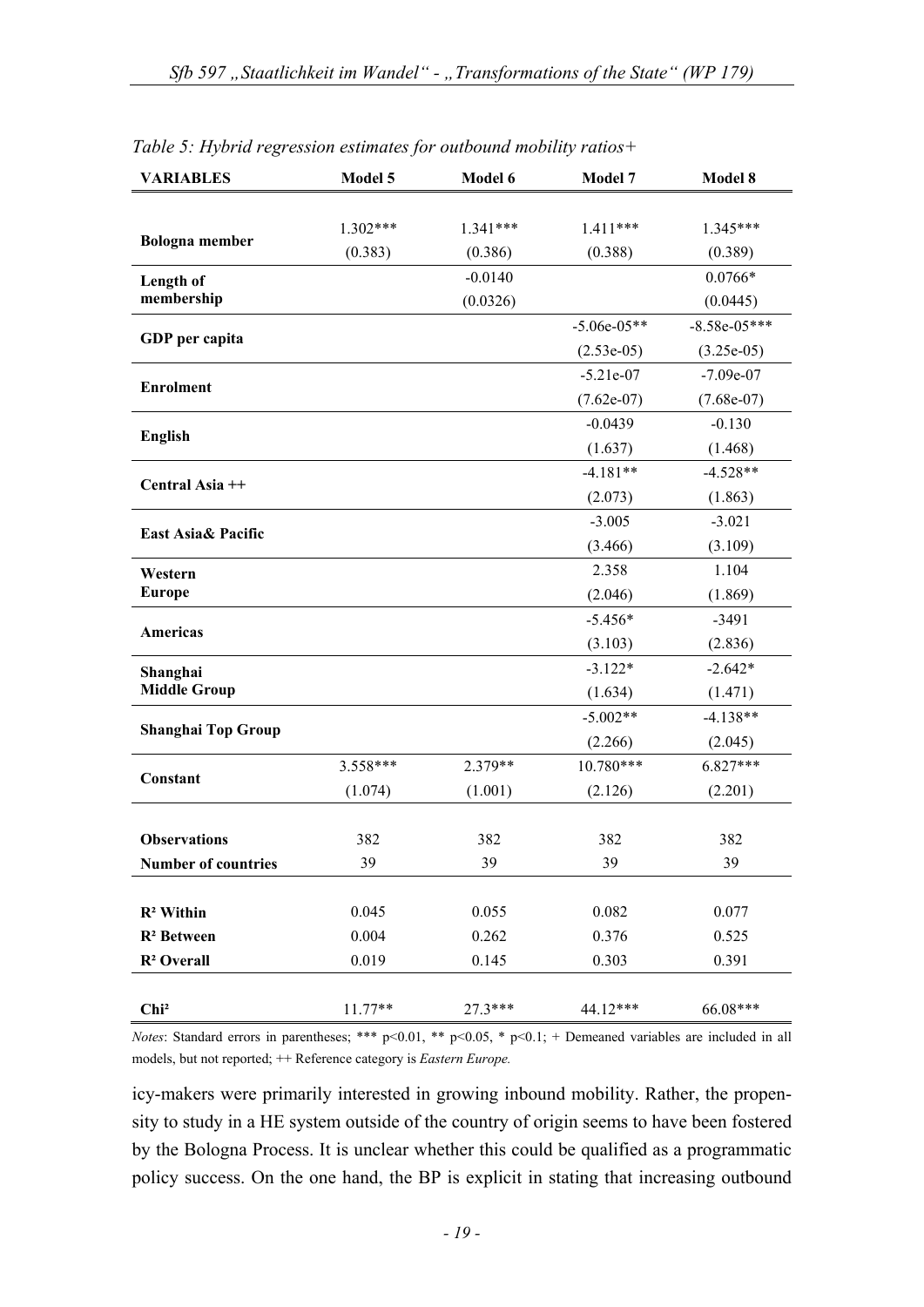mobility is desirable so long as it occurs within the EHEA. On the other hand, the analysis above does not take into account destination countries for outbound flows. This is done, however, in the following dyadic analysis of country-pairs.

# **5.2 Dyadic analyses**

This part of our analyses rests on a comparison of country pairs, so called *dyads* (see Volden 2006; Holzinger 2006; Holzinger, Knill and Sommerer 2008; Boehmke 2009). In general, the dyadic approach allows scholars to study exchange patterns directly between all pairs of states. It has been widely used in the international relations literature (e.g. Gartzke 2007), where often the dependent variable does not measure attributes of countries but rather of pairs of countries: "The advantage of the dyadic approach is that observable relationships of theoretical interest, such as geographic proximity or similarities in socio-economic structures, can be included easily into the analysis" (Gilardi and Füglister 2008:418).The pair approach can "more accurately measure peer relationship between each pair of states" (Boehmke 2009:1125). In the directed approach, each state can function as potential "receiver" and "sender" whereby independent variables capture the characteristics of both "receivers" and "senders", as well as their relationships. These models have the following general form:

$$
y_{ijt} = \alpha + x_{ijt}\beta + \beta + \epsilon_{ijt}
$$

where  $i$ ,  $j$ , and  $t$  indexes are, respectively, "receivers", "senders", and time,  $y_{ijt}$ <sup>y</sup> $ijt$  is a vector of relational outcomes,  $x_{\text{lit}}$  is a matrix of measures for the characteristics of the dyad, and *β* is a vector of coefficients to be estimated (Gilardi and Füglister 2008:416). The drawback of this approach is that observations are not only non-independent within the same dyad, but also across all dyads sharing the same state.

The data used for the construction of our dependent variables was gathered by referring to the UIS online database. It is non-aggregated micro data, counting every student seeking a degree abroad. We collected data for the period 2000 to 2010 and analyzed it cross-sectionally (in 2000, 2003, 2006 and 2009); thus, information for the remaining periods could be used to impute missing data for the observed time points. The indicator we call *received* accounts for the number of students of a sending country studying in a receiving country. These numbers are then used to code the variables *relevance* and *relv* (see below). Data accounting for the amount of students exchanged between two countries (*diffexch*) consists of a direct comparison of number of students exchanged between two countries. These values where then divided by the total amount of internationally mobile students of both countries constituting a dyad, resulting in the variable *balanced*. Due to this non-directed coding, our sample for the calculation of the degree of balance in the exchange relationships contains only 820 country pairs.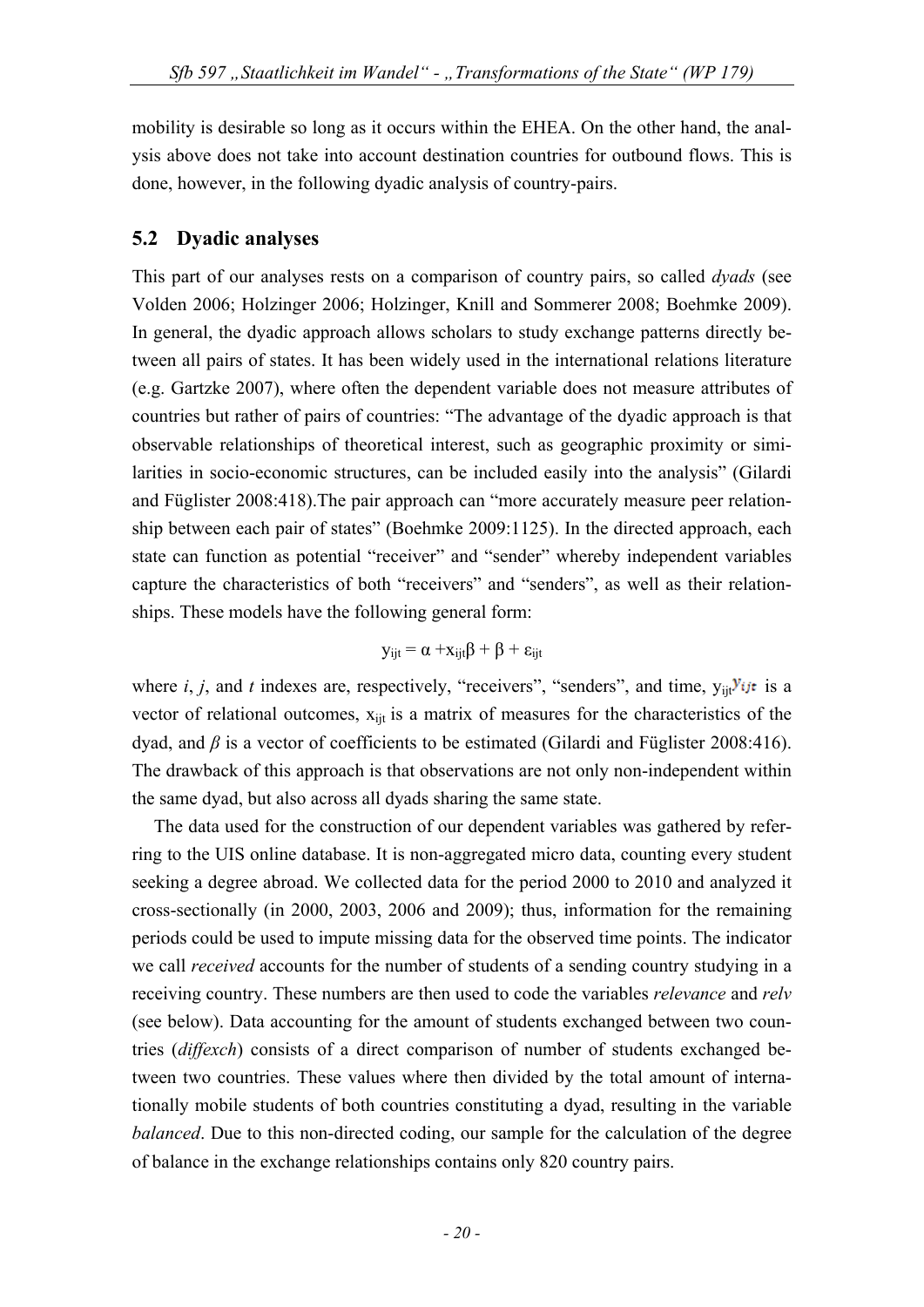The variable *relevance* measures the magnitude of cross-national exchanges. It takes the number of students one country receives from another and divides it by the number of outbound mobile students of the sending country. We thus calculate which fraction of outbound mobile students of one country choose one specific country as study destination. Hence *relevance* is defined as the extent to which one study destination is preferred over other destinations. The other variable accounting for the magnitude of the exchanges, called *relv*, controls for the size of the higher education sector of the sending country by dividing the received student by enrolment figures (ISCED level 5A and 6) of the sending country.

## *5.2.1 Independent Variables*

On part of the independent variables, information on *membership status in the Bologna Process* was gathered referring to the process' official documents*; membership in the EU* was determined with reference to the official website of the EU. The coding of membership status led to the formation of three sub-samples: the group of non-member countries (=0), used as reference category in the analyses; a group called mixed-dyads (=1), where one country is a Bologna EU member and the other is not; and common membership in the BP/ EU, coded  $(=2)$ .

Information on *stage of implementation of ECTS* or a comparable system was gathered by means of the Stocktaking as well as the National Reports of the Bologna Process, by reference to secondary academic literature (Westerheijden et al 2010; Knill, Voegtle and Dobbins 2012) and extensive document analysis of national higher education regulations. The reference category was the yellow category of the 2005 Stocktaking Report scorecard, which indicates whether a "national system for credit transfer and accumulation is in place, which is compatible with ECTS, OR The national credit transfer and accumulation system is being gradually integrated with ECTS" (ibid 2005:21). The logic for coding the stage of implementation of ECTS in the dyadic approach follows the same as for Bologna and EU membership.

Additionally, we include information about *study program structures* in the analyses. However, there is no single model of both first and second-cycle programs for Bologna Process participants: "the 180+120 ECTS credits ("3+2") model is [therefore] the most widespread, but a number of other combinations are also present in the EHEA" (Eurydice 2012:35). Thus, we do not refer to compatibility in format but to the percentage of students enrolled in any kind of two-cycle degree system to assess the extent to which this policy is implemented. To do so, we referred to Stocktaking and National Reports of the Bologna Process as well as OECD Education at a Glance reports. We used the scorecard of the Stocktaking Reports as benchmarks, level of student enrolment, light green and up, from 2009 on yellow and up, as reference category, thus if "51-80 [or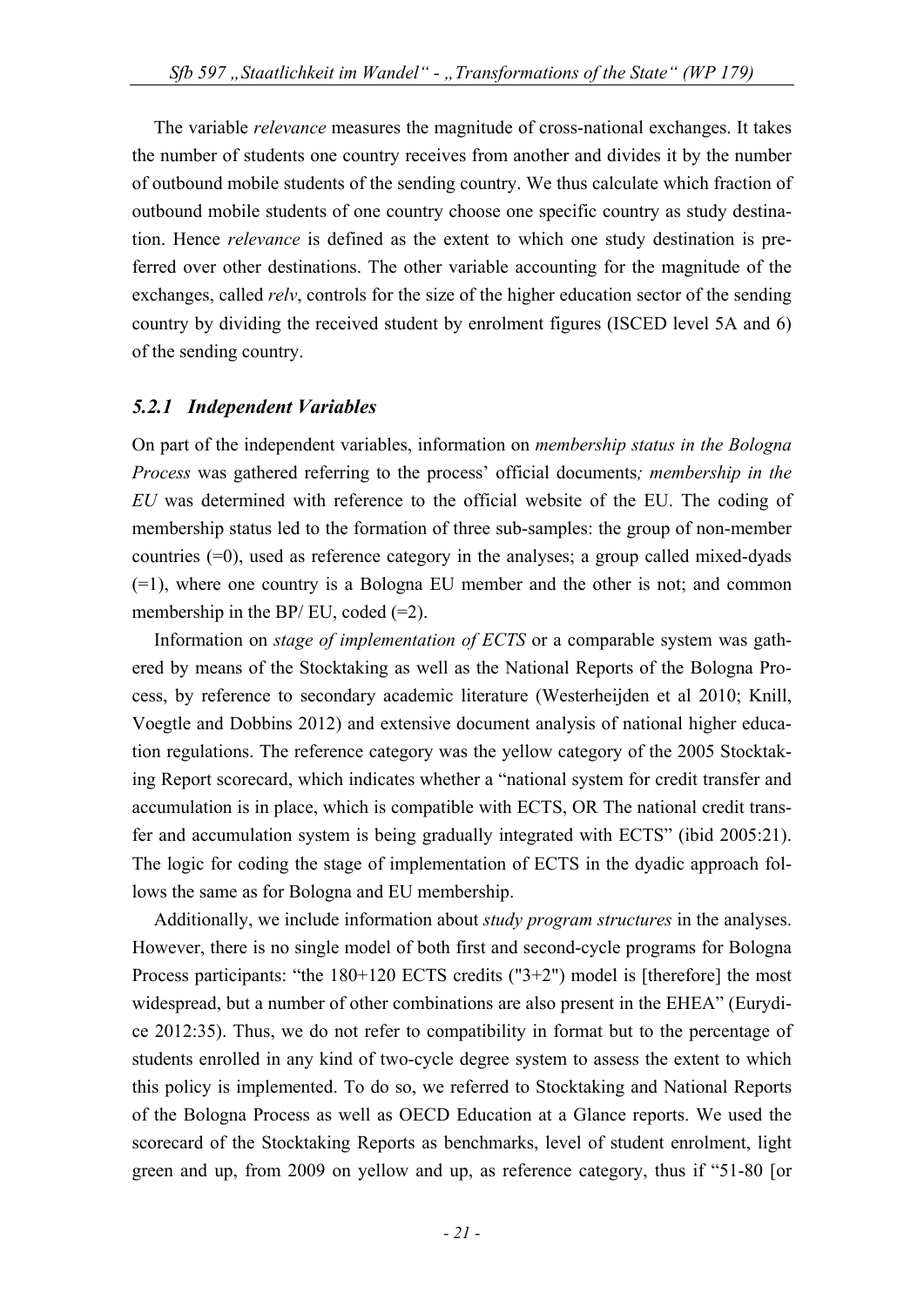more] of students are enrolled in the two-cycle system" (ibid 19) respectively if "50-69 [or more] of all students are enrolled in a two-cycle degree system that is in accordance with the Bologna principles" (Stocktaking Report 2009:31). Dyads with approximately the same level of student enrolment in two-tier degree systems were coded with 1, otherwise with 0. We did not evaluate if common adoption and implementation of a Diploma Supplement influenced exchange relationships between the countries of our sample since recent studies (e.g. Knill, Voegtle and Dobbins 2012) have shown that the Diploma Supplement has so far only been introduced by Bologna participants. Thus, including the stage of implementation of Diploma Supplement in our analysis would cause problems of collinearity with membership status in the Bologna Process.

Besides assessing the effects of common higher education policies, we include factors mentioned in the literature (see section 3) as impacting cross-national student migration. As aforementioned in the discussion on student mobility literature (see section 3), *language commonalities*, *geographical proximity* and economic performance – measured in GDP per-capita – impact cross-national student exchange patterns. To assess language commonalities, we refer to common official language(s) used  $(=1)$ ; otherwise (=0), as indicated in the CIA World Fact Book. Common borders where coded with reference to the online resource, NationMaster; the coding scheme resembles the one for common official language. Data on GDP per-capita was taken from UIS online resources, and similarity was assessed by calculating the *absolute distance in GDP percapita* between two countries forming a dyad.

# *5.2.2 Descriptive analyses*

Before investigating cross-national student mobility ties, we control for the probability distribution of the dependent variables. As we can refer from *Figure A* in Annex B, the values for the difference in exchanged students (*diffexch*) – the baseline for calculating the variable *balance* – are stable over time. Further we detect a highly right-skewed distribution; hence there are a lot of zeros, mostly very small values and some very large values. Due to the highly right skewed distribution of the dependent variable, relying on the mean in our descriptive analysis would be misleading. Hence, we compare the results for the median, mean, and variance and look at the maximum values of the variables as well as control for group effects resulting from different membership status in the Bologna Process and in the EU. Thereby, the group of the non-members serves as a reference group. In general, the smaller the median and mean values, the more balanced the exchange relationships between the countries. *Table 6* displays the results of the descriptive analyses on the degree of (im)balance. The most imbalanced student exchange patterns can be found between non-BP members and has risen remarkably since 2006, irrespectively if referring to the mean or median values.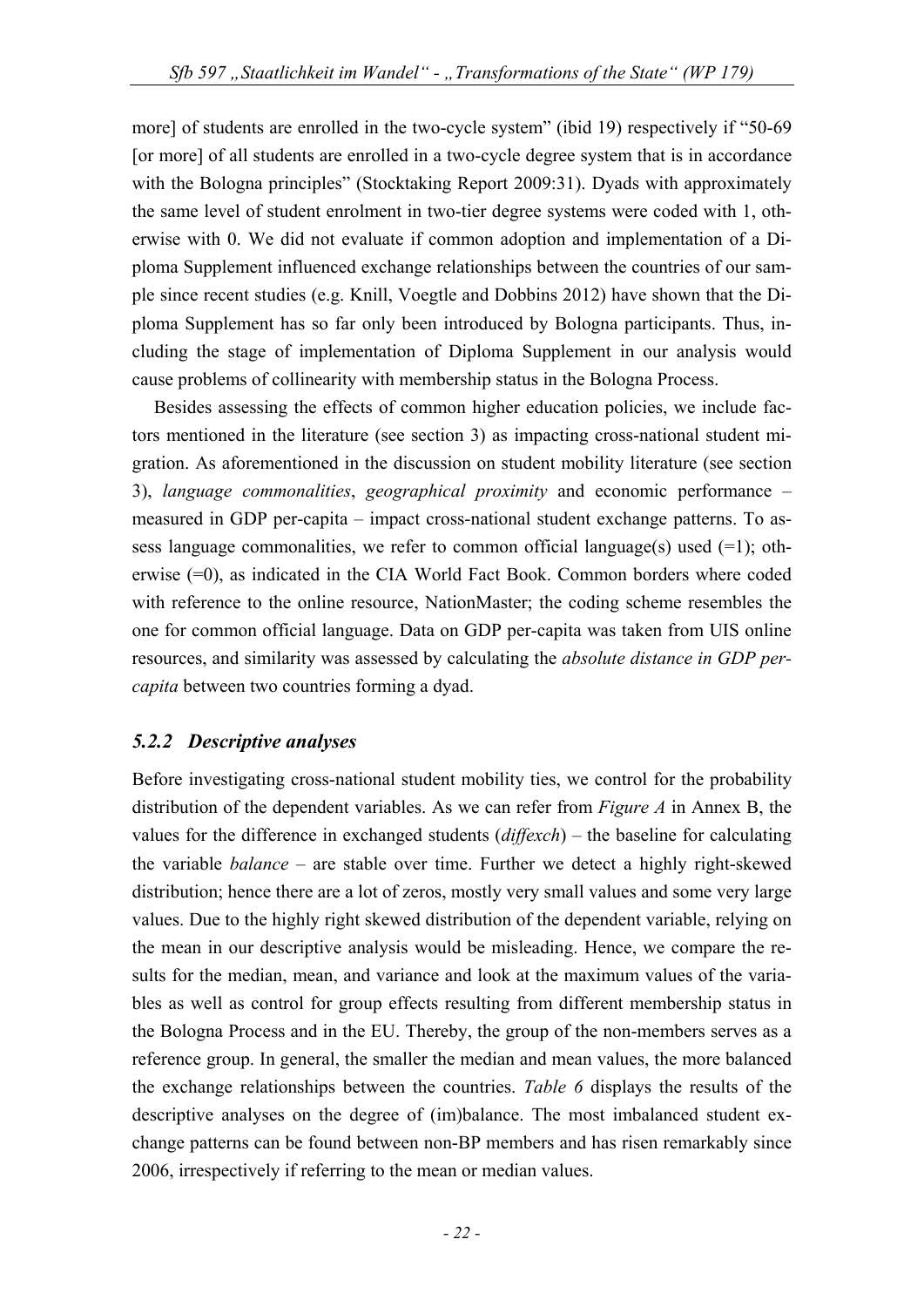| Mean<br>1.16<br>2.86<br>2.55<br>1.17<br>1.54<br>$\ddot{8}$<br>1.74<br>1.04<br>76<br>$\overline{7}$<br>93<br>Median<br>58<br>64<br>$\overline{30}$<br>$\ddot{=}$<br>$\tilde{q}$<br>23<br>$\mathcal{S}$<br>S.<br>$\overline{12}$<br>$\frac{13}{2}$<br>$\overline{14}$<br>406<br>378<br>378<br>138<br>364<br>364<br>172<br>417<br>78<br>78<br>231<br>Z<br>EU-membership<br>Non-members<br>Non-members<br>Non-members<br>Non-members<br>Mixed-dyads<br>EU-members<br>Mixed-dyads<br>EU-members<br>Mixed-dyads<br>EU-members<br>Mixed-dyads<br>2006<br>2000<br>2009<br>2003<br>42.58<br>41.38<br>27.39<br>27.10<br>22.99<br>25.82<br>31.67<br>39.04<br>48.74<br>Max<br>39.81<br>32.31<br>Variance<br>106.45<br>94.19<br>10.59<br>14.43<br>10.54<br>4.65<br>5.40<br>4.20<br>51.91<br>4.93<br>73.51<br>Mean<br>2.28<br>$\overline{32}$<br>$\overline{73}$<br>$\vec{A}$<br>3.09<br>.75<br>$\frac{39}{2}$<br>4.91<br>.70<br>5.13<br>.70<br>Median<br>1.49<br>.76<br>28<br>$\infty$<br>$\overline{08}$<br>$\overline{0}$<br>$\overline{0}$<br>$\widetilde{q}$<br>27<br>$\overline{0}$<br>ಸ<br>Z<br>120<br>436<br>329<br>264<br>528<br>264<br>400<br>300<br>55<br>$\frac{8}{2}$<br>28<br>Membership in BP<br>Bologna-members<br>Bologna-members<br>Bologna-members<br>Non-members<br>Non-members<br>Non-members<br>Non-members<br>Mixed-dyads<br>Mixed-dyads<br>Mixed-dyads<br>Mixed-dyads<br>2006<br>2000<br>2003<br>2009 | Table 6: Degree of (im)balance in cross-national student exchange patterns depicted by sub-groups |     |    |                |       |       |            |     |       |     |          |       |
|-----------------------------------------------------------------------------------------------------------------------------------------------------------------------------------------------------------------------------------------------------------------------------------------------------------------------------------------------------------------------------------------------------------------------------------------------------------------------------------------------------------------------------------------------------------------------------------------------------------------------------------------------------------------------------------------------------------------------------------------------------------------------------------------------------------------------------------------------------------------------------------------------------------------------------------------------------------------------------------------------------------------------------------------------------------------------------------------------------------------------------------------------------------------------------------------------------------------------------------------------------------------------------------------------------------------------------------------------------------------------------------------------------------------|---------------------------------------------------------------------------------------------------|-----|----|----------------|-------|-------|------------|-----|-------|-----|----------|-------|
|                                                                                                                                                                                                                                                                                                                                                                                                                                                                                                                                                                                                                                                                                                                                                                                                                                                                                                                                                                                                                                                                                                                                                                                                                                                                                                                                                                                                                 |                                                                                                   |     |    |                |       |       |            |     |       |     | Variance | Max   |
|                                                                                                                                                                                                                                                                                                                                                                                                                                                                                                                                                                                                                                                                                                                                                                                                                                                                                                                                                                                                                                                                                                                                                                                                                                                                                                                                                                                                                 |                                                                                                   |     |    |                |       |       |            |     |       |     |          |       |
|                                                                                                                                                                                                                                                                                                                                                                                                                                                                                                                                                                                                                                                                                                                                                                                                                                                                                                                                                                                                                                                                                                                                                                                                                                                                                                                                                                                                                 |                                                                                                   |     |    |                |       |       |            |     |       |     | 19.93    | 42.58 |
|                                                                                                                                                                                                                                                                                                                                                                                                                                                                                                                                                                                                                                                                                                                                                                                                                                                                                                                                                                                                                                                                                                                                                                                                                                                                                                                                                                                                                 |                                                                                                   |     |    |                |       |       |            |     |       |     | 5.17     | 25.82 |
|                                                                                                                                                                                                                                                                                                                                                                                                                                                                                                                                                                                                                                                                                                                                                                                                                                                                                                                                                                                                                                                                                                                                                                                                                                                                                                                                                                                                                 |                                                                                                   |     |    |                |       |       |            |     |       |     | 24.87    | 31.67 |
|                                                                                                                                                                                                                                                                                                                                                                                                                                                                                                                                                                                                                                                                                                                                                                                                                                                                                                                                                                                                                                                                                                                                                                                                                                                                                                                                                                                                                 |                                                                                                   |     |    |                |       |       |            |     |       |     |          |       |
|                                                                                                                                                                                                                                                                                                                                                                                                                                                                                                                                                                                                                                                                                                                                                                                                                                                                                                                                                                                                                                                                                                                                                                                                                                                                                                                                                                                                                 |                                                                                                   |     |    |                |       |       |            |     |       |     | 19.75    | 39.81 |
|                                                                                                                                                                                                                                                                                                                                                                                                                                                                                                                                                                                                                                                                                                                                                                                                                                                                                                                                                                                                                                                                                                                                                                                                                                                                                                                                                                                                                 |                                                                                                   |     |    |                |       |       |            |     |       |     | 5.09     | 23.49 |
|                                                                                                                                                                                                                                                                                                                                                                                                                                                                                                                                                                                                                                                                                                                                                                                                                                                                                                                                                                                                                                                                                                                                                                                                                                                                                                                                                                                                                 |                                                                                                   |     |    |                |       |       |            |     |       |     | 15.32    | 21.55 |
|                                                                                                                                                                                                                                                                                                                                                                                                                                                                                                                                                                                                                                                                                                                                                                                                                                                                                                                                                                                                                                                                                                                                                                                                                                                                                                                                                                                                                 |                                                                                                   |     |    |                |       |       |            |     |       |     |          |       |
|                                                                                                                                                                                                                                                                                                                                                                                                                                                                                                                                                                                                                                                                                                                                                                                                                                                                                                                                                                                                                                                                                                                                                                                                                                                                                                                                                                                                                 |                                                                                                   |     |    |                |       |       |            |     |       |     | 25.31    | 39.04 |
|                                                                                                                                                                                                                                                                                                                                                                                                                                                                                                                                                                                                                                                                                                                                                                                                                                                                                                                                                                                                                                                                                                                                                                                                                                                                                                                                                                                                                 |                                                                                                   |     |    |                |       |       |            |     |       |     | 2.69     | 12.60 |
|                                                                                                                                                                                                                                                                                                                                                                                                                                                                                                                                                                                                                                                                                                                                                                                                                                                                                                                                                                                                                                                                                                                                                                                                                                                                                                                                                                                                                 |                                                                                                   |     |    |                |       |       |            |     |       |     | 27.76    | 48.74 |
|                                                                                                                                                                                                                                                                                                                                                                                                                                                                                                                                                                                                                                                                                                                                                                                                                                                                                                                                                                                                                                                                                                                                                                                                                                                                                                                                                                                                                 |                                                                                                   |     |    |                |       |       |            |     |       |     |          |       |
|                                                                                                                                                                                                                                                                                                                                                                                                                                                                                                                                                                                                                                                                                                                                                                                                                                                                                                                                                                                                                                                                                                                                                                                                                                                                                                                                                                                                                 |                                                                                                   |     |    |                |       |       |            |     |       |     | 29.22    | 41.38 |
|                                                                                                                                                                                                                                                                                                                                                                                                                                                                                                                                                                                                                                                                                                                                                                                                                                                                                                                                                                                                                                                                                                                                                                                                                                                                                                                                                                                                                 |                                                                                                   |     |    |                |       |       |            |     |       |     | 2.29     | 9.12  |
|                                                                                                                                                                                                                                                                                                                                                                                                                                                                                                                                                                                                                                                                                                                                                                                                                                                                                                                                                                                                                                                                                                                                                                                                                                                                                                                                                                                                                 | Bologna-members                                                                                   | 528 | 23 | $\frac{39}{2}$ | 13.87 | 43.33 | EU-members | 276 | $\Xi$ | .89 | 23.29    | 43.33 |

*- 23 -*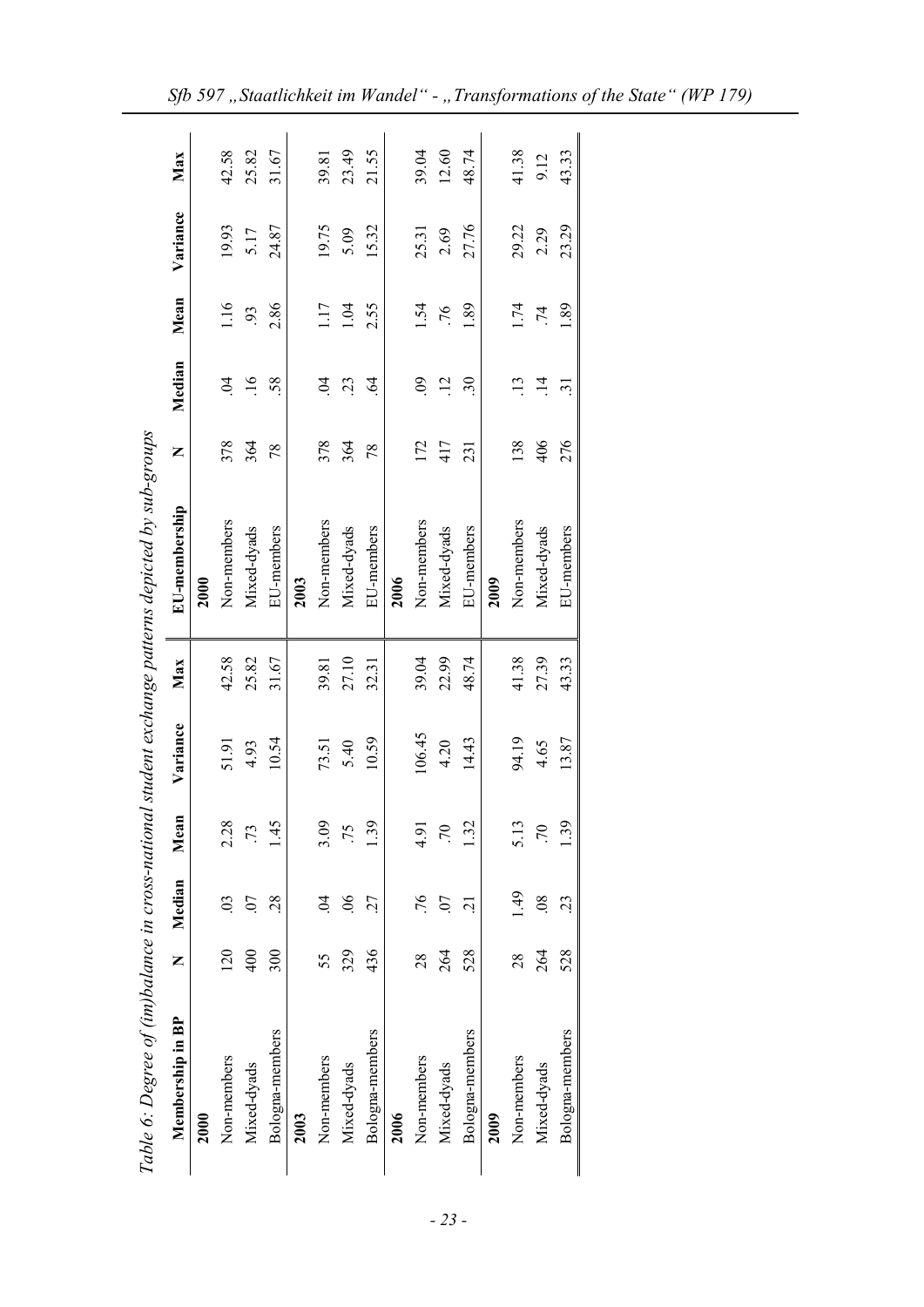Looking at the values for the median, the group of BP-members displays the highest imbalance from 2000 until 2003. However, there is no significant increase in mean values over the period of investigation; thus the imbalances between members of this group do not increase even though the number of participants of the Bologna Process has increased starkly. This might be due to the fact that this group contains countries with the most balanced rates between inbound and outbound mobility flows – namely Belgium, Finland, France, Germany, Italy, Norway, Poland, Romania, Slovenia, Spain, Sweden, and Turkey – as reported in the latest Stocktaking Report (see Eurydice 2012:161). Regarding the values for the variance, we can see that it largely, and increasingly, exceeds the mean values in all three groups but most remarkably in the group of non-BP members. The most balanced exchanged patterns can be found in the group of the mixeddyads, as reflected by all measures presented in *Table 6*. During our period of investigation, 12 countries joined the EU, and thus, we have to control for group effects related to membership as well as accession to the EU. In 2000, the highest median imbalance can be found in the group of EU-members; however, with an increase in members from 2006 onwards, the imbalance reduces. Hence, with the accession of new members to the EU, the imbalance in student exchange relationships decreases, whereas the imbalance between non-EU members increases.

As has been the case with *balanced*, before analyzing the magnitude of cross-national student exchanges, we controlled for the probability distribution of the dependent variable *relevance*. As we can infer from *Figure B* in Annex B, the variable accounting for the relevance of the student exchange relationship has a highly right-skewed distribution. In general, high median and mean values indicate high relevancy for the respective exchange relationship. As we can infer from *Table 7,* the countries with the most relevant student exchange relationships in 2000 belong to the group of Bologna participants (see their median values). However, the higher mean in the group of non-member indicates that the most extreme values for relevance can be found in this group. *Table 7* also depicts the results for EU membership status; both the median and the mean are highest in the group of EU-members in the beginning of the period of investigation before decreasing drastically in the following periods. Concurrently, the median and mean values for the group of the non-members have increased. In accordance with the results depicted in *Table 6*, the group of non-BP members contains the most relevant as well as the most imbalanced exchange relationships. This leads us to conclude that the strongest exchange relationship have existed, and are still present, between Western-European countries being both long-time EU members as well as founding participants to the Bologna Process. Moreover, membership in the Bologna Process leads to slightly more balanced student exchanges, since the most imbalanced relationships are not found within the group of participants (see Table 6).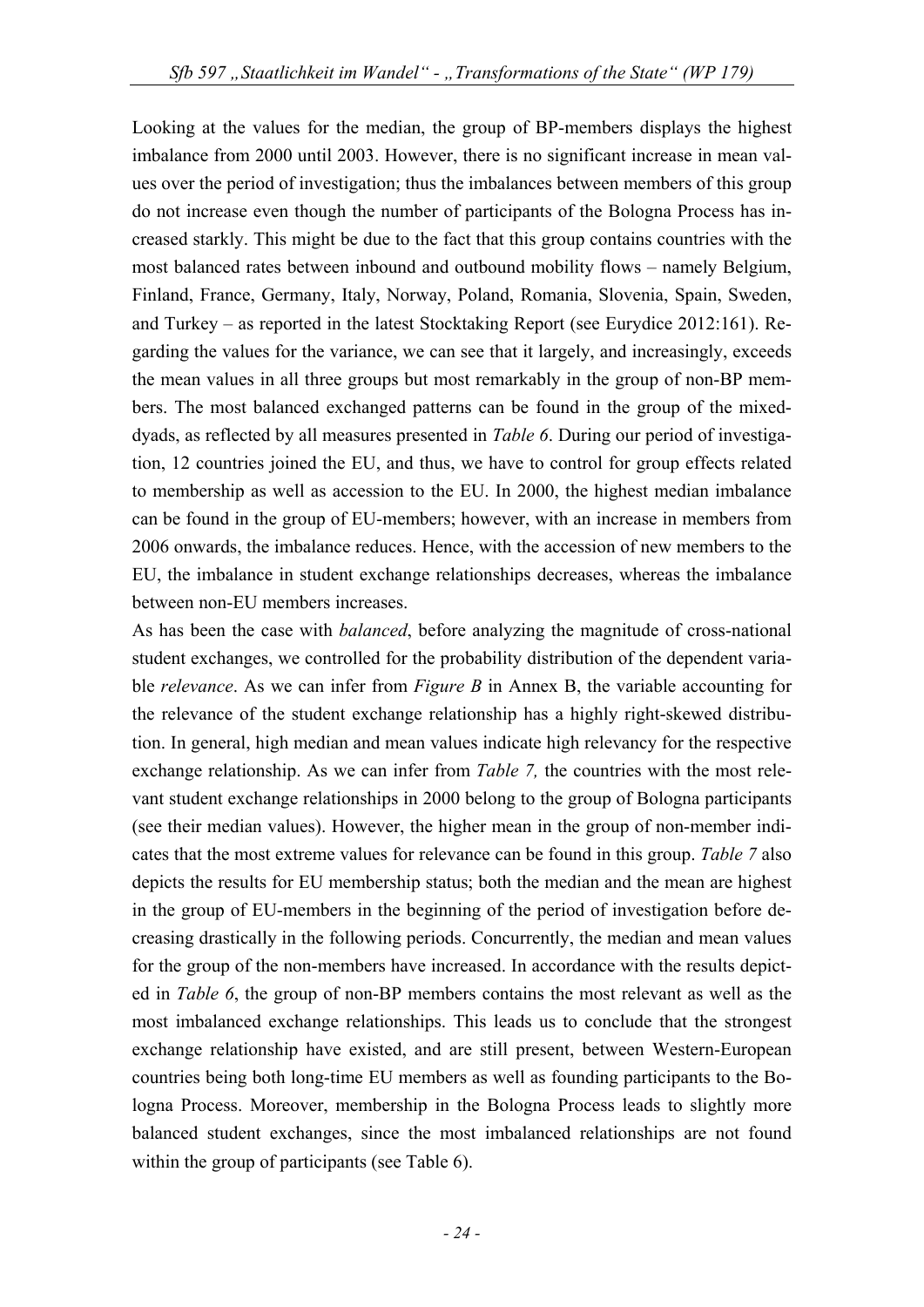| Membership in BP | Z    | Median                | Mean             | Variance | Max   | EU-membership | Z   | Median              | Mean | Variance | Max   |
|------------------|------|-----------------------|------------------|----------|-------|---------------|-----|---------------------|------|----------|-------|
| 2000             |      |                       |                  |          |       | 2000          |     |                     |      |          |       |
|                  |      |                       |                  |          |       |               |     |                     |      |          |       |
| Non-members      | 240  | $\mathcal{S}$         | 3.48             | 141.77   | 76.60 | Non-members   | 756 | $\overline{0}$      | 2.01 | 68.80    | 76.59 |
| Mixed-dyads      | 600  | $\widetilde{q}$       | 1.50             | 32.81    | 69.09 | Mixed-dyads   | 727 | $\ddot{13}$         | 1.95 | 30.45    | 55.29 |
| Bologna-members  | 800  | 37                    | $\frac{3.14}{ }$ | 54.37    | 80.54 | EU-members    | 157 | 1.22                | 6.24 | 110.90   | 80.54 |
| 2003             |      |                       |                  |          |       | 2003          |     |                     |      |          |       |
| Non-members      |      | .08                   | 4.53             | 184.90   | 71.97 | Non-members   | 756 | $\ddot{\mathrm{c}}$ | 1.88 | 59.67    | 72.42 |
| Mixed-dyads      | 659  | $\widetilde{90}$      | $\frac{60}{1}$   | 31.86    | 72.41 | Mixed-dyads   | 727 | $\overline{18}$     | 2.22 | 45.59    | 76.92 |
| Bologna-members  | 871  | $\tilde{\mathcal{L}}$ | 2.80             | 62.36    | 77.20 | EU-members    | 157 | 1.35                | 6.08 | 102.08   | 77.20 |
| 2006             |      |                       |                  |          |       | 2006          |     |                     |      |          |       |
| Non-members      | 56   | 1.08                  | 8.02             | 274.03   | 67.81 | Non-members   | 343 | $\overline{08}$     | 2.86 | 91.71    | 67.81 |
| Mixed-dyads      | 530  | $\Xi$                 | 1.58             | 24.36    | 67.00 | Mixed-dyads   | 835 | $\Xi$               | 1.59 | 20.74    | 47.60 |
| Bologna-members  | 1054 | $\overline{c}$        | 2.53             | 52.16    | 84.52 | EU-members    | 462 | $\overline{50}$     | 3.56 | 76.21    | 84.52 |
| 2009             |      |                       |                  |          |       | 2009          |     |                     |      |          |       |
| Non-members      | 56   | 1.35                  | 8.18             | 266.41   | 63.99 | Non-members   | 274 | $\Xi$               | 3.05 | 101.03   | 69.29 |
| Mixed-dyads      | 530  |                       | 1.46             | 22.31    | 69.29 | Mixed-dyads   | 814 | $\overline{12}$     | 1.55 | 17.73    | 40.93 |
| Bologna-members  | 1054 | 26                    | 2.58             | 51.73    | 84.22 | EU-members    | 552 | $\frac{4}{6}$       | 3.35 | 72.79    | 84.22 |

*- 25 -*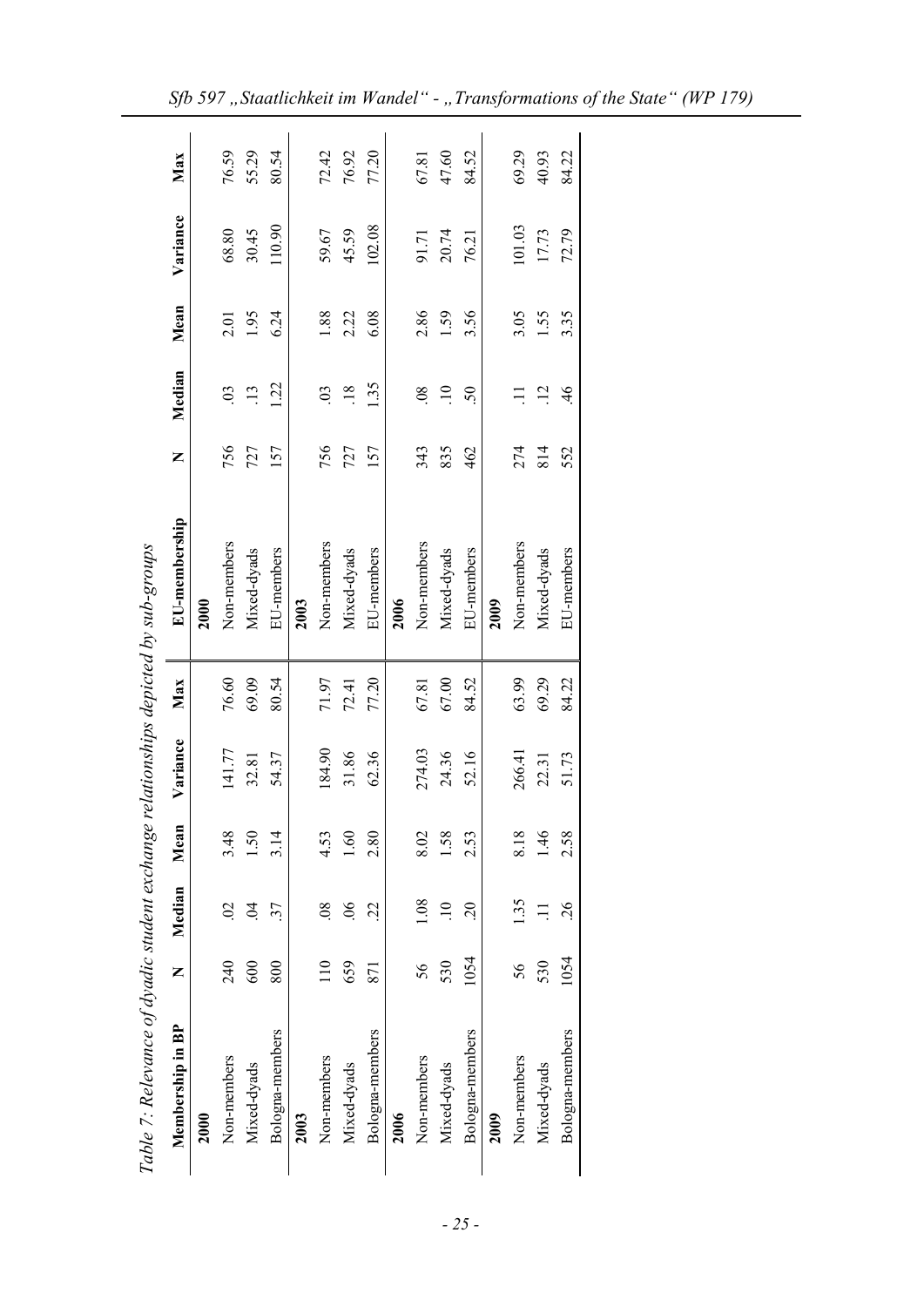## *5.2.3 Multilevel analyses of determinants of cross-national student exchanges*

The dependent variables of our study can be regarded as count data since they account for 1) the absolute number of degree-seeking students going from one country to another and 2) the absolute difference in students exchange between two countries. Since our count data is over-dispersed (when the conditional variance exceeds conditional mean, see *Tables 6* and *7*), negative binomial regression should be used for analysis. The dataset for our analysis has a macro-panel structure, since we observe a large number of units over a small number of 'waves'. Merely pooling observations across time in addition to space is problematic, since the data has an explicit structure that should be modeled (cf. Shor et al 2007:166). Panel data can be conceived as two-level or cluster-data, where periods are nested in units, so that the units become clusters (Rabe-Hesketh and Skrondal 2008:179). Due to the dyadic coding of our data as well as the resulting lack of independence between the units of analysis, it is not advisable to conduct standard regression analysis (Rabe-Hesketh and Skrondal 2008:185), and thus, we refer to multilevel models, whereas the countries constituting the observations (dyads) are introduced as second level. We refer to multi-level Poisson regression which can be justified since the Poisson distribution can be derived from the negative binomial distribution. In Poisson regression, coefficients are interpreted as the difference between the log of expected counts, where formally, this can be written as

$$
\beta = \log(\mu x + 1) - \log(\mu x),
$$

where  $\beta$  is the regression coefficient,  $\mu$  is the expected count and the subscripts represent where the predictor variable. Since the difference of two logs is equal to the log of their quotient, or

$$
log(\mu x+1) - log(\mu x) = log(\mu x+1/\mu x),
$$

we can interpret the parameter estimate as the log of the ratio of expected count or a rate. By definition a rate is the number of events per time (or space), which our response variable qualifies as. In our case, the number of events is simply the number of students from one country studying in another country in a given year. Also note that each subject in our sample was followed for the same period; if this would not be the case, our Poisson regression estimate would be biased, since our model assumes all subjects had the same follow up time.

*Table 8* depicts the results of the analyses for *relevance, relv, diffexch,* and *balanced*. Let us first take a look at the results for each dependent variable separately before drawing overall conclusions. We begin with the results for *relevance*, or the amount of students of one country received by another one, controlled for the total amount of outbound mobile students of the sending country. To our surprise, taking the group of non-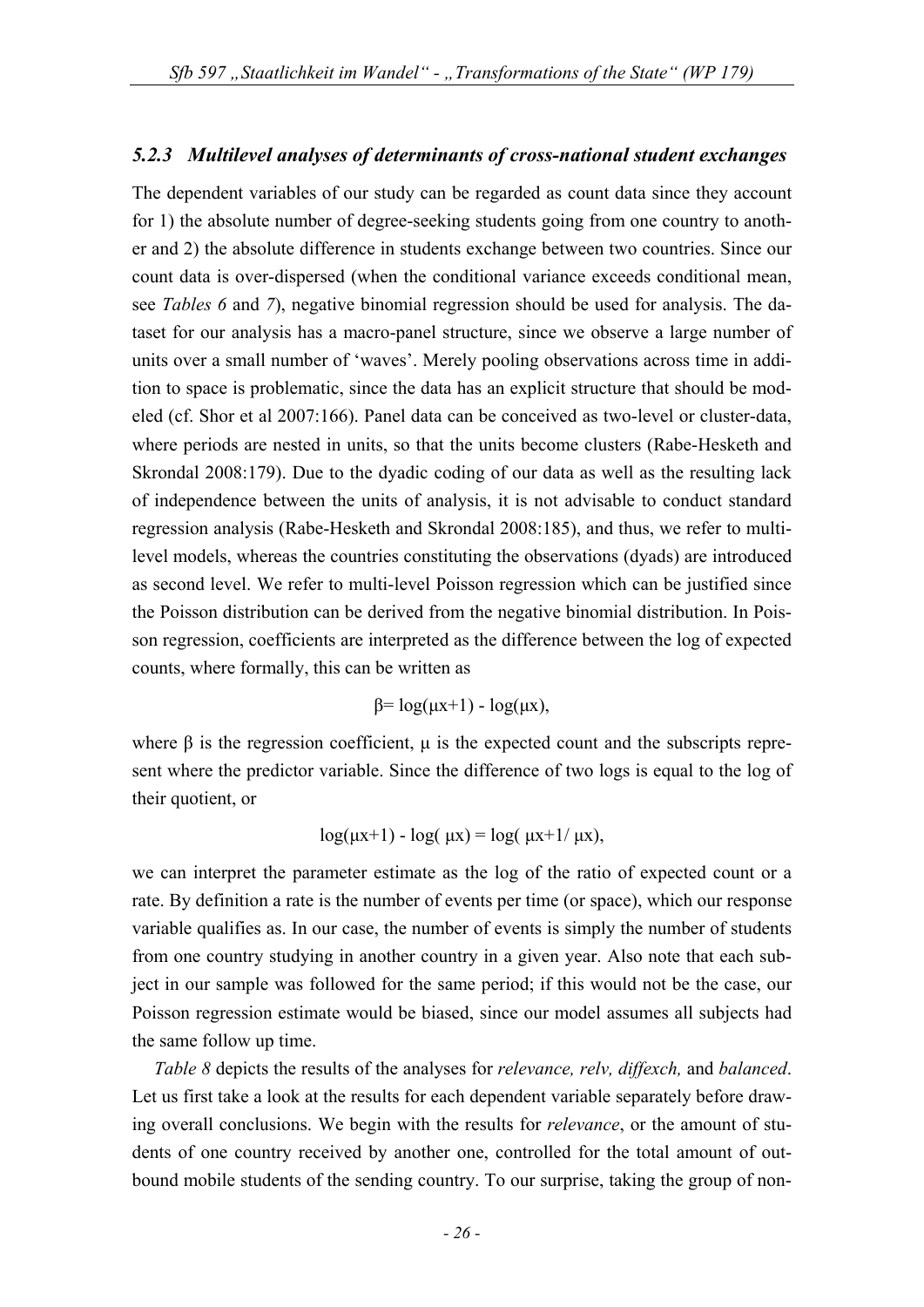Bologna participants as reference category, participation in the Bologna Process has a significantly negative impact on the magnitude of student exchanges. Pooled over the whole period of investigation, membership of one or both countries of a dyad influences the probabilities for an increase in relevance negatively. Hence, the strongest exchange ties can be found in the group of non-Bologna members. Looking at the results for EUmembership, the results can be interpreted analogously. Thus, non-EU member countries have the strongest exchange ties.

Common implementation of ECTS or a comparable system does not impact the relevance of the exchange relationship; the most relevant exchange patterns can be found among countries at different stages of implementation. In contrast, dyads in which both countries had a two-tier study system implemented to a comparable degree have the most relevant relationships. Besides structural higher education policy similarity, a common official language and geographical proximity account for the magnitude of cross-national student exchanges. A highly influential factor is geographical proximity, whereas similarity in GDP per-capita exerts a significant negative influence, although the strength of the effect is negligible. Thus, the most relevant exchange relationships are between countries with comparable GDP per-capita.

To control for varying size of the higher education sectors, we analyzed the exchanged students controlled by enrolment in the sending country, named *relv*. As can be derived from *Table 8*, the strongest ties are among the non-Bologna participants. The results for EU-membership can be interpreted analogously. Common implementation of ECTS or comparable systems exerts a strong, highly significant and positive influence. The results for common implementation of modularized program structures differ from the ones discussed before. Rather, a common degree of enrolment does not account for the magnitude of exchanges. In similar vein, a common official language does not lay ground to the most relevant student exchange relationships. The impact of geographical proximity remains positive and significant, although its effect is reduced compared to the results for *relevance*. Similarity in GDP per-capita exerts a significant negative influence, but since the strength of the effect is almost non-existent, we can conclude that the most relevant exchange relationships are between countries with similar GDP percapita. The most surprising result is that the effect a common official language diminishes when controlling for the size of the sending countries' higher education sector.

The next dependent variable we look at is called *diffexch,* which accounts for the difference in the total amount of exchanged students between a dyad. With regard to the results depicted in *Table 8*, the exchange of students is more balanced within the group of Bologna participants, whereas the greatest imbalances can be found between EUmembers and least in the group of non-members. In similar vein, if both countries of a dyad have implemented ECTS or a comparable system to a similar degree, they belong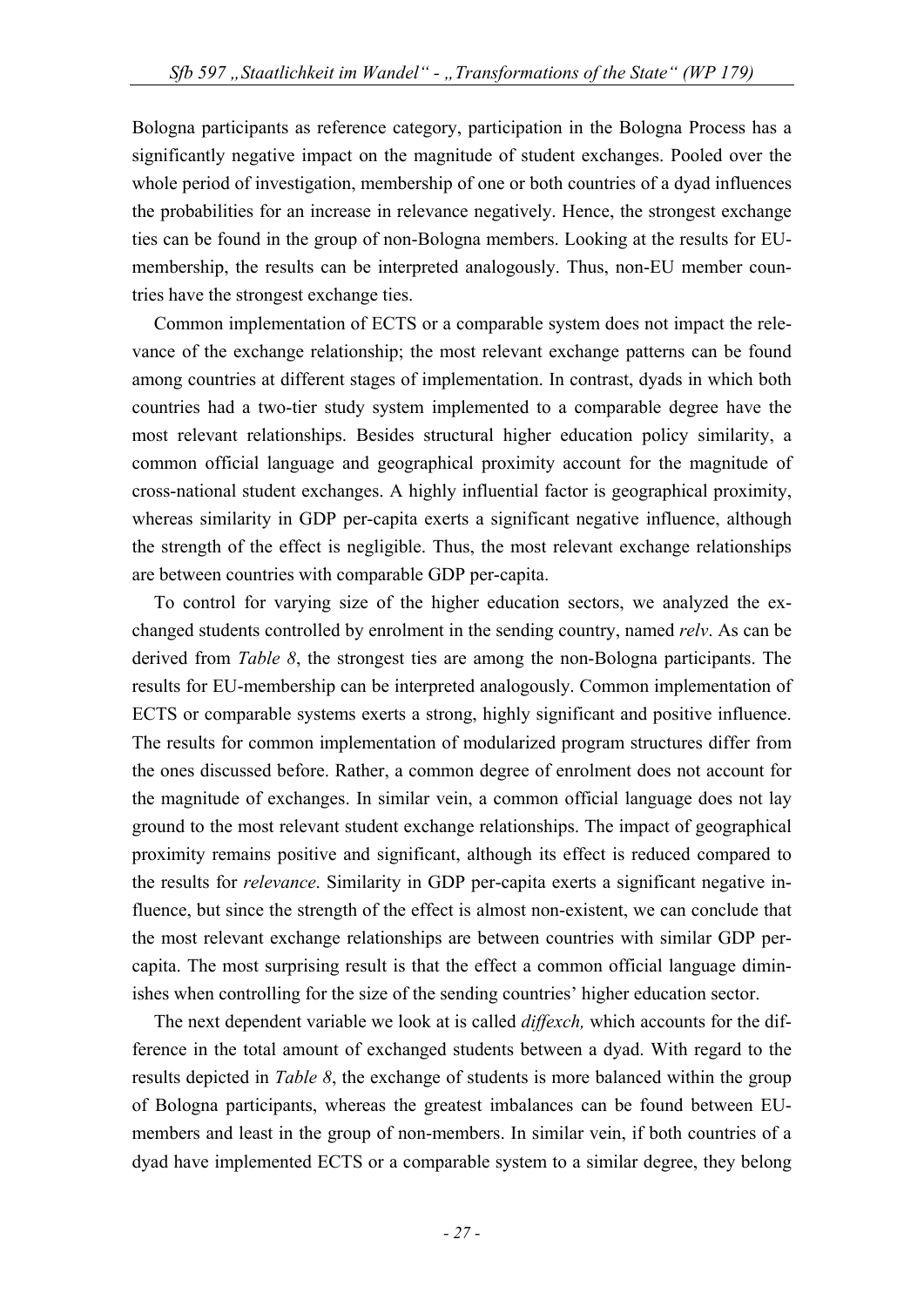to the group with the highest imbalance in student exchanges. However, the degree of imbalance decreases if both countries have two-cycle study systems implemented to a comparable extent and if both countries have a common official language. Bordering countries show imbalanced exchange patterns, and thus, we can assume that student migration is mostly one-directional. An increase in difference in GDP per-capita leads to a decrease in difference; hence, similarity in GDP per-capita leads to more balanced exchange patterns.

Controlling for the amount of outbound mobile students of both countries constituting a dyad (i.e. the variable named *balanced*), we find the most balanced relationships within the group of mixed Bologna dyads. The most imbalanced relationships are among the non-participants, followed by the Bologna participants. The starkest difference can be found between EU-members, although this effect is rather small. The most balanced patterns can be found in the group of countries with mixed stages of implementation of ECTS or comparable systems. A common stage of enrollment in a twocycle study system decreases the imbalance in exchange relationships; therefore, the most balanced student exchange patterns are among countries which both have a twocycle system in place with comparable enrolment levels. Likewise, if two countries have the same official language, their student exchange relationships are more balanced; however, this does not hold for bordering countries. Rather, common frontiers have a strong and significant impact on increasing the imbalance of exchange relationships. For commonalities in socio-economic factors, an increase in difference in GDP percapita decreases imbalance. Thus, the more similar the countries are in their economic performance, the more balanced their student exchanges are.

Overall, the highest imbalance can be found in dyads where none of the countries participates in the Bologna Process and none of them is EU member. Moreover, the most relevant exchange relationships can be found in the group of non-Bologna members. With regard to structural similarities between higher education systems, imbalances in exchanges are smallest if both countries have approximately the same stage of implementation of a two-cycle degree system. Likewise, language similarities reduce imbalances in exchanges. If two countries have a common official language, their student exchange patterns are more balanced compared to countries with dissimilar official languages. Contrastingly, bordering countries have the most relevant, and yet most imbalanced, student exchanges. This is in line with the results of the latest Stocktaking Report, where some countries reported stark imbalances with a neighboring country that was often linked to a specific study field, for instance: "the French Community of Belgium that reports imbalanced flows of French students enrolling in paramedical or veterinary medicine, and Austria that reports a similar phenomenon in relation to German students enrolling in medicine and psychology" (Eurydice 2012:163). Increasing differ-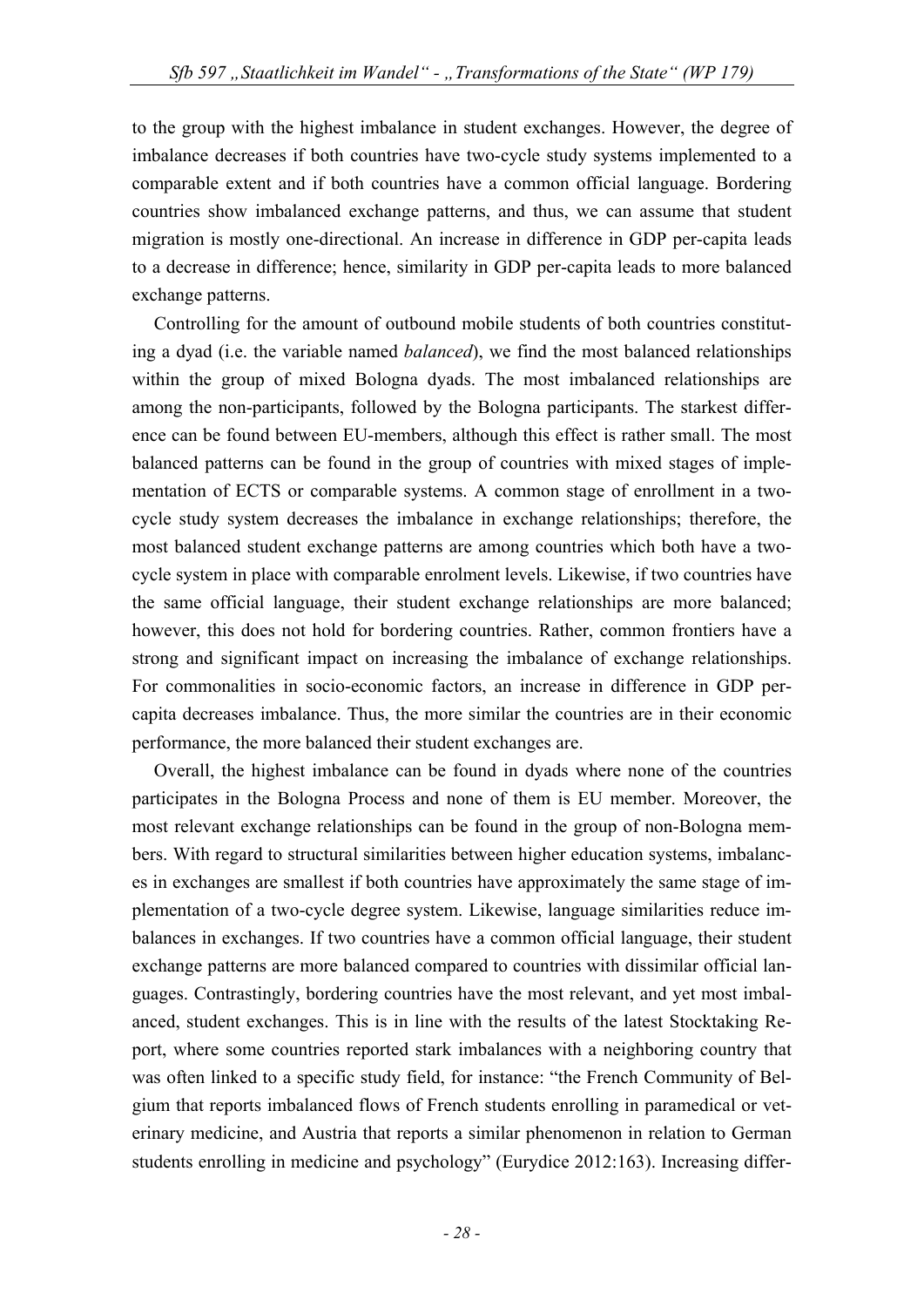|                                        | Table 8: Pooled Poisson multi-level model of factors impacting on dyadic student exchange patterns |                              |                           |                                 |
|----------------------------------------|----------------------------------------------------------------------------------------------------|------------------------------|---------------------------|---------------------------------|
| VARIABLES                              | (received/outbound)<br>relevance                                                                   | (received/enrolment)<br>relv | diffexch                  | (diffexch/outbound)<br>Balanced |
| Bologna-membership                     |                                                                                                    |                              |                           |                                 |
|                                        | $-.617(034)***$                                                                                    | $-1.589(033)$ ***            | $-1.985(003)$ ***         | $-1.269(.065)$ ***              |
|                                        | $-177(043)$ ***                                                                                    | $-1.776(0.039)$ ***          | $-1.938(.004)***$         | $-1.086(.085)$ ***              |
| EU-membership                          |                                                                                                    |                              |                           |                                 |
|                                        | $(30)****$<br>$-469(.0)$                                                                           | $-732(032)***$               | 485(.002)***              | $.104(.052)*$                   |
|                                        | $-451(.038)***$                                                                                    | $-892(.040)***$              | $1.071(003)***$           | 606(.069)***                    |
| ECTS                                   |                                                                                                    |                              |                           |                                 |
|                                        | $-.359(.041)***$                                                                                   | $-235(055)***$               | $-249(00)$ <sup>***</sup> | $-0.357(0.082)$ ***             |
|                                        | $-258(.041)***$                                                                                    | 800(.054)***                 | ***(100.)                 | $.200(.083)**$                  |
| $\Gamma$ C                             | $.138(.033)***$                                                                                    | $-241(042)*$                 | $-616(003)$ ***           | $-0.291(064)$ ***               |
| Language                               | $.136(.027)***$                                                                                    | $-1.197(.034)***$            | $-.660(.003)***$          | $-144(061)*$                    |
| <b>Borders</b>                         | $1.380(.023)***$                                                                                   | $1.200(.026)***$             | $1.412(002)***$           | $1.630(.047)***$                |
| GDP per capita                         | $-0.000(1.14e-0.6)*$                                                                               | $-000(1.14e-06)*$            | $-7.18e-06(9.34e-08)***$  | $8.14e-06(2.19e-06)**$          |
| Constant                               | 608(.250)**                                                                                        | $1.139(.324)***$             | $6.516(.208)***$          | 424(.162)**                     |
| standard deviation<br>Random intercept | 1.563(.178)                                                                                        | 2.031(.232)                  | 1.318(.147)               | 846(.103)                       |
| Log-likelihood                         | 126.987<br>$-140$                                                                                  | $-34539.185$                 | $-2233820.100$            | $-5223.389$                     |
| N (dyads)                              | 6560                                                                                               | 6560                         | 3280                      | 3280                            |
| N (groups)                             | $\overline{4}$                                                                                     | $\overline{4}$               | $\pm$                     | $\overline{4}$                  |
| Test vs.                               | 000                                                                                                | 000                          | 000                       | 000                             |
| Poisson regression                     |                                                                                                    |                              |                           |                                 |

*- 29 -*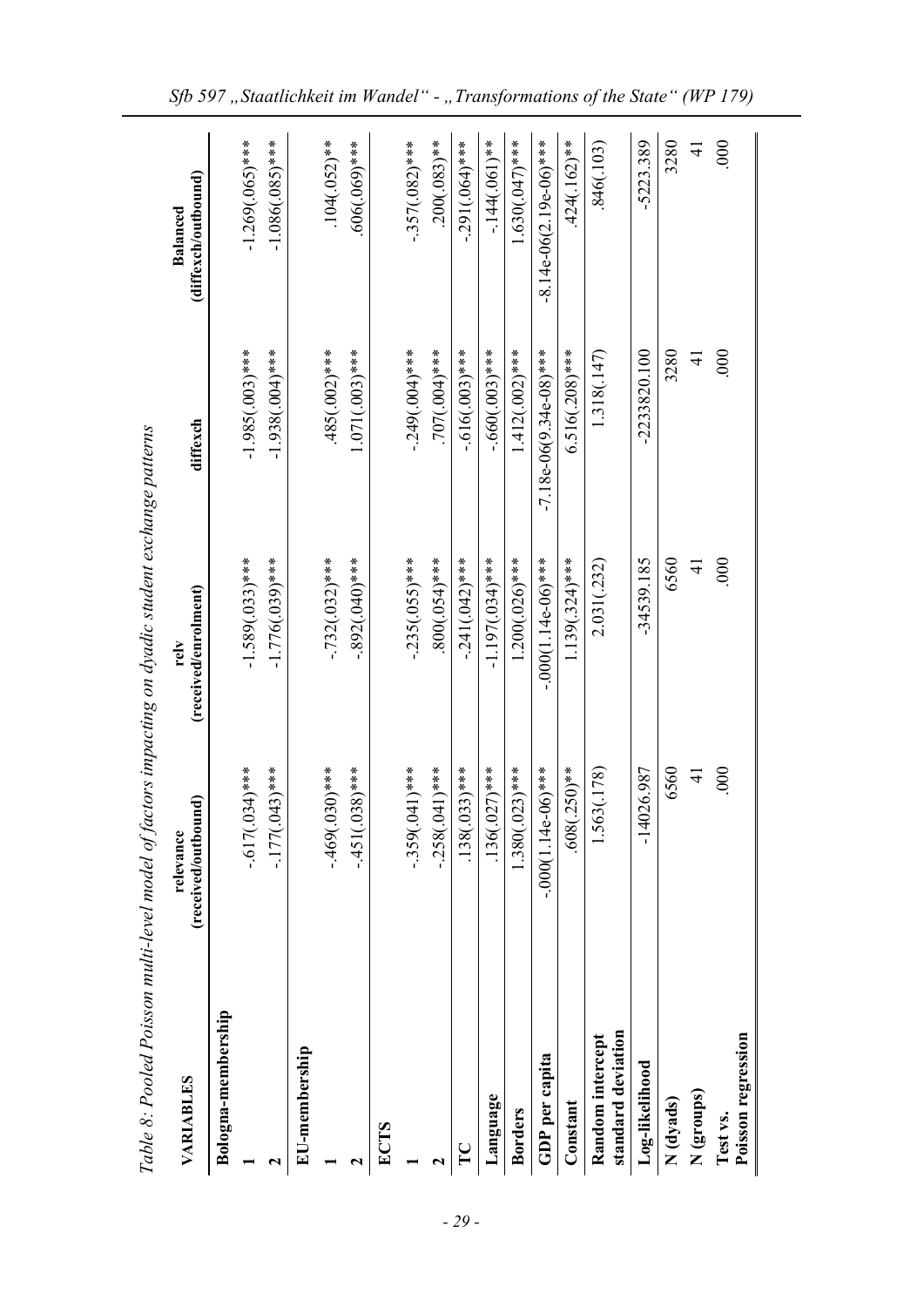ences in GDP per-capita between the countries are influential for degree of balance since the starkest imbalances can be found between countries with large differences in GDP per-capita.

In summary, we cannot say that either similarities or opposites attract, since this is context specific. Mostly, differences in the factors investigated furthered the relevance of exchange relationship while at the same time leading to more imbalanced exchanges. Exceptions are modularized degree structures – where the most relevant exchange relationships can be found among countries with a similar degree of implementation –and language commonalities, which also positively impacts relevance.

### **6 COMPARATIVE DISCUSSION OF RESULTS**

Returning to the question posed with reference to the heuristic of Marsh and McConell (2010), we analyzed the success of the Bologna Process with regard to degree-seeking student mobility in a comparative perspective. Overall, international student mobility has increased between 2000 and 2010, although to a much lesser extent than previous studies would suggest. Mobility into the EHEA has not increased, at least not from other OECD countries. Countries with English as their official language (with the exemption of Ireland) have the highest inbound mobility ratios. For outbound mobility ratios, however, the story is quite different. Here, we find a robust positive relationship between Bologna membership and the share of students studying outside their country of origin. In other words, once a country has joined the Bologna Process, the propensity to leave the country is elevated. This could be interpreted as a brain-drain effect, primarily affecting those countries that have underdeveloped HE systems. However, programtheoretical assumptions of the policy instruments associated with the Bologna Process clearly state that through establishing harmonized degree cycles and a system of transferable degrees, hurdles to studying in foreign countries should be lowered. While it should be worrisome to policymakers, this effect is only observable on the outboundside of the mobility equation thus far, it is in line with (albeit vaguely stated) goals of the Bologna Process. Setting the results of the dyadic analyses in relation to the ones for inbound and outbound mobility, we can state that participant status of a country in the Bologna Process per se does not attract a higher share of international students. This respect, one would have to conclude that the Bologna Process has not reached its stated goal of increasing mobility.

In general, student exchange patterns are more balanced between countries from the same language community, and exchanges between neighboring countries are more unbalanced, indicating one-directional exchanges. Exchange relationships are most balanced if both countries of a dyad have a comparable percentage of students enrolled in a two-cycle system. Moreover, balanced student exchanges take place between countries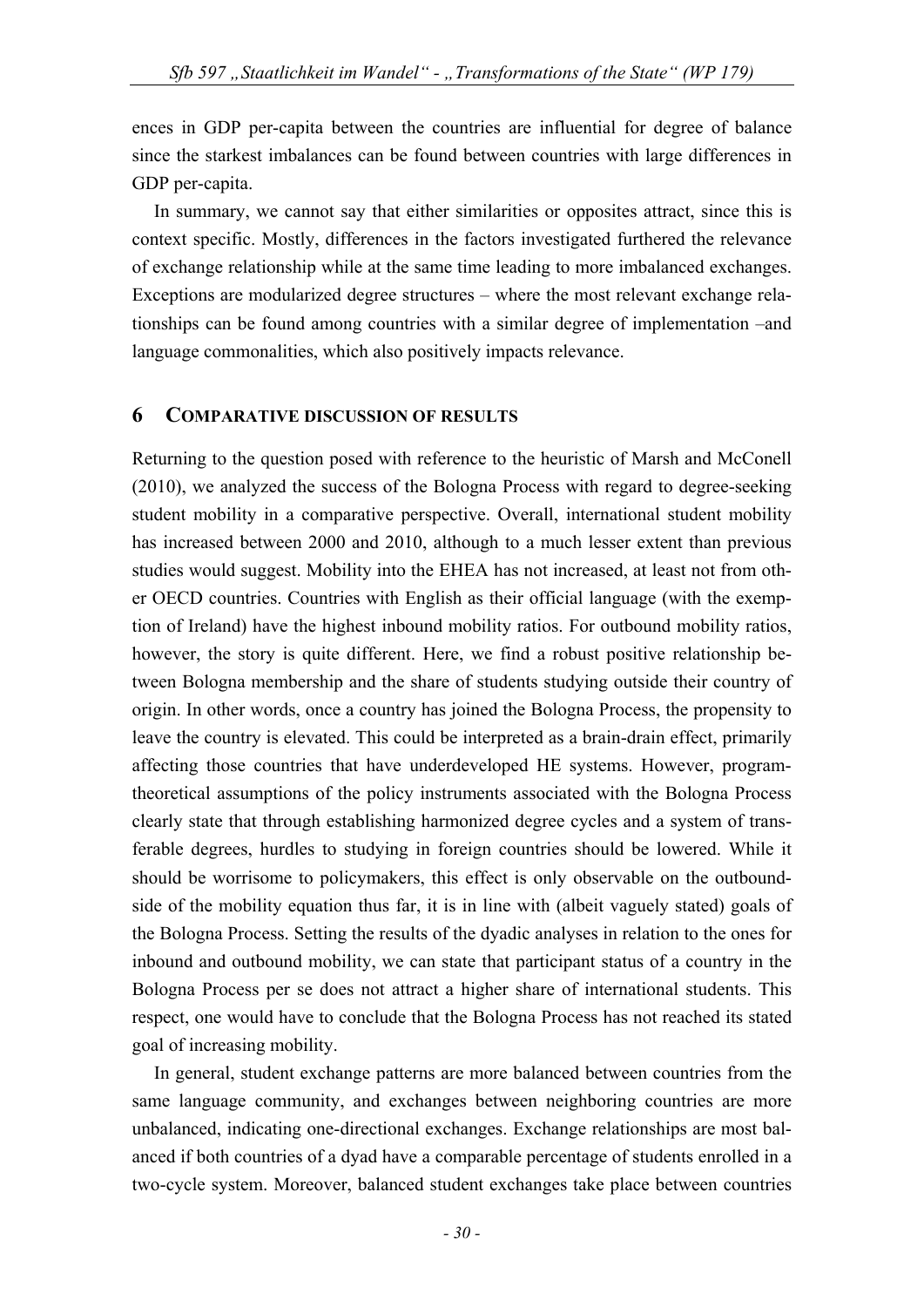with similar economic performance, measured in distances in GDP per-capita. To this date, the strongest exchange relationships are still present between Western-European countries that are both long time EU members as well as founding participants of the Bologna Process, suggesting a modest to non-existent impact on (essentially Eastern-European and Eurasian) countries that joined later. These findings are in line with those of the latest Stocktaking Report, as "more than half of all incoming students from inside the EHEA choose the United Kingdom, Germany, France and Austria as their study destination" (Eurydice 2012:157). For countries such as Cyprus, Ireland, Moldova, and Slovakia, the difference between in-and outbound mobility is in favor of outbound mobility (ibid. 161).

In contrast to the literature discussed earlier, we find that the most relevant student exchanges take place between countries with similar economic performance, measured in distances in GDP per-capita. Moreover, common language impacts negatively on the extent of exchanged students, and geographical proximity is influential insofar as the importance of an exchange relationship. A common stage of implementation of ECTS or a comparable system exerts a highly positive and significant influence on the relevance of exchange relationships. In summary, the most relevant but least balanced cross-national student exchanges take place between OECD countries that are neither participating in the Bologna Process nor an EU-member. Moreover, we can detect a general tendency towards East-West imbalances, which is also reflected on a global scale, as outward mobility predominantly flows in the direction of the USA (see Eurydice 2012: 164). The difference between inbound and outbound mobility ratios suggests that it would be an interesting endeavor to include large non-European, non-OECD countries (such as China and India) into our analyses, since this might yield different conclusion regarding the impact of the Bologna Process on attracting international mobile students. For example, the 2012 Stocktaking Report states that four countries – the United Kingdom, France, Russia and Germany – attract 76% of all students from outside the EHEA (Eurydice 2012:154). Whether higher education policy reforms in the course of the Bologna Process have contributed to the attraction of these preferred study destinations, however, remains an open question.

As our findings are based on analyses of degree-seeking student mobility, we cannot determine whether the Bologna Process has had an impact on increasing short-term or credit mobility or whether the exchange relationships are more balanced in the field of short-term mobility. Unfortunately, internationally comparable data for short-term mobility is not available (see Orr, Gwosc' and Netz 2011: 170). Moreover, our finding that the Bologna Process has not furthered inbound mobility might be due to the composition of the sample, excluding non-OECD countries. In this respect, it would be especially interesting to investigate exchange patterns between OECD countries and large Asian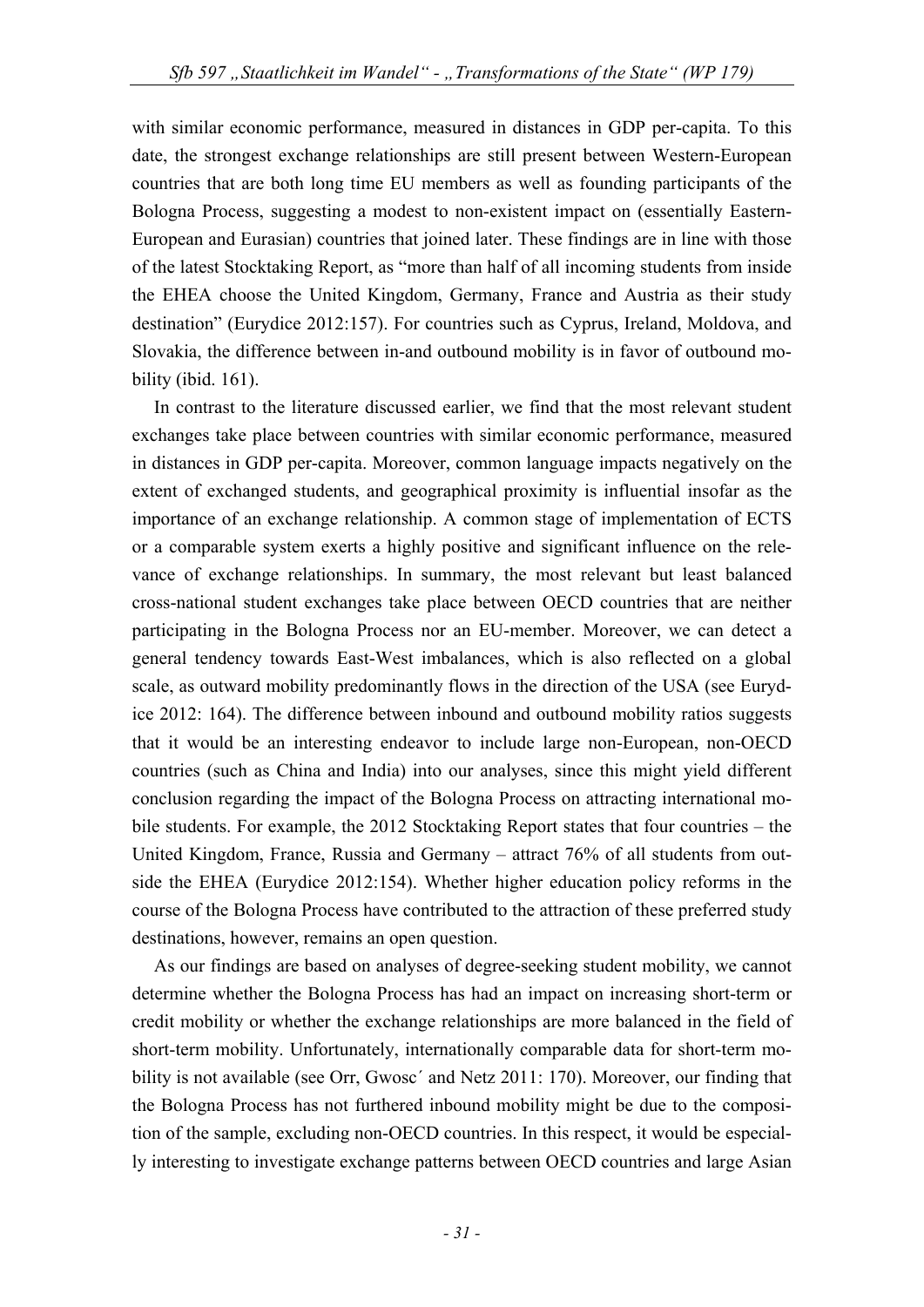countries such as China and India in order to analyze whether continental Europe has been successful in attracting more students from this region, which have previously chosen the United Kingdom as the only relevant European study destination. In short, the influence of the Bologna Process on student mobility patterns is less direct than mere membership. It does have an enhancing effect on mobility, but this is due to its communicative power to further implementation processes in the field of credit transfer and accumulation systems and modularized study program structures. Since implementation efforts for these policies have been fortified not only for Bologna members but also beyond its realm of participants (see Knill, Voegtle and Dobbins 2012), we can state that the Bologna Process has brought about a global agreement on the structure of higher education programs. The Bologna Process has contributed to a global discourse on structural standards for higher education provision, and these effects are visible beyond its participants.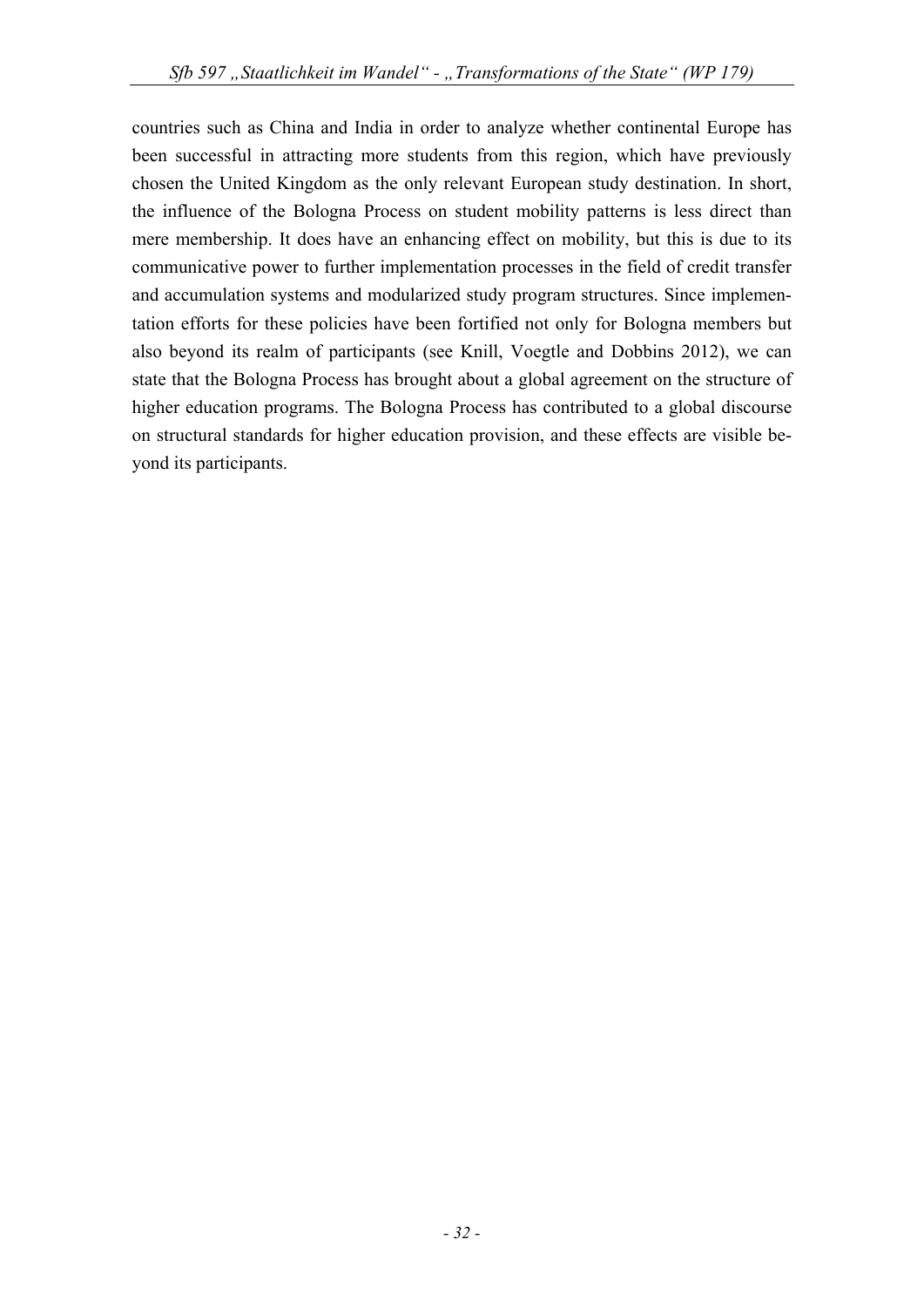#### **REFERENCES**

- Argyris, Chris and Donald A. Schön. 1978. *Organizational learning: A theory of action perspective:* Reading, Mass: Addison-Wesley.
- Astbury, Brad and Frans L. Leeuw. 2010. Unpacking Black Boxes: Mechanisms and Theory Building in Evaluation: *American Journal of Evaluation:* 31(3): 363-381.
- Beine, Michael, Romain Noel and Lionel Ragot. 2011. *The determinants of international mobility of students.* CESifo Working Paper Series No. 3498.
- Bessey, Donata. 2010. International student migration to Germany. *Empirical Economics* 42:345-61.
- Berlin Communiqué. 2003. Realising the European Higher Education Area Communiqué to the Conference of Ministers responsible for Higher Education: http://www.bmbf.de/pub/communique\_bolognaberlin\_2003.pdf [03.05.2013].
- Blamey, Avril and Mhairi Mackenzie. 2007. Theories of Change and Realistic Evaluation: Peas in a Pod or Apples and Oranges?: 13(4): 439-455.
- Boehmke, Frederick J. 2009. Policy Emulation or Policy Convergence? Potential Ambiguities in the Dyadic Event History Approach to State Policy Emulation: *The Journal of Politics:* 71(3): 1125-1140.
- Bologna Declaration. 1999. The Bologna Declaration of 19 June 1999 Conference of European Ministers Responsible for Higher Education: http://www.ehea.info/Uploads/Declarations/BOLOGNA\_ DECLARATION1.pdf [03.05.2013].
- Bologna Follow Up Group. 2005. Stocktaking Report2005- Bologna Process Stocktaking: http://www.ehea.info/article-details.aspx?ArticleId=73 [01.07.2013].
- Bologna Follow Up Group. 2007. Stocktaking Report 2007- Bologna Process Stocktaking: http://www.ehea.info/article-details.aspx?ArticleId=73 [01.07.2013].
- Bologna Follow Up Group. 2009. Stocktaking Report 2009- Bologna Process Stocktaking: http://www.ehea.info/article-details.aspx?ArticleId=73 [01.07.2013].
- Bucharest Communiqué. 2012. Making the Most of Our Potential: Consolidating the European Higher Education Area: http://www.ehea.info/Uploads/%281%29/Bucharest%20Communique%202012 %281%29.pdf [01.07.2013].
- CIA. 2013. World Fact Book: https://www.cia.gov/library/publications/the-world-factbook/ [01.07.2013].
- Charlier, Jean-Emile. 2008. Assessing Europe's Initiatives to Boost the Competitive Position of Its Higher Education: *European Education:* 40(1): 107-109.
- Chen, Huey-Tsyh. 1990. *Theory-driven evaluations:* Newbury Park, CA: Sage.
- Dreher, Axel, and Panu Poutvaara. 2005. *Student flows and migration: an empirical analysis*. CESifo working papers, No. 1490.
- Dwyer, Mary M, and Courtney K Peters. 2004. The benefits of study abroad. *Transitions Abroad* 37  $(5):56-8.$
- Eurostat. 2009. *The Bologna Process in Higher Education in Europe: Key indicators on the social dimension and mobility.* European Commission.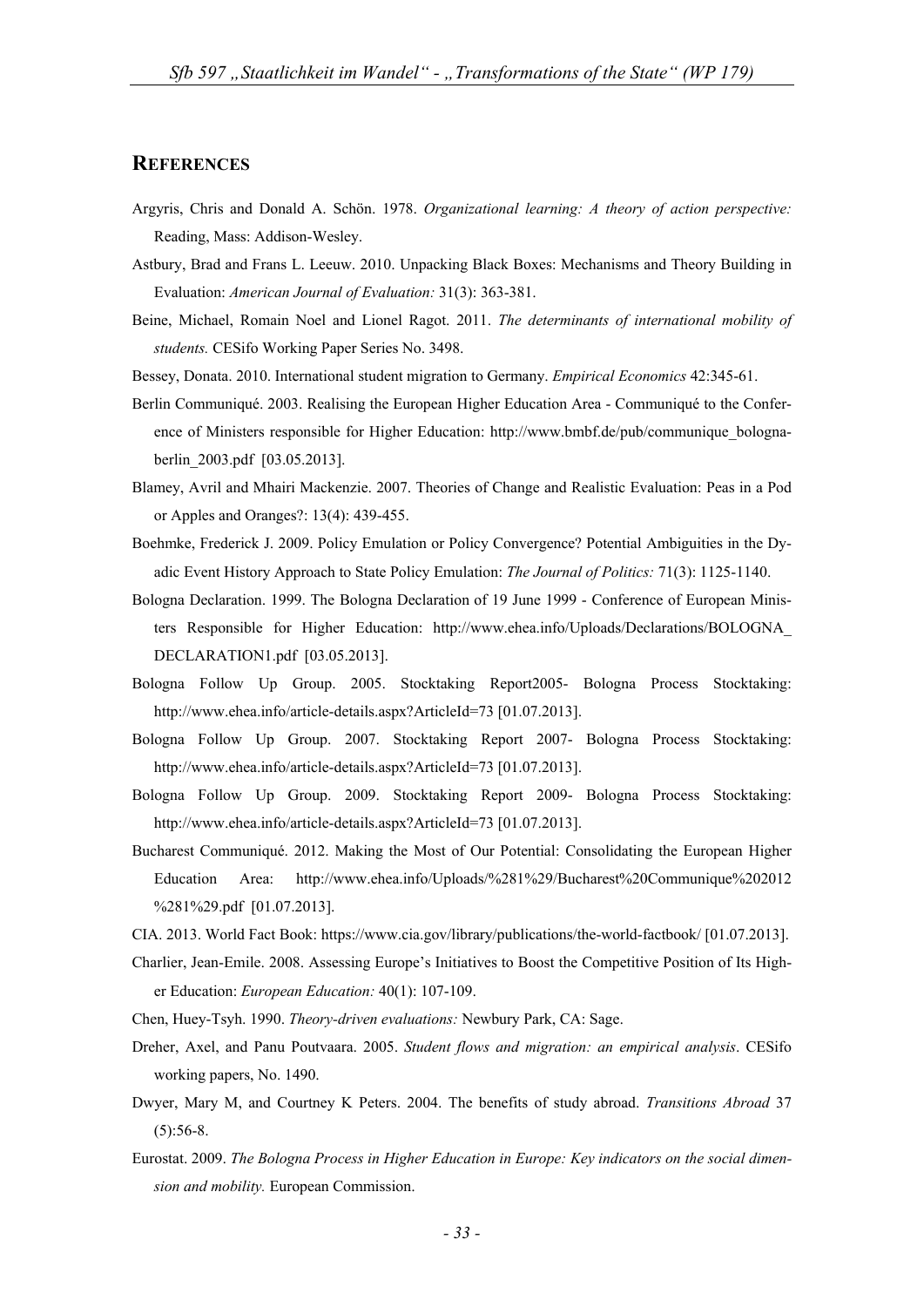- Executive Agency Education, Audiovisual and Culture (Eurydice). 2012. *The European higher education area in 2012: Bologna process implementation report.* Brussels: Education, Audiovisual and Culture Executive Agency [a.o.].
- Friedman, Victor J. 2001. Designed Blindness: An Action Science Perspective on Program Theory Evaluation: *American Journal of Evaluation:* 22(2): 161-181.
- Gilardi, Fabrizio and Katharina Füglister. 2008. Empirical Modeling of Policy Diffusion in Federal States: The Dyadic Approach: *Swiss Political Science Review:* 14(3): 413-450.
- Hoareau, Cécile. 2011. Deliberative governance in the European Higher Education Area. The Bologna Process as a case of alternative governance architecture in Europe: *Journal of European Public Policy:* 19(4): 530-548.
- Holzinger, Katharina. 2006. Methodological Pitfalls of Convergence Analysis: *European Union Politics:* 7(2): 271.
- Holzinger, Katharina,Christoph Knill and Thomas Sommerer. 2008. Environmental Policy Convergence: The Impact of International Harmonization, Transnational Communication and Regulatory Competition: *International Organization:* 62 553-587.
- Kehm, Barbara M., and Ulrich Teichler. 2007. Research on Internationalisation in Higher Education. *Journal of Studies in International Education* 11 (3-4):260-73.
- Knill, Christoph, and Jale Tosun. 2012. *Public Policy: A New Introduction*. Basingstoke: Palgrave Macmillan.
- Knill, Christoph,Eva Maria Voegtle and Michael Dobbins. 2012.*Hochschulpolitische Reformen im Zuge des Bologna-Prozesses: Eine vergleichende Analyse von Konvergenzdynamiken im OECD-Raum.*  Wiesbaden: VS Verlag.
- Lee, Chang Kil and David Strang. 2006. The International Diffusion of Public Sector Downsizing: Network Emulation and Theory Driven Learning: *International Organization:* 60(4): 883-909.
- Leuven Communiqué. 2009. The Bologna Process 2020 The European Higher Education Area in the new decade: http://www.ehea.info/Uploads/Documents/Leuven\_Louvain-la-Neuve\_Communiqu %C3%A9\_April\_2009.pdf [01.07.2013].
- Marsh, David and Allan McConnell. 2010. Towards a framework for establishing policy sucess: *Public Administration:* 88(2): 564-583.
- NationMaster. 2013. World Statistics, Country Comparisons: http://www.nationmaster.com/index.php [01.07.2013].
- OECD. 2000-2013. Education at a Glance: http://www.oecd-ilibrary.org/education/education-at-aglance\_19991487 [01.07.2013].
- Olsen, Johan P. and Peter Maassen. 2007. *European Debates on the Knowledge Institution The Modernization of the Universities at the European Level:* in Maassen, Peter and Johan P. Olsen: University Dynamics and European Integration. Dordrecht: Springer. 3-22.
- Orr, Dominic, ChristophGwosc´and Nicolai Netz .2011. *Social and Economic Conditions of Student Life in Europe*. Synopsis of indicators. Final report. Eurostudent IV 2008-2011. Bielefeld: W. Bertelsmann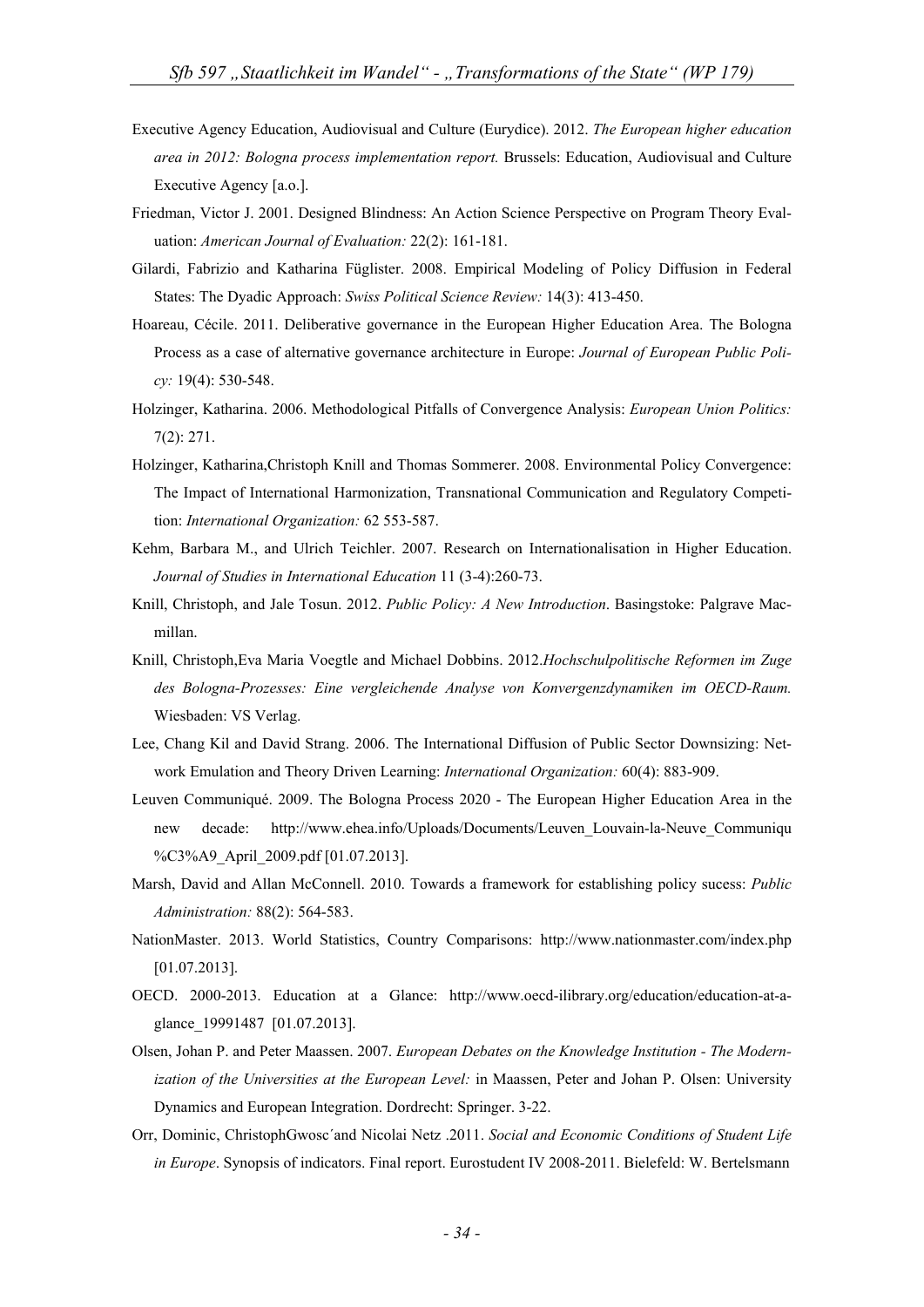- Papatsiba, Vassiliki. 2006. Making Higher Education More European through Student Mobility? Revisiting EU Initiatives in the Context of the Bologna Process. *Comparative Education* 42 (1):93-111.
- Rabe-Hesketh, Sophia and Anders Skrondal. 2008. *Multilevel and longitudinal modeling using stata:* College Station, Tex: Stata Press.
- Rosenzweig, Mark R. 2006. *Global Wage Differences and International Student Flows.* Brookings Trade Forum
- —. 2007. *Higher Education and International Migration in Asia: Brain Circulation*. Regional Bank Conference on Development Economics - Beijing.
- Shor, Boris,Joseph Bafumi, Luke Keele et al. 2007. A Bayesian Multilevel Modeling Approach to Time-Series Cross-Sectional Data: *Political Analysis:* 15 165-181.
- Spilimbergo, Antonio. 2007. *Democracy and Foreign Education*. IMF Working Papers 07/51, International Monetary Fund.
- Tilley, Nick. 2004. Applying theory-driven evaluation to the British Crime Reduction Programme: *Criminal Justice:* 4:255-276.
- Tomusk, Voldemar. 2007. *Pizza Bolognese à la Russe: The Promise and Peril of the Bologna Process in Russia:* in Tomusk, Voldemar: Creating the European Area of Higher Education: Voices from the Periphery. Dordrecht: Springer.
- Tremblay, Karine. 2001. *Student Mobility between and towards OECD countries: A comparative analysis*. OECD Trends in International Migration (Annual Report).
- UNESCO Lisbon Recognition Convention. 1997. Convention on the Recognition of Qualifications concerning Higher Education in the European Region: http://portal.unesco.org/en/ev.php-URL\_ID=13522&URL\_DO=DO\_TOPIC&URL\_SECTION=201.html [03.05.2013].
- UNESCO Institute for Statistics. 2013. UIS online database: http://www.uis.unesco.org/ Pages/default.aspx [01.07.2013].
- Van Damme, Dirk. 2009. *The Search for Transparency: Convergence and Diversity in the Bologna Process:* in van Vught, Frans A.: Mapping the Higher Education Landscape. Dordrecht: Springer: 39-56.
- Volden, Craig. 2006. States as Policy Laboratories: Emulating Success in the Children's Health Insurance Program: *American Journal of Political Science:* 50(2): 294-312.
- Westerheijden, D. F.,E. Beerkens,L. Remonini et al. 2010.*The first decade of working on the European Higher Education Area. Bologna process independent assessment volume 1: Main report:* Enschede: CHEPS.
- Zgaga, Pavel. 2006. Looking out: The Bologna Process in a Global Setting. On the 'External Dimension' of the Bologna Process: http://www.madrid.org/eees/acap/historia/Bologna\_Global\_final\_report.pdf [03.05.2013].
- Zhao, Miao and Danny Wildemeersch. 2008. Hosting Foreign Students in European Universities International and Intercultural Perspectives: Establishing the European area of higher education through the Bologna process. *European Education:* 40(1): 51-62.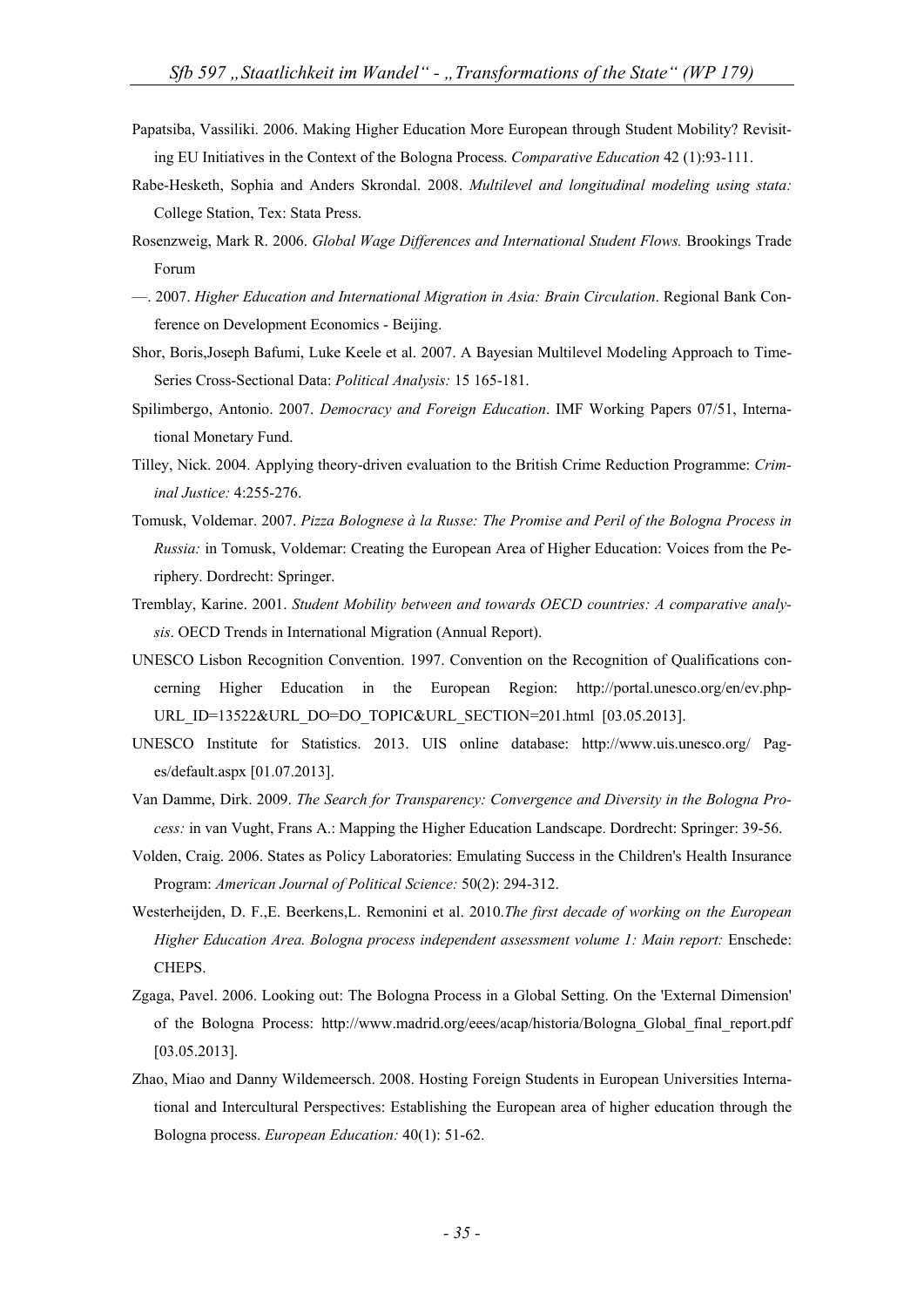| Document                  | Statements on student mobility                                                                                                           | Measurable targets |
|---------------------------|------------------------------------------------------------------------------------------------------------------------------------------|--------------------|
|                           | still graduate without having had the benefit of a study period<br>Nowadays, too many of our students<br>outside of national boundaries. |                    |
|                           | An open European area for higher learning carries a wealth of positive perspectives, of course re-                                       |                    |
|                           | 1 the other hand continuous efforts to remove barriers and to<br>specting our diversities, but requires or                               |                    |
| 1998 Sorbonne Declaration | develop a framework for teaching and learning, which would enhance mobility and an ever closer co-<br>operation.                         |                    |
|                           | At both undergraduate and graduate level, students would be encouraged to spend at least one se-                                         |                    |
|                           | i country. At the same time, more teaching and research staff<br>mester in universities outside their own                                |                    |
|                           | should be working in European countries other than their own. The fast growing support of the Europe-                                    |                    |
|                           | d teachers should be employed to the full.<br>an Union, for the mobility of students an                                                  |                    |
|                           | We hereby commit ourselves to encouraging a common frame of reference, aimed at improving ex-                                            |                    |
|                           | t mobility as well as employability.<br>ternal recognition and facilitating studen                                                       |                    |
|                           | It [the Sorbonne Declaration] emphasised the creation of the European area of higher education as a                                      |                    |
| 1999 Bologna Declaration  | key way to promote citizens' mobility and employability and the Continent's overall development.                                         |                    |
|                           | We must in particular look at the objective of increasing the international competitiveness of the                                       |                    |
|                           | European system of higher education. The vitality and efficiency of any civilisation can be measured by                                  |                    |
|                           | the appeal that its culture has for other countries. We need to ensure that the European higher education                                |                    |
|                           | of attraction equal to our extraordinary cultural and scientific<br>system acquires a world-wide degree o                                |                    |
|                           | traditions                                                                                                                               |                    |
|                           | such as in the ECTS system - as a proper means of promoting<br>Establishment of a system of credits                                      |                    |
|                           | the most widespread student mobility.                                                                                                    |                    |
|                           | g obstacles to the effective exercise of free movement with par-<br>Promotion of mobility by overcomin                                   |                    |
|                           | o study and training opportunities and to related services<br>ticular attention to: for students, access t                               |                    |
|                           |                                                                                                                                          |                    |

**ANNEX A** 

**ANNEX A**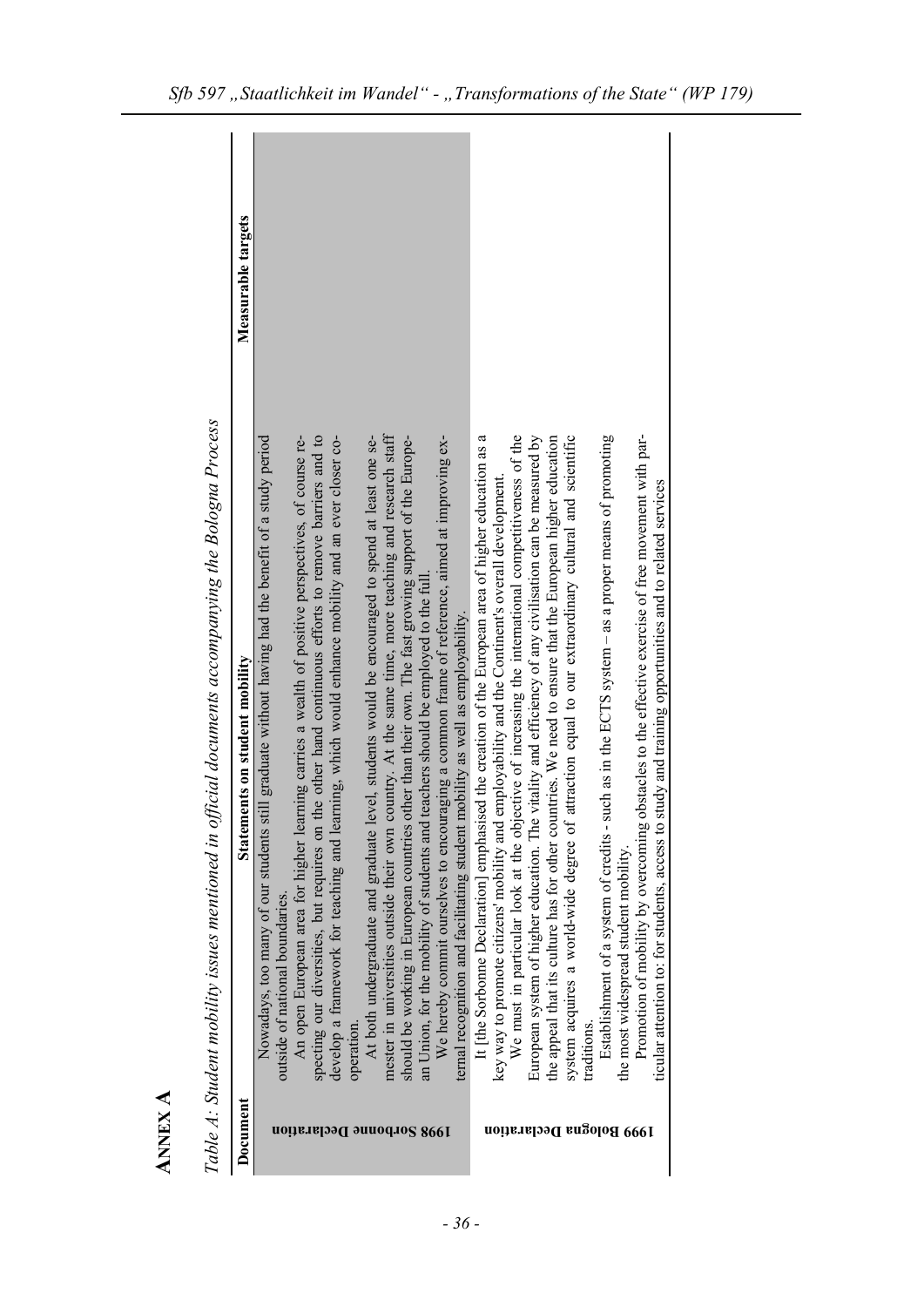| Document                  | Statements on student mobility                                                                                                                                                                                                                                                                                                                                                                                                                                                                                                                                                                                                                                                                                                                                                                                                                                                                                                                                                                                                                                                                                                                                                                                                                                                                                 | Measurable targets |
|---------------------------|----------------------------------------------------------------------------------------------------------------------------------------------------------------------------------------------------------------------------------------------------------------------------------------------------------------------------------------------------------------------------------------------------------------------------------------------------------------------------------------------------------------------------------------------------------------------------------------------------------------------------------------------------------------------------------------------------------------------------------------------------------------------------------------------------------------------------------------------------------------------------------------------------------------------------------------------------------------------------------------------------------------------------------------------------------------------------------------------------------------------------------------------------------------------------------------------------------------------------------------------------------------------------------------------------------------|--------------------|
| 2001 Prague Communiqué    | and administrative staff as set out in the Bologna Declaration is of the utmost importance. Therefore,<br>they confirmed their commitment to pursue the removal of all obstacles to the free movement of stu-<br>omote mobility must be continued to enable students, teachers,<br>researchers and administrative staff to benefit from the richness of the European Higher Education Area<br>e of improving the mobility of students, teachers, researchers<br>They took note of the possibilities for mobility offered by the European Community programmes and<br>launching the Mobility Action Plan endorsed by the European<br>of enhancing attractiveness of European higher education to<br>of cultures and languages and the diversity of the higher edu-<br>dents, teachers, researchers and administrative staff and emphasized the social dimension of mobility.<br>students from Europe and other parts of the world<br>including its democratic values, diversity<br>Ministers reaffirmed that the objectiv<br>the progress achieved in this field, e.g. in<br>Ministers reaffirmed that efforts to pr<br>Ministers agreed on the importance<br>Council in Nice in 2000.<br>cation systems.                                                                                                       |                    |
| 2003 Berlin Communiqué    | improve the quality and coverage of statistical data on student<br>for linguistic diversity and language learning, so that students<br>Higher Education Area. Ministers emphasise its importance for academic and cultural as well as politi-<br>note with satisfaction that since their last meeting, mobility<br>every effort to remove all obstacles to mobility within the Eu-<br>view to promoting student mobility, Ministers will take the<br>Moreover, they stress the necessity of ensuring a substantial period of study abroad in joint degree<br>international academic cooperation and exchanges, academic<br>figures have increased, thanks also to the substantial support of the European Union programmes, and<br>nd administrative staff is the basis for establishing a European<br>may achieve their full potential for European identity, citizenship and employability.<br>necessary steps to enable the portability of national loans and grants.<br>They reaffirm their intention to make<br>Mobility of students and academic ar<br>agree to undertake the necessary steps to<br>cal, social and economic spheres. They<br>programmes as well as proper provision<br>ropean Higher Education Area. With a<br>They [Ministers] emphasise that in<br>values should prevail<br>mobility. |                    |
| Communiqué<br>2005 Bergen | nts and staff among all participating countries remains one of<br>students as well as on the social and economic situation of students in participating countries as a basis<br>te the portability of grants and loans where appropriate through<br>ity within the EHEA a reality. We shall intensify our efforts to<br>lift obstacles to mobility by facilitating the delivery of visa and work permits and by encouraging par-<br>We also charge the Follow-up Group with presenting comparable data on the mobility of staff and<br>the key objectives of the Bologna Process. Aware of the many remaining challenges to be overcome,<br>ticipation in mobility programmes. We urge institutions and students to make full use of mobility pro-<br>grammes, advocating full recognition of study periods abroad within such programmes.<br>for future stocktaking and reporting in time for the next Ministerial Conference.<br>We recognise that mobility of studer<br>joint action, with a view to making mobil<br>we reconfirm our commitment to facilitat                                                                                                                                                                                                                                               |                    |

*- 37 -*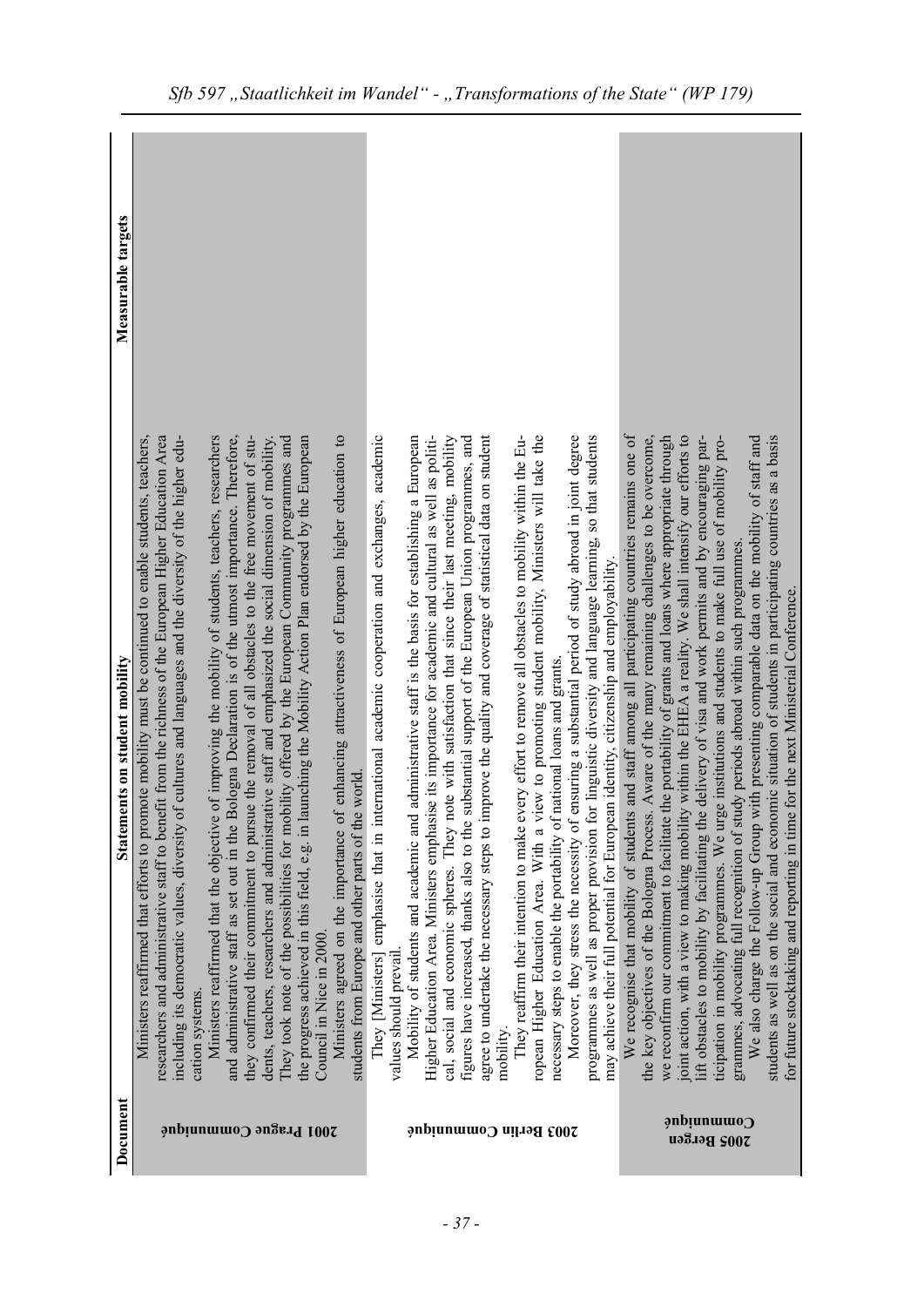| field should cover participative equity in higher education as<br>well as employability for graduates. This task should be carried out in conjunction with BFUG and a<br>We ask BFUG to continue the stocktaking process, based on national reports, in time for our 2009<br>within the EHEA and facilitating the movement of learners within, as well as between, higher education<br>availability of data on both mobility and the social dimension<br>sion (Eurostat), in conjunction with Eurostudent, to develop comparable and reliable indicators and data<br>to measure progress towards the overall objective for the social dimension and student and staff mobili-<br>We emphasise that qualification frameworks should be designed so as to encourage greater mobility<br>In our national reports for 2009, we will report on action taken at national level to promote the mo-<br>bility of students and staff, including measures for future evaluation. We also agree to set up a network<br>and help to identify and overcome obstacles to the portability<br>e Bologna Process. We therefore ask the European Commis-<br>inisterial conference.<br>of students and teachers and improve employability.<br>We recognise the need to improve the<br>across all the countries participating in the<br>of national experts to share information,<br>report should be submitted to our 2009 M<br>ty in all Bologna countries. Data in this<br>of grants and loans.<br>systems. |
|--------------------------------------------------------------------------------------------------------------------------------------------------------------------------------------------------------------------------------------------------------------------------------------------------------------------------------------------------------------------------------------------------------------------------------------------------------------------------------------------------------------------------------------------------------------------------------------------------------------------------------------------------------------------------------------------------------------------------------------------------------------------------------------------------------------------------------------------------------------------------------------------------------------------------------------------------------------------------------------------------------------------------------------------------------------------------------------------------------------------------------------------------------------------------------------------------------------------------------------------------------------------------------------------------------------------------------------------------------------------------------------------------------------------------------------------------------------------------------------------|
|--------------------------------------------------------------------------------------------------------------------------------------------------------------------------------------------------------------------------------------------------------------------------------------------------------------------------------------------------------------------------------------------------------------------------------------------------------------------------------------------------------------------------------------------------------------------------------------------------------------------------------------------------------------------------------------------------------------------------------------------------------------------------------------------------------------------------------------------------------------------------------------------------------------------------------------------------------------------------------------------------------------------------------------------------------------------------------------------------------------------------------------------------------------------------------------------------------------------------------------------------------------------------------------------------------------------------------------------------------------------------------------------------------------------------------------------------------------------------------------------|

*- 38 -*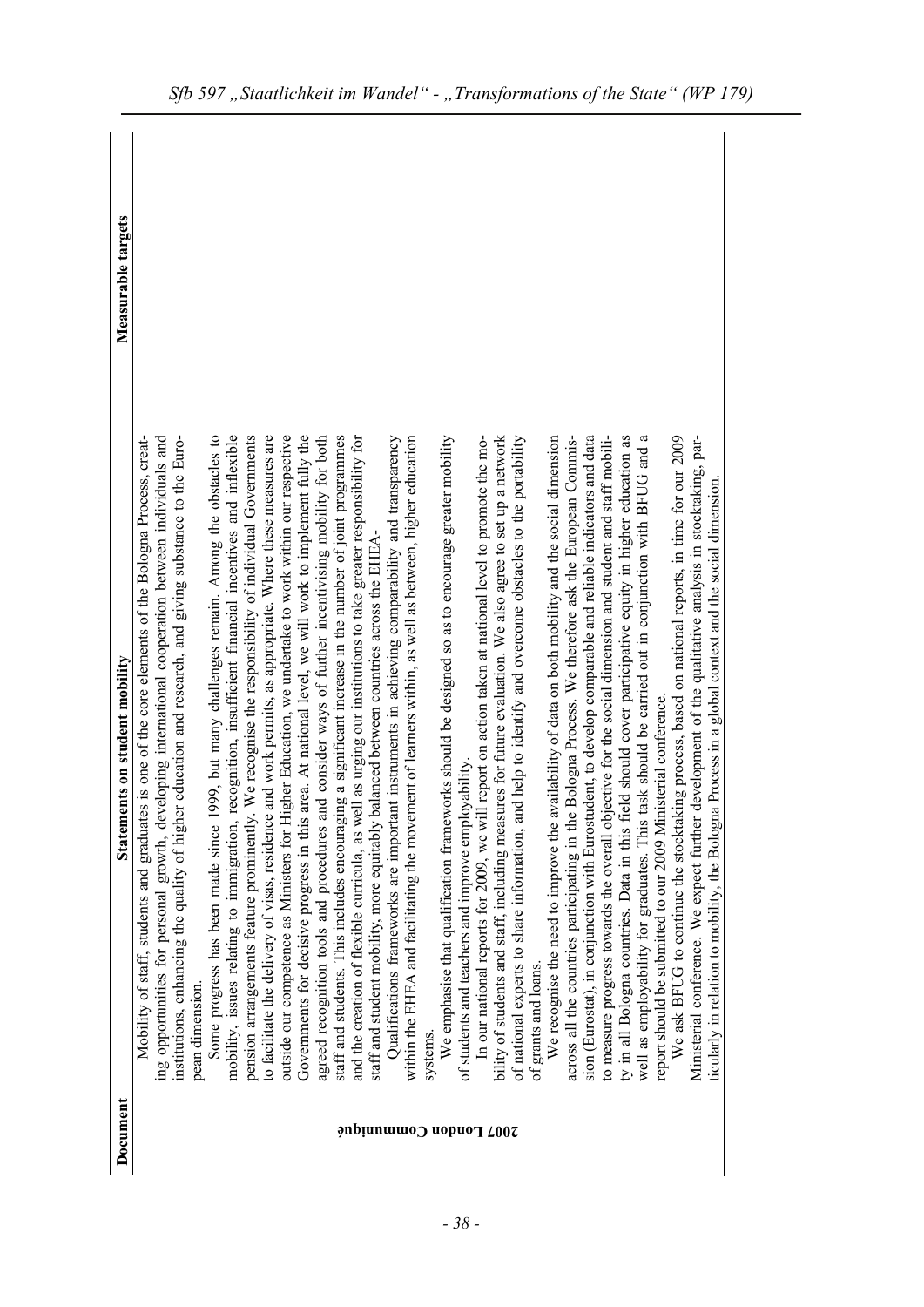| Document                                | nents on student mobility<br><b>Staten</b>                                                                                                                                                                                                                                                                                                                                                                                                                                                                                                                                                                                                                                                                                                                                                                                                                                                                                                                                                                                                                                                                                                                                                                                                                                                                                                                                                                                                                                                                                                                                                                                                                                                                                                                                                                                                                                                                                                           | Measurable targets                                                                                                                                                                                                                                                                          |
|-----------------------------------------|------------------------------------------------------------------------------------------------------------------------------------------------------------------------------------------------------------------------------------------------------------------------------------------------------------------------------------------------------------------------------------------------------------------------------------------------------------------------------------------------------------------------------------------------------------------------------------------------------------------------------------------------------------------------------------------------------------------------------------------------------------------------------------------------------------------------------------------------------------------------------------------------------------------------------------------------------------------------------------------------------------------------------------------------------------------------------------------------------------------------------------------------------------------------------------------------------------------------------------------------------------------------------------------------------------------------------------------------------------------------------------------------------------------------------------------------------------------------------------------------------------------------------------------------------------------------------------------------------------------------------------------------------------------------------------------------------------------------------------------------------------------------------------------------------------------------------------------------------------------------------------------------------------------------------------------------------|---------------------------------------------------------------------------------------------------------------------------------------------------------------------------------------------------------------------------------------------------------------------------------------------|
| 2009 Leuven/Louvain-la-Neuve Communiqué | strengthens the academic and cultural internationalization of<br>mportant for personal development and employability, it fos-<br>mers to be mobile and for institutions to attract students and<br>hallmark of the European Higher Education Area. We call upon each country to increase mobility, to<br>The Bologna Process is leading to greater compatibility and comparability of the systems of higher<br>early stage researchers and staff enhances the quality of pro-<br>thus underpinning the multilingual tradition of the European Higher Education Area and it increases<br>ensure its high quality and to diversify its types and scope. In 2020, at least 20% of those graduating in<br>practice. Moreover, mobility policies shall be based on a range of practical measures pertaining to the<br>funding of mobility, recognition, available infrastructure, visa and work permit regulations. Flexible<br>to deal with other cultures. It encourages linguistic pluralism,<br>gher education institutions. Therefore, mobility shall be the<br>tunities for mobility shall be created in the structure of degree<br>programmes. Joint degrees and programmes as well as mobility windows shall become more common<br>es, full recognition of study achievements, study support and<br>the European Higher Education Area should have had a study or training period abroad.<br>ion rate from diverse student groups.<br>necessary requirements<br>Within each of the three cycles, oppor<br>cooperation and competition between hi<br>study paths and active information polici<br>the full portability of grants and loans are<br>and we aim for an improved participat<br>education and is making it easier for lea<br>ters respect for diversity and a capacity<br>We believe that mobility of students.<br>European higher education. Mobility is i<br>grammes and excellence in research; it<br>scholars from other continents | In 2020, at least 20% of those graduating<br>should have had a study or training period<br>Mobility should also lead to a more bal-<br>anced flow of incoming and outgoing stu-<br>dents across the European Higher Educa-<br>in the European Higher Education Area<br>tion Area<br>abroad. |
| 2010 Budapest-Vienna Declaration        | will step up our efforts to accomplish the reforms already underway to enable students and staff to be<br>In close cooperation with higher education institutions, staff, students and other stakeholders, we<br>in higher education institutions, to enhance graduate employ-<br>ation for all<br>mobile, to improve teaching and learning<br>ability, and to provide quality higher educ                                                                                                                                                                                                                                                                                                                                                                                                                                                                                                                                                                                                                                                                                                                                                                                                                                                                                                                                                                                                                                                                                                                                                                                                                                                                                                                                                                                                                                                                                                                                                           |                                                                                                                                                                                                                                                                                             |

*- 39 -*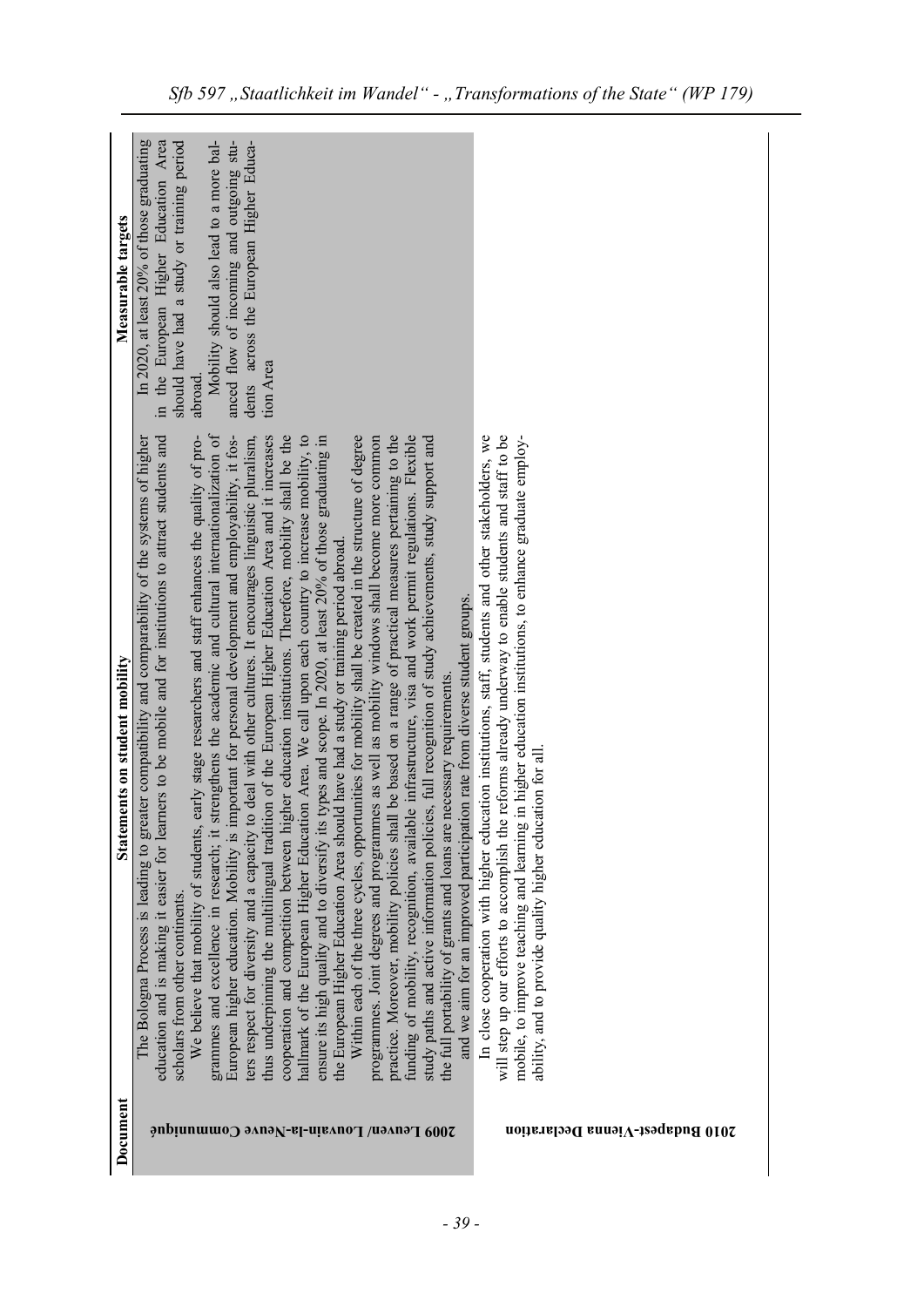| Document                   | Statements on student mobility                                                                                                                                                                                         | Measurable targets                                                                                                              |
|----------------------------|------------------------------------------------------------------------------------------------------------------------------------------------------------------------------------------------------------------------|---------------------------------------------------------------------------------------------------------------------------------|
|                            | We will pursue the following goals: to provide quality higher education for all, to enhance graduates'<br>employability and to strengthen mobility as a means for better learning.                                     | We strive for open higher education systems<br>and better balanced mobility in the EHEA.<br>If mobility imbalances between EHEA |
|                            | he quality of higher education, enhance students' employabil-<br>within the EHEA and beyond. We adopt the strategy "Mobil-<br>Learning mobility is essential to ensure ti<br>ity and expand cross-border collaboration | countries are deemed unsustainable by at<br>least one party, we encourage the countries                                         |
|                            | including its mobility target, as an integral part of our efforts<br>to promote an element of internationalisation in all of higher education.<br>ity for Better Learning 6 as an addendum.                            | involved to jointly seek a solution, in line<br>with the EHEA Mobility Strategy.                                                |
|                            | oortability of national grants and loans across the EHEA and<br>Sufficient financial support to students is essential in ensuring equal access and mobility opportuni-<br>ties. We reiterate our commitment to full    | Having outlined the main EHEA goals in                                                                                          |
|                            | data and information on higher education. We ask for more<br>call on the European Union to underpin this endeavour through its policies.<br>We welcome the improved quality of                                         | the coming years, we set out the following<br>priorities for action by 2015.                                                    |
| 2012 Bucharest Declaration | targeted data collection and referencing against common indicators, particularly on employability, the<br>social dimension, lifelong learning, internationalisation, portability of grants/loans, and student and      | At the national level, together with the rele-<br>vant stakeholders, and especially with high-                                  |
|                            | staff mobility. We ask Eurostat, Eurydice and Eurostudent to monitor the implementation of the re-                                                                                                                     | er education institutions, we will:                                                                                             |
|                            | forms and to report back in 2015.                                                                                                                                                                                      | Implement the recommendations of the                                                                                            |
|                            |                                                                                                                                                                                                                        | strategy "Mobility for better learning" and<br>work towards full portability of national                                        |
|                            |                                                                                                                                                                                                                        | grants and loans across the EHEA;                                                                                               |
|                            |                                                                                                                                                                                                                        | At the European level, in preparation of the                                                                                    |
|                            |                                                                                                                                                                                                                        | Ministerial Conference in 2015 and togeth-<br>er with relevant stakeholders, we will:                                           |
|                            |                                                                                                                                                                                                                        | Ask Eurostat, Eurydice and Eurostudent to                                                                                       |
|                            |                                                                                                                                                                                                                        | monitor progress in the implementation of                                                                                       |
|                            |                                                                                                                                                                                                                        | the Bologna Process reforms and the strate-                                                                                     |
|                            |                                                                                                                                                                                                                        | gy "Mobility for better learning"                                                                                               |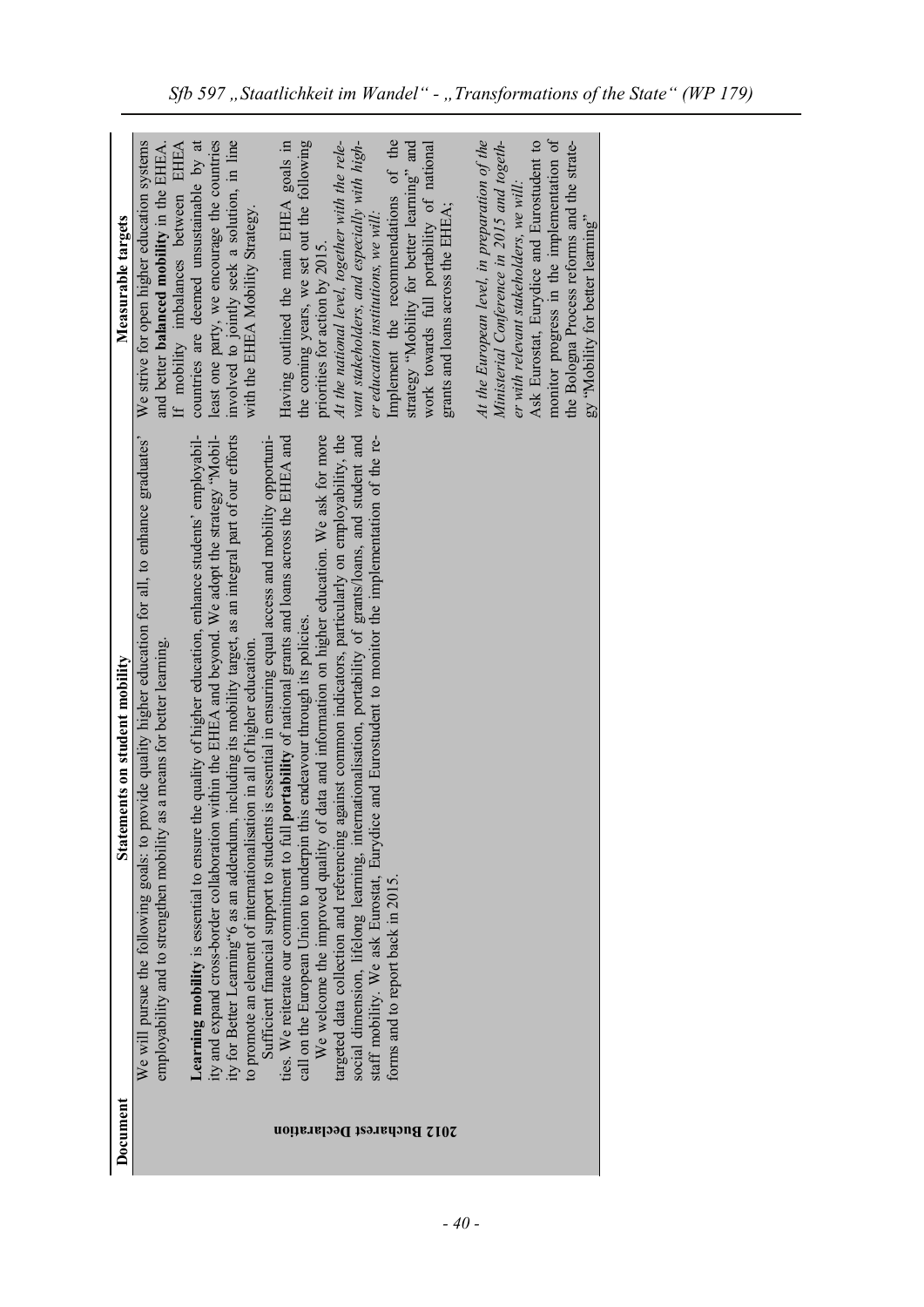# **ANNEX B**



*Table A: Graphical depiction of the distribution of variable diffexch* 

*Table B: Graphical depiction of the distribution of variable relevance*